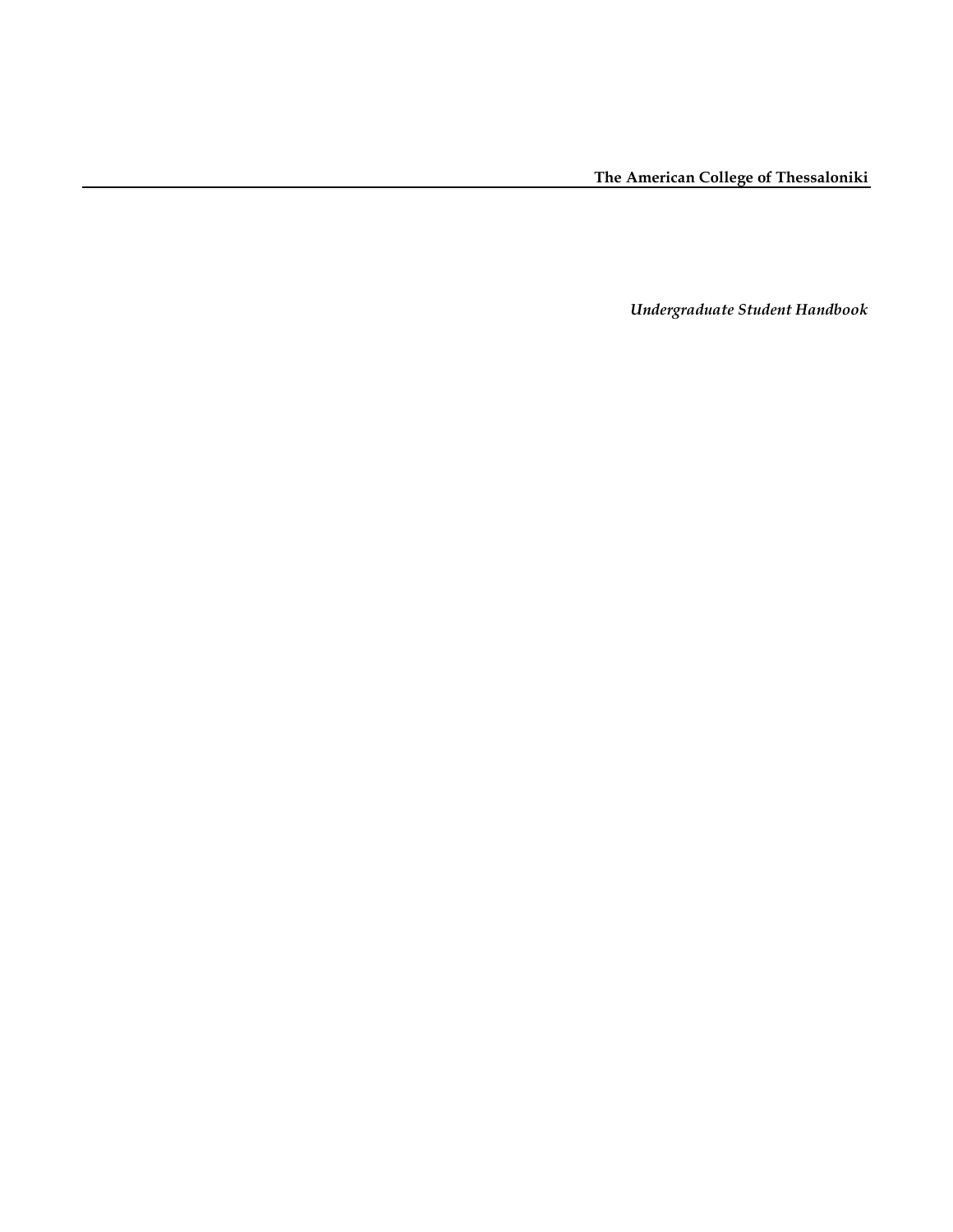# **TABLE OF CONTENTS**

| <b>WELCOME AND GENERAL INFORMATION</b> |                                             |  |  |
|----------------------------------------|---------------------------------------------|--|--|
|                                        |                                             |  |  |
|                                        |                                             |  |  |
| В.                                     |                                             |  |  |
|                                        | For New and Continuing Students             |  |  |
|                                        |                                             |  |  |
|                                        |                                             |  |  |
|                                        |                                             |  |  |
|                                        |                                             |  |  |
|                                        |                                             |  |  |
|                                        |                                             |  |  |
|                                        |                                             |  |  |
|                                        |                                             |  |  |
|                                        |                                             |  |  |
|                                        |                                             |  |  |
|                                        |                                             |  |  |
|                                        |                                             |  |  |
|                                        |                                             |  |  |
|                                        |                                             |  |  |
|                                        |                                             |  |  |
|                                        |                                             |  |  |
|                                        | Academic Standing                           |  |  |
|                                        |                                             |  |  |
|                                        |                                             |  |  |
|                                        |                                             |  |  |
|                                        |                                             |  |  |
|                                        |                                             |  |  |
|                                        |                                             |  |  |
|                                        |                                             |  |  |
|                                        | <b>GENERAL EDUCATION OBJECTIVES</b>         |  |  |
|                                        |                                             |  |  |
|                                        |                                             |  |  |
|                                        | <b>General Education Requirements (GER)</b> |  |  |
|                                        | Degree Programs                             |  |  |
|                                        |                                             |  |  |
|                                        |                                             |  |  |
|                                        |                                             |  |  |
|                                        |                                             |  |  |
|                                        |                                             |  |  |
|                                        |                                             |  |  |
|                                        | Students with Learning Difficulties  15     |  |  |
|                                        |                                             |  |  |
|                                        |                                             |  |  |
|                                        | C. FINANCIAL POLICIES AND ADMINISTRATION 17 |  |  |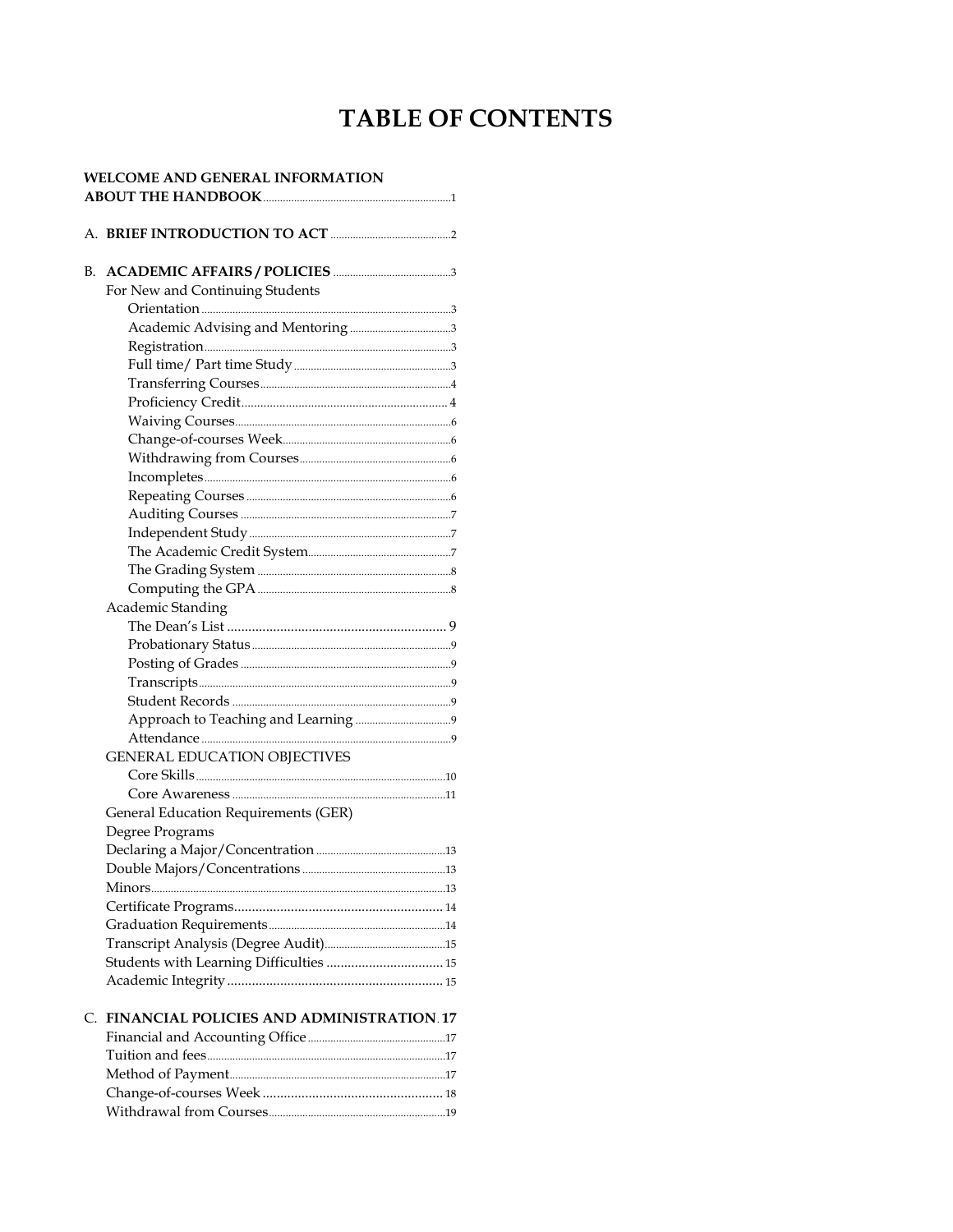|    | D. STUDENT AFFAIRS - STUDENT LIFE  21        |  |
|----|----------------------------------------------|--|
|    |                                              |  |
|    |                                              |  |
|    |                                              |  |
|    |                                              |  |
|    |                                              |  |
|    |                                              |  |
|    |                                              |  |
|    |                                              |  |
|    |                                              |  |
|    |                                              |  |
|    |                                              |  |
|    |                                              |  |
|    |                                              |  |
|    |                                              |  |
|    |                                              |  |
|    |                                              |  |
| F. |                                              |  |
|    |                                              |  |
|    | Computing Services & Networking Facilities30 |  |
|    |                                              |  |
|    |                                              |  |
|    |                                              |  |
|    |                                              |  |
|    |                                              |  |
|    |                                              |  |
|    |                                              |  |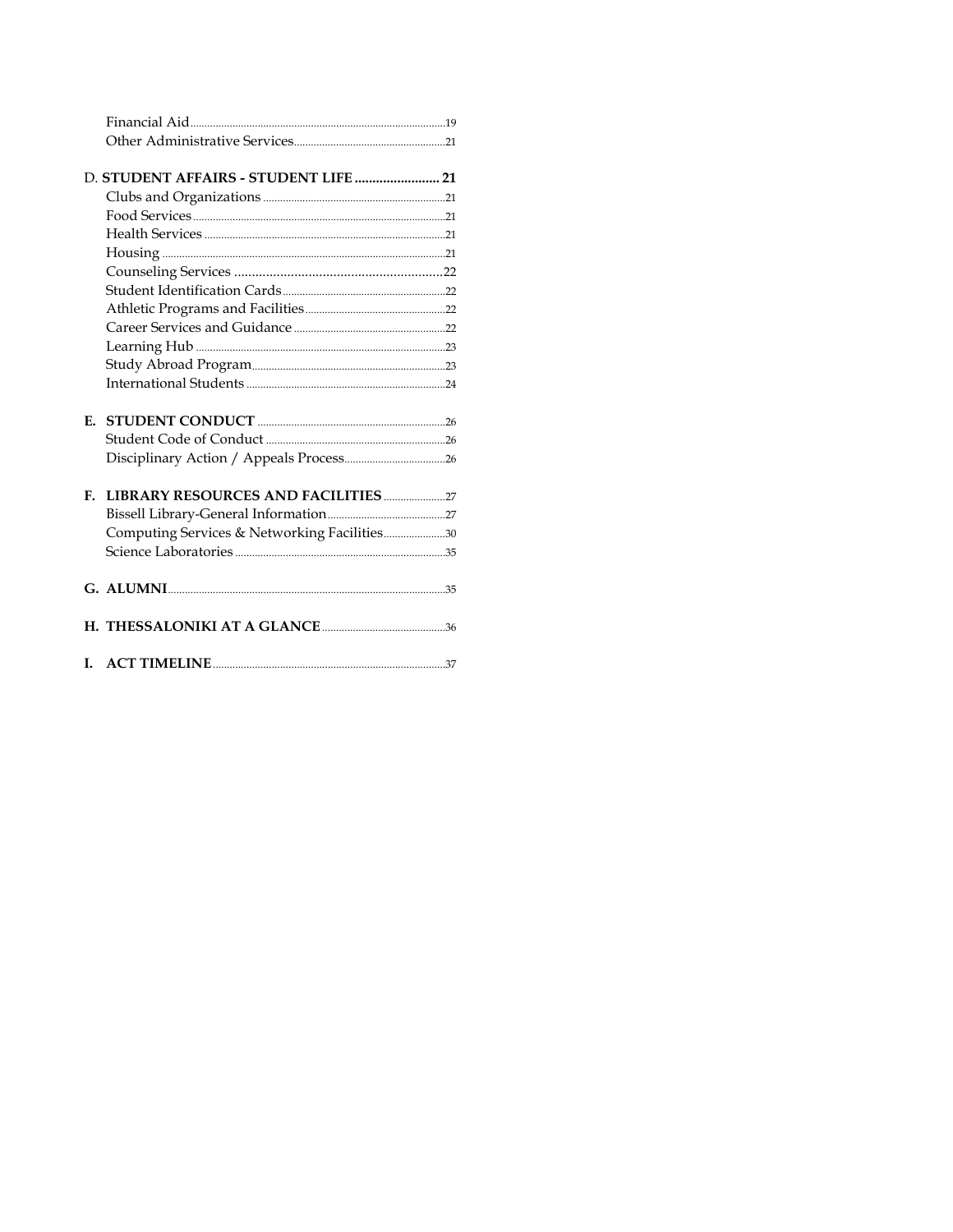## **Mission**

## **American College of Thessaloniki**

The American College of Thessaloniki (ACT) provides to a diverse student body, a high quality, tertiary level multidisciplinary, student-centered educational experience in an innovative learning environment. Drawing on the  $\lfloor$  quality, tertiary level multidisciplinary, student-centered educational experience in an innovative learning environment. Drawing on the principles of the American liberal Arts educational philosophy we foster depth and breadth of knowledge, grounded on theory, scholarly research, and intellectual freedom. Our faculty members are passionate about teaching, value close relationships with our students and strive to instill in them the desire to pursuit academic and professional excellence and personal enrichment.

Paramount to our mission is our institution's contribution to society by cultivating students' democratic and civic awareness, enhancing a sense of individual and social responsibility, and creating a spirit of esteem for others, social institutions, and the environment.

### *US ACCREDITATION*

*The American College of Thessaloniki, a division of Anatolia College in Thessaloniki, Greece, is accredited by the New England Commission of Higher Education (NECHE).*

*Accreditation of an institution of higher education by NECHE indicates that it meets or exceeds criteria for the assessment of institutional quality periodically applied through a peer review process. An accredited college or university is one which has available the necessary resources to achieve its stated purposes through appropriate educational programs, is substantially doing so, and gives reasonable evidence that it will continue to do so in the foreseeable future. Institutional integrity is also addressed through accreditation.*

*Accreditation by NECHE is not partial but applies to the institution as a whole. As such, it is not a guarantee of every course or program offered, or the competence of individual graduates. Rather, it provides reasonable assurance about the quality of opportunities available to students who attend the institution.*

*Inquiries regarding the accreditation status by NECHE should be directed to the administrative staff of the institution. Individuals may also contact:*

*NEW ENGLAND COMMISSION OF HIGHER EDUCATION (NECHE) 3 Burlington Woods Drive, Suite 100 Burlington, MA 01803 855-886-3272 e-mail: info@neche.org*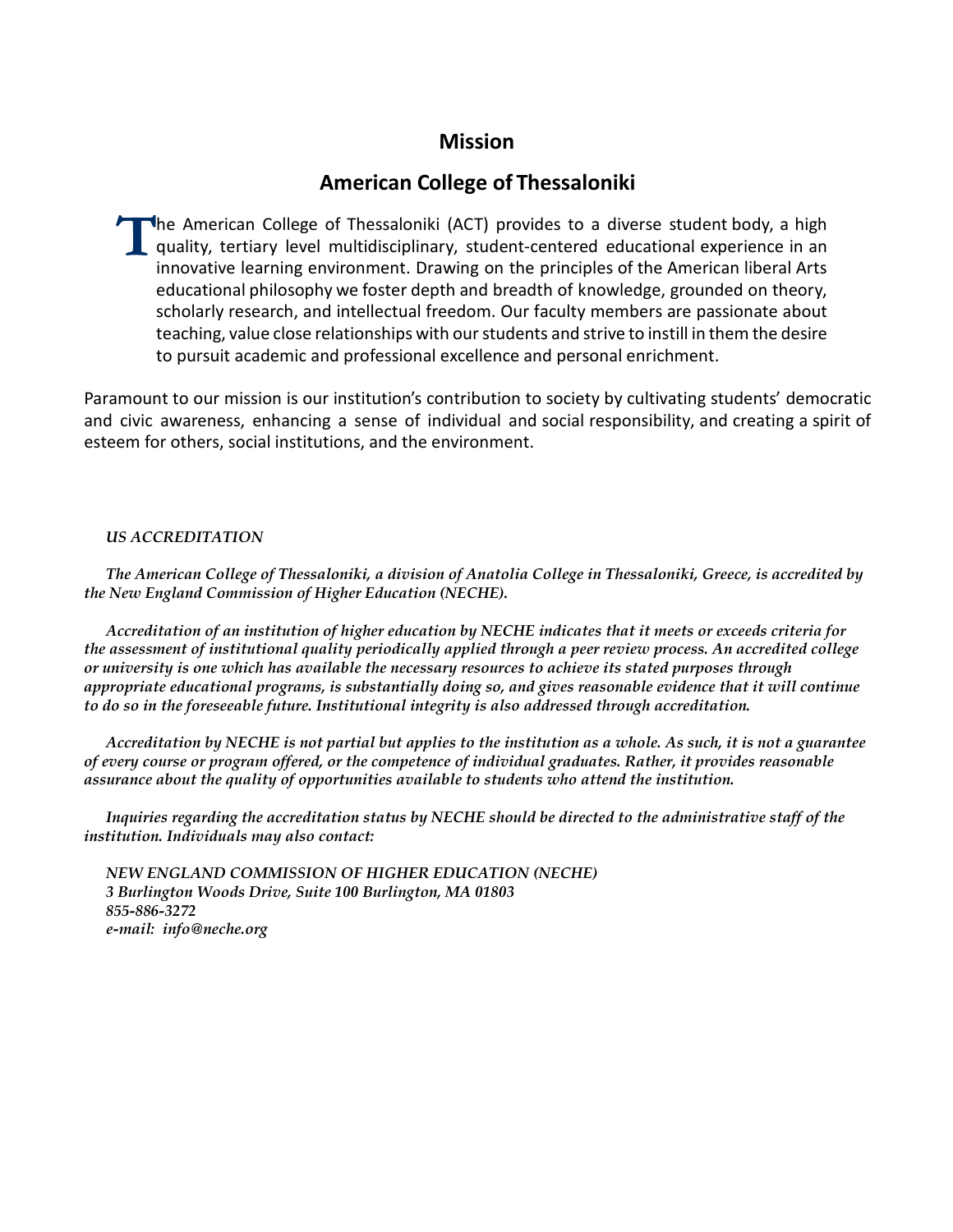#### *EUROPEAN VALIDATION*

All of ACT's undergraduate degree programs – Business Administration, Political Science & International Relations, Computer Science, Business Computing, Psychology and English– are validated by the British Open University. Starting in Fall 2013, all entering students complete a single course of studies leading simultaneously to a dual degree: a U.S. degree from ACT accredited by NECHE and a European degree (validated Honors Diploma) awarded by Open University. ACT is one among few institutions to enjoy such a privilege in international higher education. Details on these programs are available from the Admissions Office and the Offices of the Associate Deans.

Details regarding Open University and its validation services can be found at: **http://www.open.ac.uk/cicp/main/validation**

#### **INSTITUTIONAL MEMBERSHIPS**

The American College of Thessaloniki holds institutional membership in the following organizations:

- 1. Association of American Colleges of Greece (AACG)
- 2. Association of American International Colleges and Universities (AAICU)
- 3. The Institute of International Education (IIE)
- 4. American International Consortium of Academic Libraries (AMICAL)
- 5. Committee for the Support of Libraries (CSL)

# **ACT GRADUATES' PLEDGE**

*As we stand here before you at this solemn and significant moment; As we mark the end of one chapter of our lives and the beginning of another; As we conclude the joys and struggles which sharpened our minds, enriched our experiences and enlarged our perspectives;*

## *We make a promise:*

*We shall apply the wisdom and the skills that we have gained during our years here, We shall honor and uphold those values that are the cornerstone of our College; We shall thus always conduct our lives as honest, just and human members of our community. These things we do promise to all assembled here tonight.*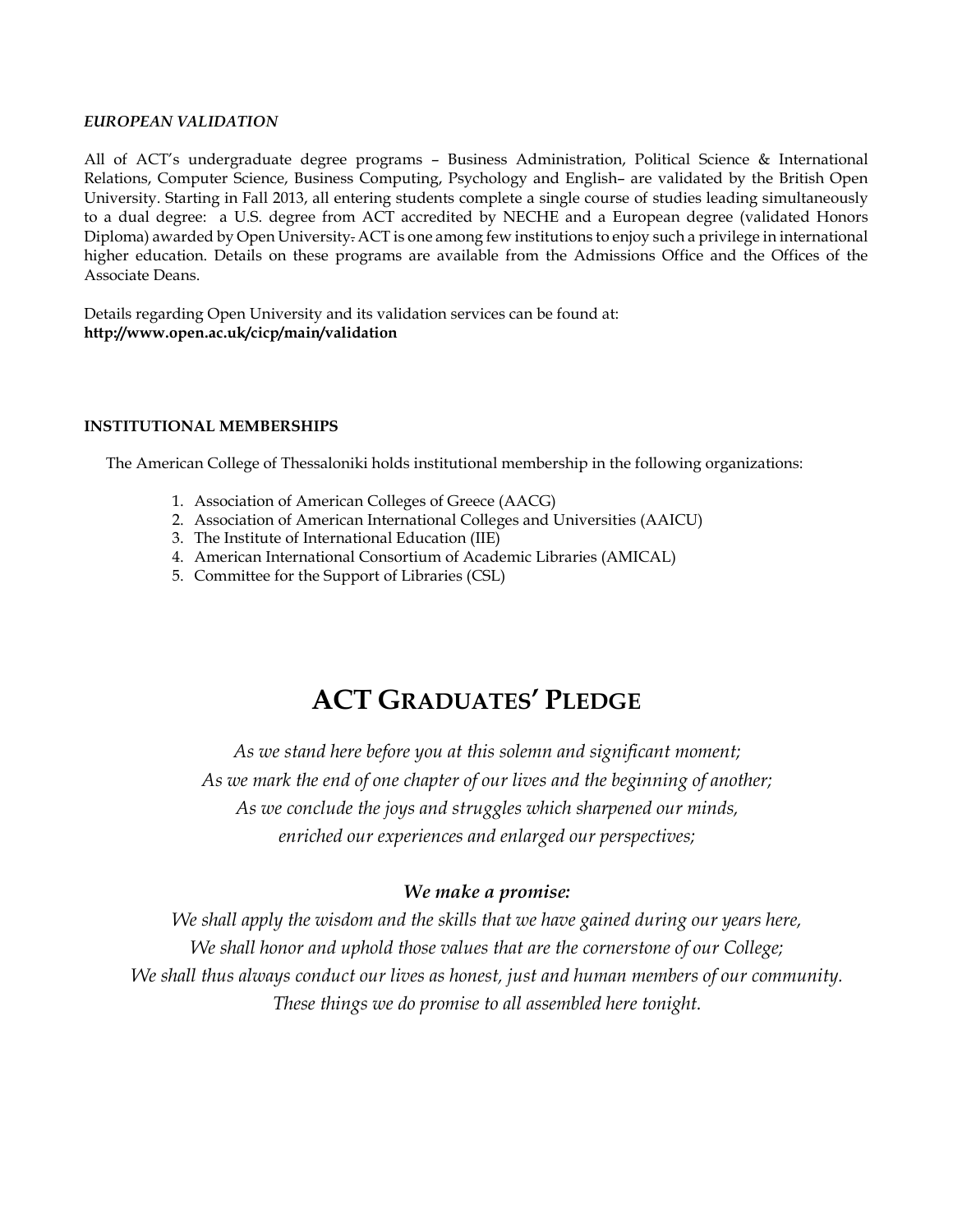#### WELCOME!

#### Dear Student,

#### **WELCOME!**

If you are just beginning your studies at the American College of Thessaloniki, we welcome you to the ACT campus.

If you are a returning student, then we welcome you back to ACT and hope that this marks the beginning of a year even better and more exciting than the last.

The ACT Student Handbook is intended to provide a concise reference and guide for all members of the ACT community. Included herein are brief statements of College policies applicable to and of interest to all College constituencies.

All students are encouraged to embrace this Student Handbook. ACT is a community of students, faculty and staff who are gathered to learn and support learning. The contents of this Handbook govern conduct in classrooms, buildings, residence halls and places of work in order to maintain and nurture a community that recognizes that learning is a privilege.

This guide is intended to address some of the common academic and student life questions and concerns that are likely to arise during your years at ACT. Its purpose is not merely to lay out the policies of academic life, but also to point out ways of thinking about your education. Planning carefully and looking ahead will enable you to maximize your opportunities at the College. Knowing when and where to find guidance and counsel is important in ensuring that your educational choices are well considered and make sense in the context of your larger academic goals.

We do assume, however, that you will seek out the help you need. This guide has been designed to help you do just that. Please read it, keep it, and use it as a reference throughout your academic career.

#### *Other channels of communication at ACT are provided by:*

- Catalog of Study (annual publication consisting of the analytical programs of study, course offerings and course descriptions)
- The Student Bulletin (on a periodic basis)

With best regards, **Dr. Stamos Karamouzis** *ACT Provost*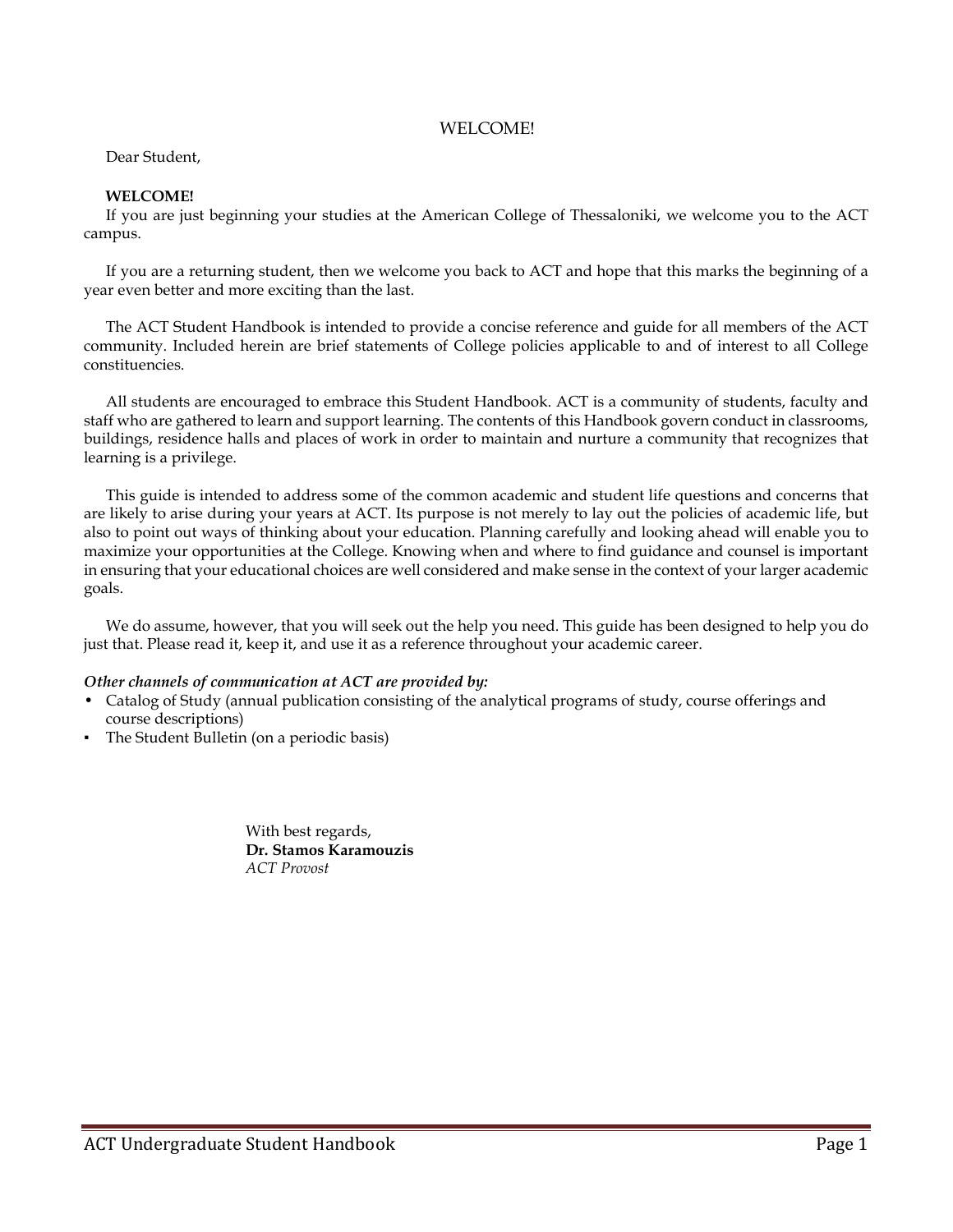## *A.* BRIEF INTRODUCTION TO ACT

The American College of Thessaloniki (ACT, founded in 1981 as two-year, Associate-degree granting institution) is the tertiary-level division of Anatolia, a private, non-profit educational institution founded in 1886. It is incorporated in, and chartered by the Commonwealth of Massachusetts, and it is fully accredited by the New England Commission of Higher Education (NECHE). In inspiration, mission, governance, and programs, ACT resembles the traditional New England colleges upon which it has been modeled. Since 2013, all ACT undergraduate programs are also validated by the British Open University (OU).

Founded by American Protestant missionaries, Anatolia was originally located in Asia Minor and evolved from a seminary in Constantinople, which began in 1840. The school was closed during the Greek-Turkish War of 1919- 1922 and ceased to have a viable mission in Asia Minor when Turkey's minority communities were uprooted under the peace treaties concluding the war. In 1924, Anatolia relocated to Thessaloniki, where the greatest part of the refugee influx from Asia Minor had settled. In the mid-1930s, the school moved to its present location on a fortyfive acre campus a few miles from the center of the city.

ACT moved to a four-year college in 1989 and currently offers Bachelor's degrees in the areas of Business, Computer Science, Business Computing, Psychology, English and Political Science & International Relations. In 2002, ACT established a graduate program in Business (MBA) with concentrations in key disciplines such as Marketing in the Digital Era, Management, Entrepreneurship, and Banking & Finance. ACT also offers Master's programs in Hospitality Management and Tourism and Industrial and Organizational Psychology.

In recent years, ACT has received grants from a number of foundations, notably among which are the Anagnos Foundation, the Andrew Mellon Foundation, the Cleveland H. Dodge Foundation, the N. Demos Foundation, the Minneapolis Foundation, the Pappas Foundation, (US), the J. F. Costopoulos Foundation, and the Stavros S. Niarchos Foundation (Greece). These grants, contributions by many individual donors in Greece and in the US, and most particularly the extraordinary contributions of Mr. George Bissell, Chair of the Board of Trustees, have made possible the creation of a world-class campus and of the Bissell Library, a state of the art facility unique in SE Europe.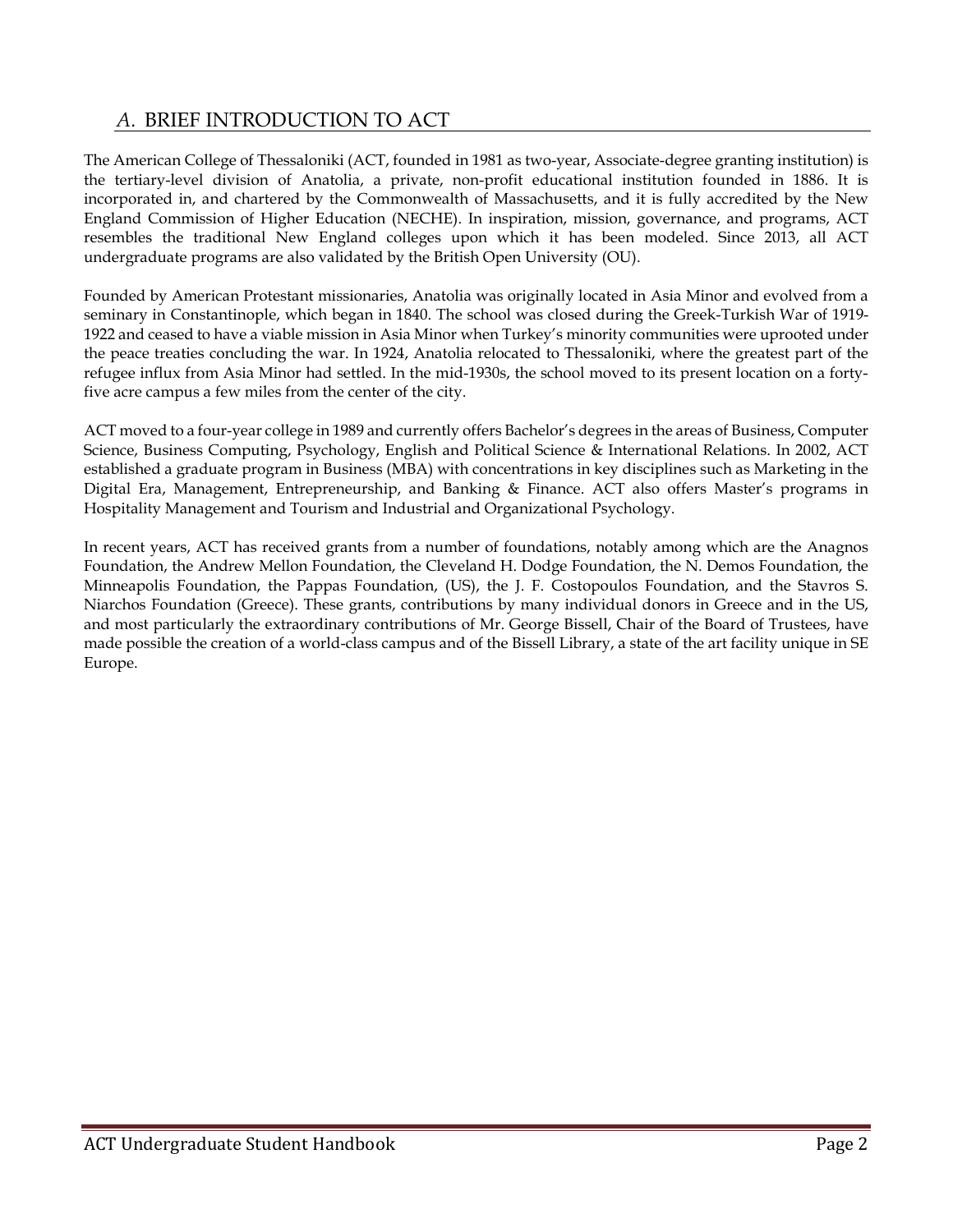## *B.* ACADEMIC AFFAIRS / POLICIES

## **FOR ALL NEW AND CONTINUING STUDENTS**

## **NOTE:** FOR ALL **OU-VALIDATED COURSES**, OU ACADEMIC REGULATIONS TAKE PRECEDENCE OVER THE POLICIES DESCRIBED BELOW.

## THE COMPREHENSIVE OPEN UNIVERSITY POLICIES CAN BE FOUND AT: **[https://www.act.edu/images/act/Student-Services/OU\\_Regulations.pdf](https://www.act.edu/images/act/Student-Services/OU_Regulations.pdf)**

## • **Orientation**

New Student Orientation followed by class registration is held one week prior to the beginning of classes, both in the Fall and Spring terms. During Orientation students meet the College's administrative and teaching staff, learn about important College policies and procedures and become familiar with the classrooms and the campus. By attending the New Student Orientation, incoming students also meet the requirements of *ACT 100, Introduction to College Life*, a non-credit requirement required course for all first year students who do not have prior or other university/college experience. Its learning outcomes can be met through different activities and/or workshops at specific times during the Orientation days and/or throughout the academic year if necessary. Students receive information on college life, College wellbeing and stress management, career exploration, and much more.

## • **Academic Advising and Mentoring**

During the first 3 weeks of classes, students will be assigned the faculty member who will be their *Academic Advisor* for their first year at ACT and, in most cases, until graduation. The Academic Advisor helps students to plan their overall program of studies, as well as to select courses each term. Advisors also provide information about ACT academic and support services, assist students in addressing problems in particular courses within a given term, and offer ongoing advice concerning the students' long-term academic and career goals.

Students with weak English language competency, as well as those on academic probation with a low GPA (less than 1.5), are assigned faculty **mentors** who follow the students' progress throughout the term by meeting frequently with the students, follow their progress in classwork by maintaining a line of communication with the students' instructors and by compiling reports on the students' progress.

*FAQ: I'm not really having any problems with my academic work to speak of this year― should I arrange to meet regularly with my advisor anyway? ANSWER: Yes! Your advisor is not only a person with whom you can discuss particular problems―he or she is also someone who is there to help you with larger issues concerning your goals for receiving the best possible education you can while you are at ACT. In addition, your academic advisor is the faculty member with whom you will meet in advance of every registration period to work out your course schedule for the following term. Your advisor is also the first person you would want to consult if you are considering changing your major field of study, declaring a double major, concentration, or minor, and the person with whom you should discuss the consequences if you decide to withdraw from a course during a term in progress.*

## • **Registration**

New students register during the week before classes begin, while continuing students register during official registration week each term. Registration is conducted by the Registrar's Office in accordance with the procedures explained during Orientation. Registration is by appointment, and is determined as follows: *New Students*: registration in order of application. *Continuing Students*: registration for continuing students is carried out on the basis of seniority*.* Late registration is held for both new and continuing students during the first week of classes; a late registration fee is charged to all returning students who register late.

## • **Full time / Part time Study**

The normal student load is 4 courses, or 12 credit hours, per term. Someone is considered a full-time student if he/she takes a minimum of 3 courses or 9 credit hours each term.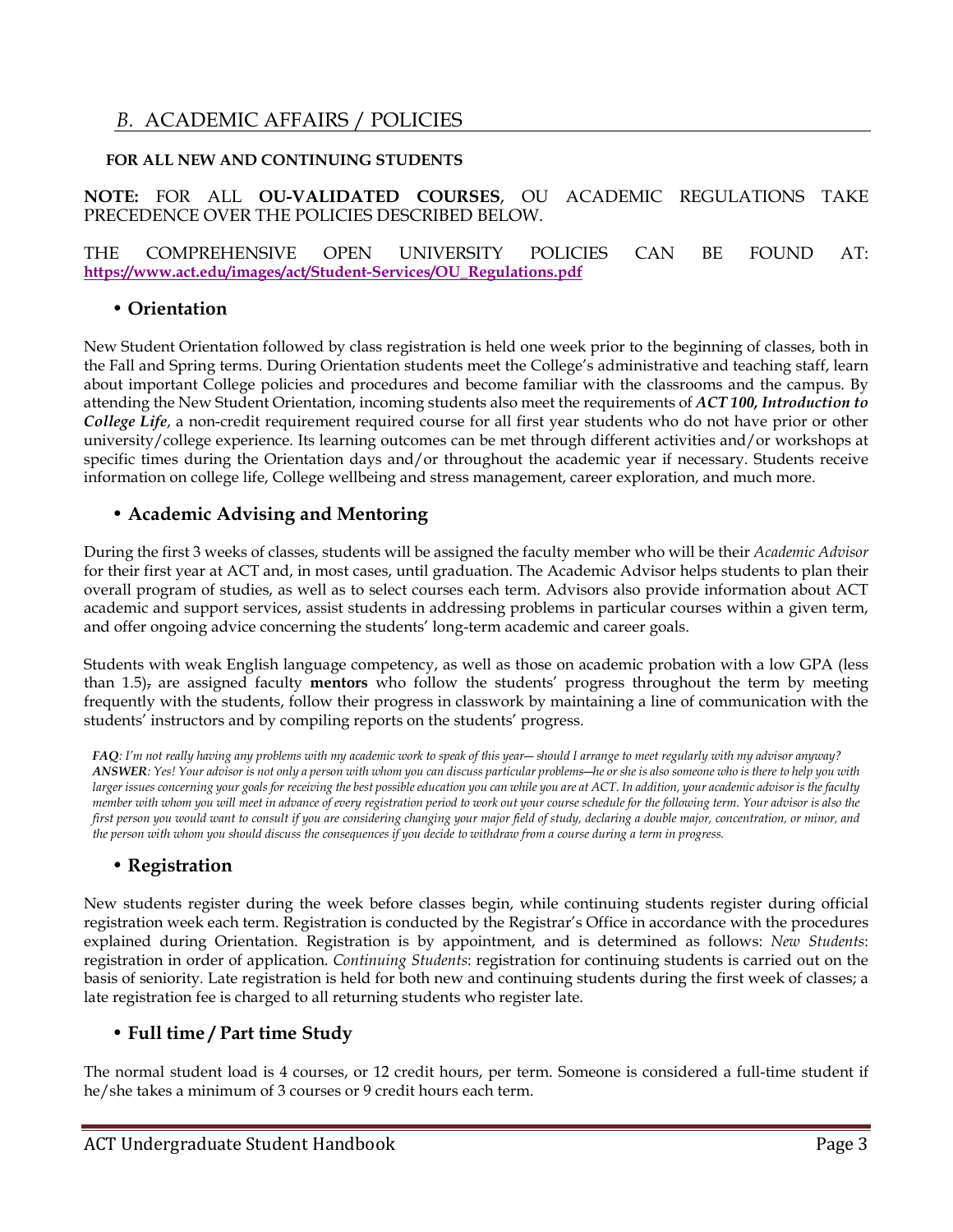Students wishing to graduate in fewer than four years, and having **an overall GPA of 3.15** or better, may enroll for a fifth course each term, following the conclusion of regular registration. For other students, requests for a fifth course may be obtained from the Reception Desk during registration week. Following submission, the Registrar's office reviews all requests. Registration in a fifth course is subject to availability of places following initial registration of all students, and is normally carried out on the day after registration of all continuing students is completed.

*FAQ: I want to graduate in three years or less from ACT. Is this possible? How should I calculate how soon I could graduate if I took a fifth course and attended summer sessions each year?*

*ANSWER: Yes, it is possible to graduate in three years. If you take 10 courses in your first year, and 12 in the second and third year, that would be thirtysix courses. Four summer session courses distributed over two-three summers would allow you to graduate in three years without needing to stay on for the summer session following your third year. Please keep in mind, however, that early graduation will require very close collaboration with your academic advisor, the department offering your major/concentration, and the Registrar's office. You should request an early transcript analysis from the Registrar in order to make sure that all the courses required for you to graduate are scheduled within the period you have determined you would like to complete the degree.*

Many degree candidates who work full time, and some who work part time, may choose to pursue their studies on a part time basis (2 or fewer courses). The normal course load for working students is one to two courses per term plus one or two summer session courses, for a total of five to eight courses total per year. Part time degree candidates must fulfill the same graduation requirements as full time candidates.

*FAQ: I'm a part time student taking three courses each term and two courses each summer. How long will it take me to graduate from ACT?* ANSWER: In order to estimate your time to graduation, divide the total number of courses required for an ACT degree (40) by the average number of *courses you plan to complete during each full year of study―in this case, eight: 40/8 = exactly 5 years to graduation.*

## • **Transferring Courses**

Transfer credit may be awarded for college-level courses taken at US-accredited or other State institutions in which a grade equivalent to a "C" or better was earned and which can be applied towards the requirements of the ACT degree program the transfer candidate wishes to follow. Responsibility for individual transcript evaluation and the awarding of transfer credits for advanced standing rests with the offices of the Registrar and Admissions. Prior to the award of transfer credit a student's transcript is scrutinized with respect to credit hours earned and course equivalencies by the Associate Dean for Administration and Student Affairs.

## NOTES:

- The Undergraduate Credit Transfer Policy does not apply to students who concurrently pursue a degree at another institution. For these students, a maximum of two (2) courses can be transferred.
- ACT accepts courses completed in International Baccalaureate (IB) programs as equivalent to 100 level courses in its general education curriculum or in select cases major requirements. Upon consultation and approval of the respective Chair/Coordinator, entering students who have passed IB higher level exams with a grade of 4 and above may request transfer credit on more than one course. Transfer credit for IB standard level exams also requires a grade of 4 or above and is evaluated on a course by course basis at the Division level. More information is available at the Admissions office.
- Transfer students must spend at a minimum their last year in residence at the College.
- OU Level 6 (8 courses) and half of OU Level courses (4 courses) are not transferrable.

*FAQ: I want to request transfer credit for courses I took at an institution abroad several years ago. What should I submit for evaluation? ANSWER: Ideally, all students applying as transfer students to ACT should submit at the time of their application: (1) official transcripts from each college/university attended; (2) a course description and syllabus from each course they would like to be considered for transfer. If you did not submit these materials at the time of application, they must be submitted within one term of registering at ACT.*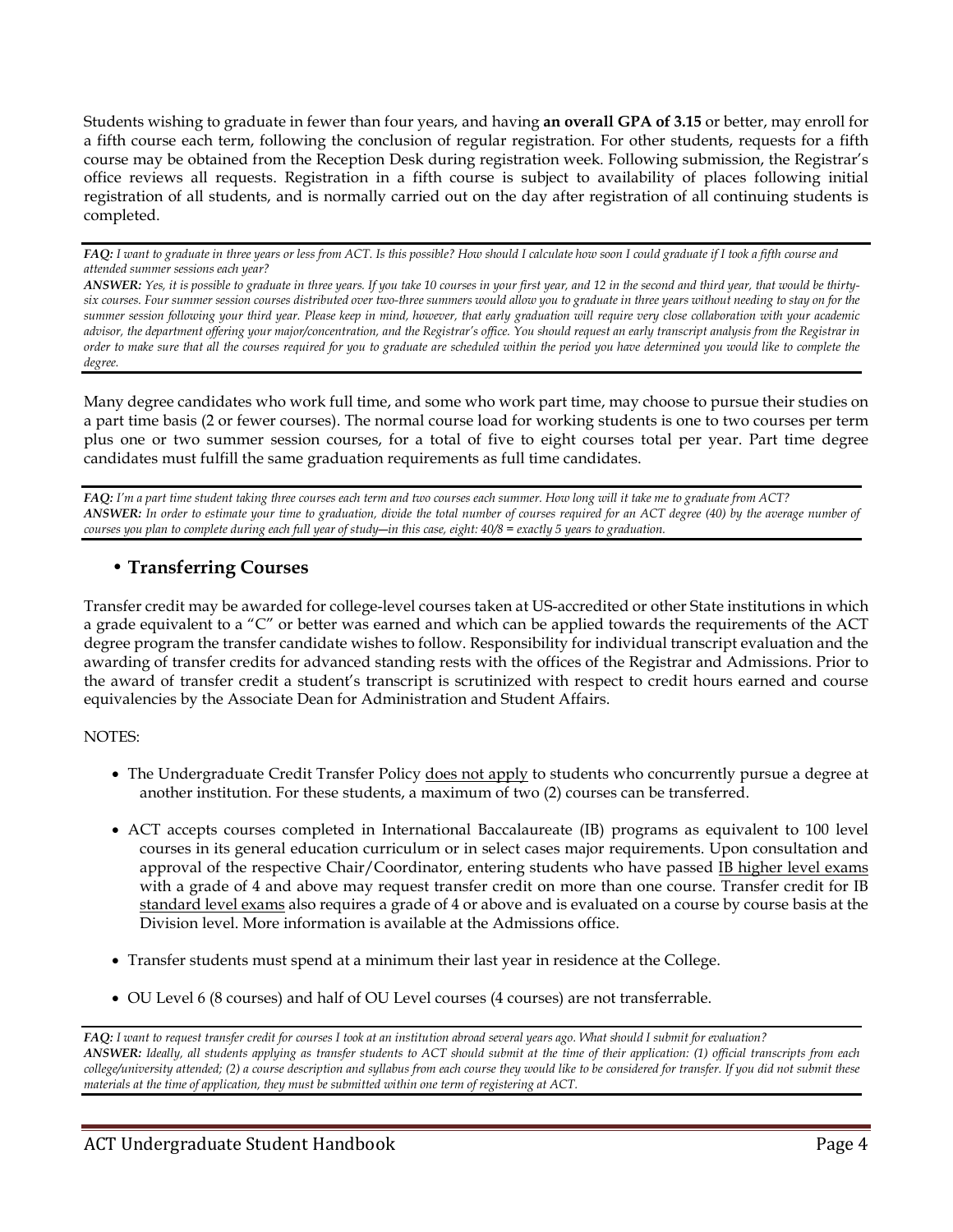## • **Proficiency Credit**

The Proficiency Credit Program (PCP) at ACT is designed to provide qualified candidates with an opportunity to be granted proficiency credit for a number of college-level courses. Candidates for PCP should demonstrate mastery of the material in the designated courses through successful performance in proficiency credit evaluation. Such evaluation will consist of a written exam and additional testing as may be specified in each discipline.

Interested candidates for proficiency credit may petition to take a Proficiency Credit Placement for any 100-level course at any time, during their first two years of studies at ACT, as long as they have not registered or attended any part of the course in question at any time prior to the application. All applicants must communicate with the Registrar's office to fill out a Proficiency Credit application form and receive information on the process. The student will then submit the form to the chair for final approval and the appointment of the relevant faculty member. An exam date will be set for each of the courses for which proficiency exams are needed, and these exams will be scheduled no later than the 3rd week of classes in each academic period.

The application fee will stand at  $\epsilon$ 200 per evaluation and a candidate may be evaluated only once in a specific course. A candidate must score an overall 75% or above for receiving proficiency credit. A student may be granted proficiency credit for up to 5 courses. All written exams will be supervised by Faculty. At the conclusion of the process a copy of the student's written exam will be forwarded by the faculty member to the registrar's office to be kept in the student's file. If needed, the Learning Hub can be used for supervising written exams.

### *Criteria & Procedures*

## **(i) Business**

Proficiency credit exams will be prepared by faculty teaching in the appropriate discipline in consultation with the Chair. The exam will be a combination of subjective questions (short essays), objective questions (multiple-choice), and problems.

### **(ii) Technology and Science**

(1) **Math courses**: Students will have to take 2-3 hour, written proficiency exams in Math 101 and Math 115. The exams will consist of both multiple-choice and problem solving sections. (2) **CS courses**: For CS 101 there will be an on-line exam. Faculty will supervise the candidates during the exam. For CS 105 or CS 106 the proficiency exam will be a combination of a standard exam and a programming project. In the standard exam the candidate will have to demonstrate his/her understanding of introductory theory (technology, small pieces of computer architecture, and the binary system). In the project(s) the candidate will have to develop a number of computer programs using a programming language, preferably Java, in relation to the material covered in the course. Additionally, the candidate will take a 1-2 hour on-line exam supervised by a faculty in order to demonstrate his/her competency in programming. (3) **Science courses**: Assessment will be based on: (a) A Written exam, (b) submission of analytical topics covered in the specific discipline, and (c) an oral exam when appropriate.

### **(iii) Humanities and Social Sciences**

### **1) English courses**

*(i) English 101*: In the 3-hour proficiency credit exam candidates will demonstrate their expository writing skills and level of information literacy by successfully completing the following tasks:

- (a) compose a comparison and contrast essay of approximately 500 words on a designated topic,
- (b) compose a cause and effect essay of approximately 500 words on a designated topic.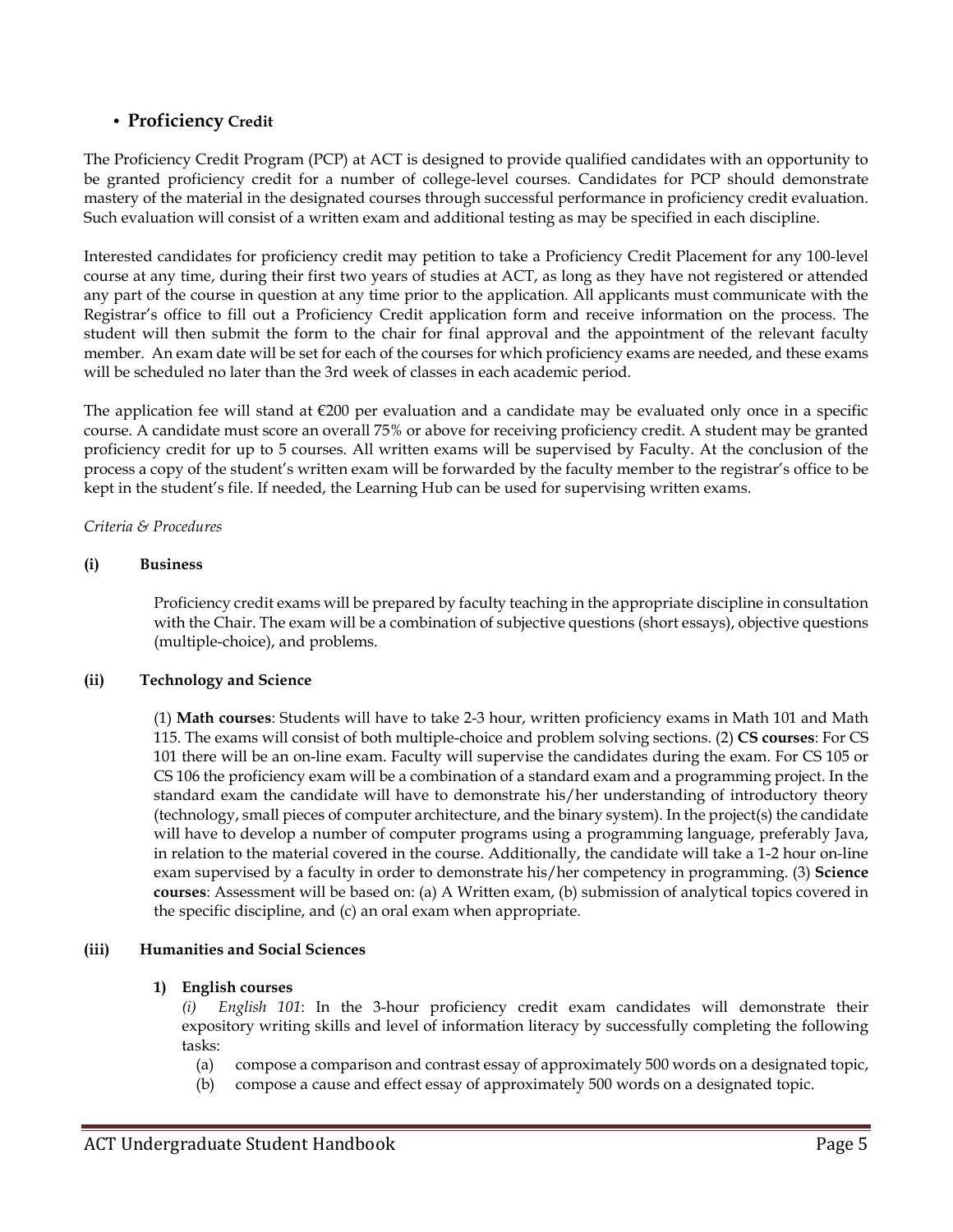(c) complete a series of exercises designed to assess their ability to understand and evaluate standard academic information resources in print and electronic formats.

*(ii) English 102*: Entering students who have been granted proficiency credit for English 101 may, following consultation with the English Coordinator, apply for proficiency credit for English 102.

- (a) Candidates will be requested to submit at least one graded argumentative research paper completed in high school for evaluation, together with copies of the sources identified in the Works Cited/References page.
- (b) Candidates will also take a written examination (3 hours) to assess their ability to:
	- 1. Paraphrase, summarize, and employ direct quotes appropriately within a paragraph and use a standard in-text documentation style to indicate their sources.
	- 2. form a thesis statement for an argumentative paper
	- 3. distinguish kinds of claims and identify common errors in reasoning
	- 4. demonstrate their ability to distinguish valid from invalid support for debatable claims by answering questions on a professional piece of argumentative writing.

## **2) History and Politics courses:**

The evaluation will combine a written proficiency exam and an oral interview with a jury of at least 2 ACT instructors. The tests will follow standard survey textbooks typically used in advanced high school or introductory college courses.

## • **Waiving Courses**

Students with particularly strong high school preparation in English, Mathematics, and Computing may request that they be allowed to waive introductory-level courses in these disciplines which satisfy the College's General Education Requirements. Interested candidates should speak with the appropriate Division Chair(s) to ask about means of waiving particular courses. Course waivers do not provide credit hours, but they do enable students to enroll directly in more advanced courses in place of introductory-level ones.

## **• Change-of-courses Week**

Courses may be added only during the first two weeks of classes (for summer sessions, during the first two days of each session). Courses added to a student's schedule are charged regular tuition/fees, and a new bill is issued to include the tuition/fees for the added course(s). All student course schedule changes require the written approval of the Registrar. A change-of-course fee is charged for schedule changes made during this week.

## **• Withdrawing from Courses**

Students may withdraw officially from courses up through the deadline set in the Academic Calendar. However, no tuition refunds are made for course withdrawals during this period. Students wishing to withdraw from a course are required to first consult with their academic advisor, then complete an official Withdrawal Form and submit this to the Registrar no later than the deadline set in the Academic Calendar. Note: Courses from which a student has officially withdrawn are indicated on the student's transcript with a "W" (Withdrawal).

*FAQ: I stopped attending a course after the deadline, and now I see that I received an "F" in that course, even though I considered that I had withdrawn from it. Why did this happen?*

*ANSWER: If you did not complete an official Withdrawal Form and submit this to the Registrar by the deadline, then you were considered still enrolled in the course. Students who stop attending a class but who do not officially withdraw automatically receive an "F" at the end of the term.*

## **• Incompletes**

A grade of "I" (Incomplete) is given only when illness or other serious circumstances prevent the completion of a course. All remaining course work from Incompletes must be finished and submitted by the end of the following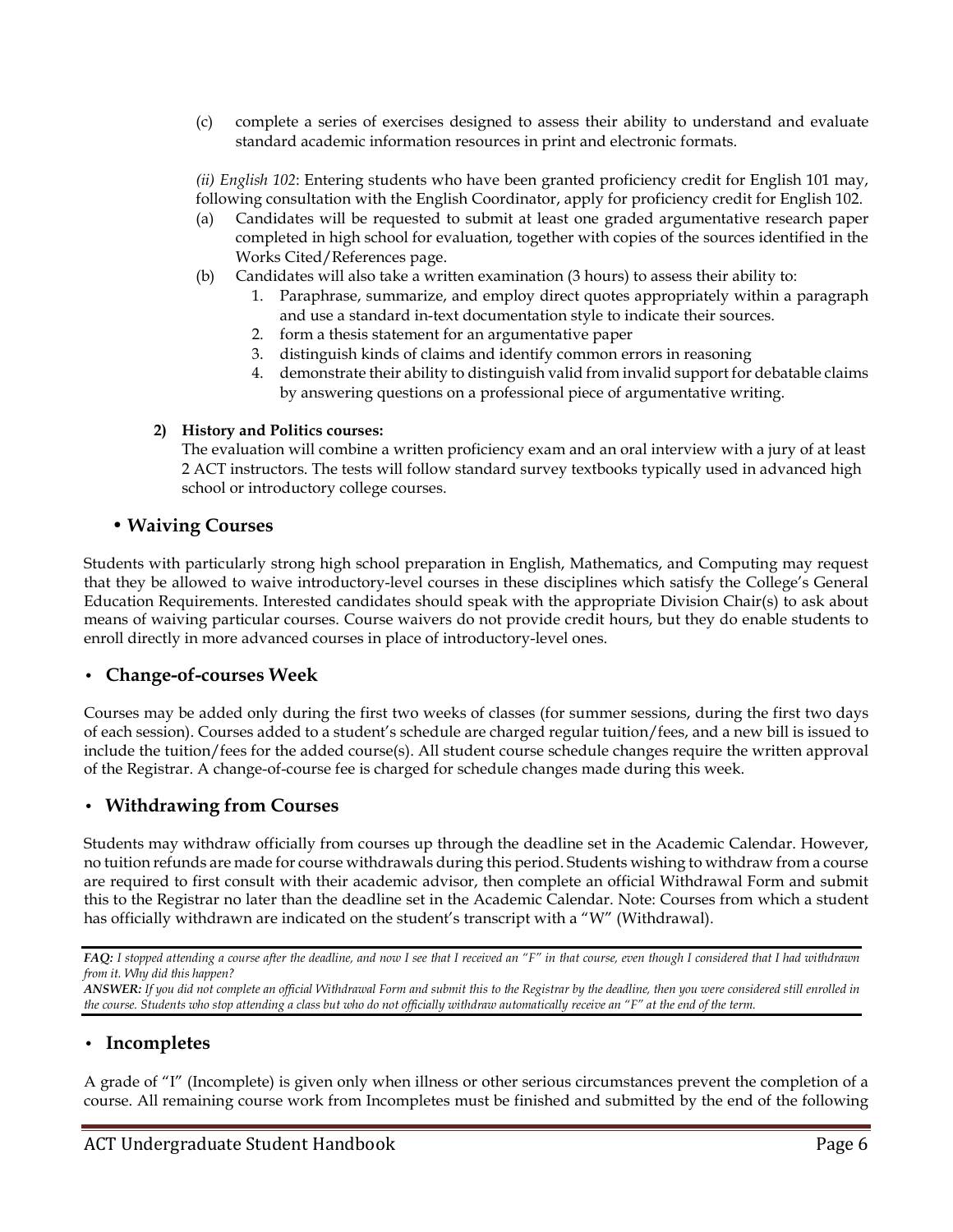academic term. Upon completion and submission of a report/grade by the student's instructor, the "I" on the transcript is replaced by a final grade. If an Incomplete grade is not removed within the time allowed, then the "I" on the student's transcript automatically becomes an "F". All Incompletes must be approved by the Chair/Coordinator of respective program.

## **• Repeating Courses**

Courses in which a student has received an "F" may be repeated once. Although the original grade remains on the student's transcript, after a course is repeated the original grade appears in (parentheses), and ceases to be counted towards the student's overall GPA. Students who fail a required course twice must petition the Academic Standards and Performance Committee in order to be permitted to enroll in the course for a third time.

*FAQ: I got a "C" in a required course, and want to re-take it to improve my overall GPA. Can I do this?*

*ANSWER: Yes, non-OU courses may be re-taken for this reason. However, keep in mind that: [1] the second grade is the one which will be computed for your overall GPA, so you need to make sure you receive a higher grade the second time you take the course, and [2] courses can be re-taken to raise your GPA only up through the term in which you graduate. Once the diploma has been awarded, no course re-taken for credit is computed in the final official transcript's GPA.*

## **• Auditing Courses**

Auditing (=attending a fee-paying course without receiving a grade) courses is allowed in some cases. Students who officially audit a course receive recognition of this on their transcript, which records an "AU" next to the course title. Auditors are required to attend all classes in accordance with College policy on attendance, and to participate in class discussion; they are not normally asked to take midterm or final examinations, or submit major written assignments.

## **• Independent Study**

ACT offers a small number of independent study opportunities to interested students. Such courses fall into two categories:

- (a) Independent study for students scheduled to graduate within one year or less who must complete a required course in order to graduate, but this course is not scheduled for offer as a regular class during the student's final year of study.
- (b) Independent study for students interested in a special field/area where no course is offered, where an existing course has not been offered for a considerable period of time, or where enrollment is unlikely to be sufficient to warrant normal scheduling. Such sections must be at the advanced level and are normally available to thirdand fourth-year students only.

Following the Division Chairs' recommendation, the Academic Council approves all requests for Independent Study. Independent Study Request Forms may be obtained from the Registrar's office. The deadline for approving such requests is the end of the first week of classes each term. Tuition/fees for independent study sections are the same as those for regular courses.

## **• The Academic Credit System**

The basic unit of academic credit at ACT is the **credit hour (1)**. All courses apart from science courses with a lab (which carries one credit hour), carry **three credit hours (3)**. **Forty courses (40)** are required all ACT programs.

Credit Hour Definition: A credit hour is defined as an amount of work represented in intended learning outcomes and verified by evidence of student achievement that is an institutional established equivalence that reasonably approximates not less than: (1) One hour of classroom or direct faculty instruction and a minimum of two hours of out of class student work each week; or (2) At least an equivalent amount of work as required in paragraph (1) of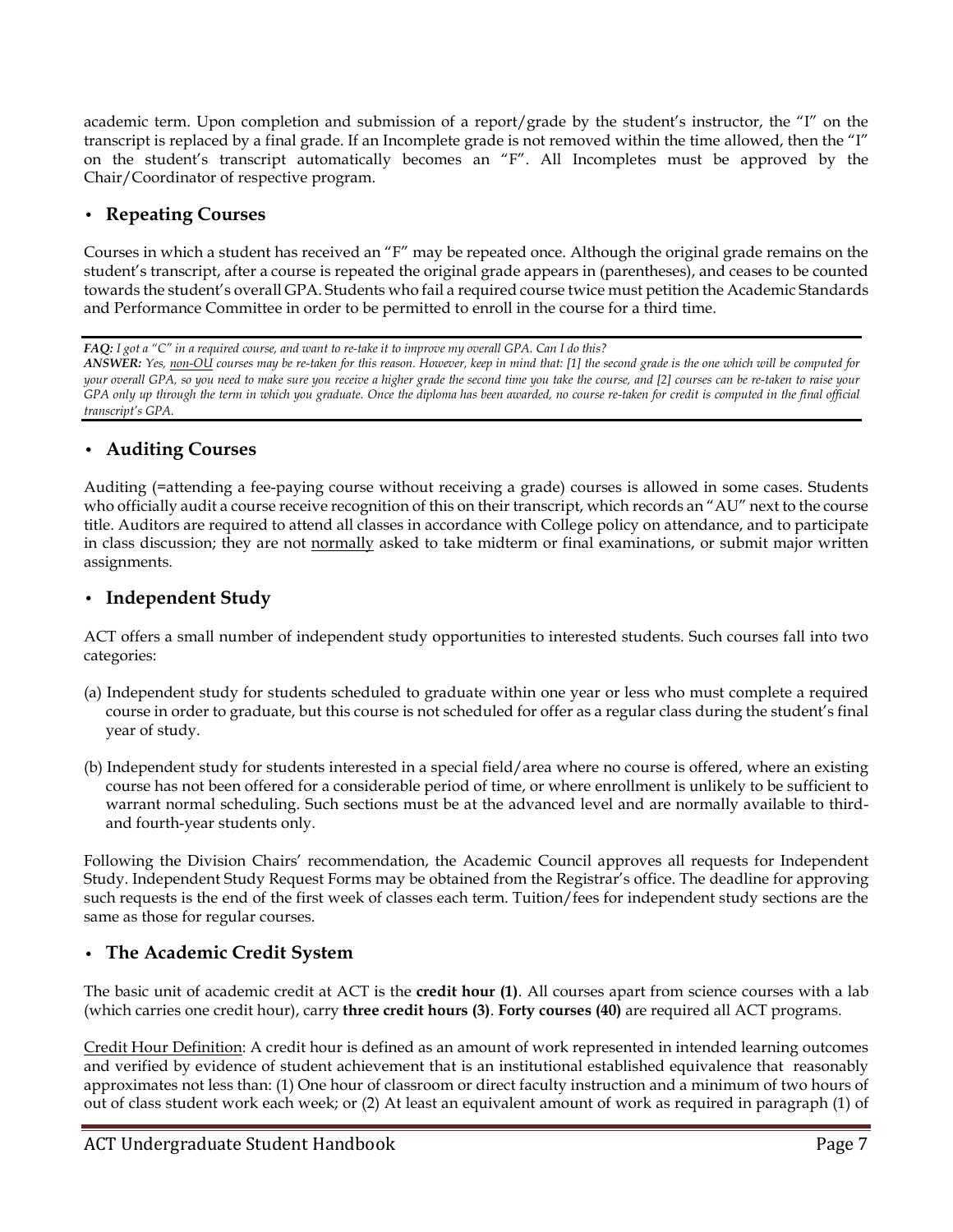this definition for other academic activities as established by the institution including laboratory work, internships, practica, studio work, and other academic work leading to the award of credit hours.

Students are assigned to **year of study** according to the total number of credit hours earned at the beginning of each term, as below:

> Credit Hour Classification of Students 0-30 credits = first year (freshmen) 31-60 credits = second year (sophomore) 61-90 credits = third year (junior) 91+ credits = fourth year (senior)

**FAQ:** I'm a part time degree student, and am planning to take six or seven years to finish my degree. Why is it important to know which year I'm officially in?

*ANSWERS: (1) Registration for continuing students is carried out on the basis of seniority. Thus, the more credits you have earned, the higher your registration priority, and the earlier you will register for the following term. (2) Secondly, each degree program provides a "Suggested Yearly Program of Study", which is a listing of all general education and major/concentration requirements in the order which the major department has determined is most appropriate to its degree. So, it's important to work closely with your academic advisor during pre-registration period to make sure you register for courses corresponding to the total number of credit hours you have earned.*

*FAQ: What's the difference between Credit Hours Attempted and Credit Hours Earned?*

*ANSWER: "Credit Hours Attempted" is the total number of credit hours you have enrolled for to date―this number, therefore, includes both (a) courses you took and passed, (b) courses you took but did not pass, and (c) courses you are currently taking, but have not completed. "Credit Hours Earned" is the total number of credit hours from all courses you have successfully completed and passed.*

## **•** The Grading System

Student performance is assessed at the conclusion of each term in accordance with the following scale of letter grades and numerical equivalents:

| Grade Description   | % points | US Letter Grade | US point grade |
|---------------------|----------|-----------------|----------------|
| Excellent           | 95-100   | А               | 4.0            |
| Very Good (high)    | 90-94    | $A-$            | 3.67           |
| Very Good (low)     | 85-89    | $B+$            | 3.33           |
| Good (high)         | 80-84    | B               | 3.0            |
| Good (low)          | 75-79    | $B-$            | 2.67           |
| Satisfactory (high) | 70-74    | $C+$            | 2.33           |
| Satisfactory (low)  | 65-69    | $\subset$       | 2.0            |
| Fail                | $0 - 64$ | F               | 0              |
| Incomplete          |          |                 |                |
| Withdrawal          |          | W               |                |
| Audit               |          | AU              |                |

## **• Computing the GPA**

The G.P.A. is computed by multiplying the grade points earned in each course by the credit hours the course carries. This total is divided by the total credit hours taken to obtain the grade point average (GPA).

*FAQ: How can I figure out my GPA by myself?*

*ANSWER: Multiply the credit hours for each course you took by the "grade points" (=the numerical equivalent of your grade) you earned in each course, and divide the sum by the total number of credit hours for which you were enrolled.*

*EXAMPLE: English 101 = 3 credit hours x 3.00= 9 credit points; Math 101 = 3 credit hours x 2.00 = 6 credit points; Philosophy 101 = 3 credit hours x*  2.67 = 8.01 credit points; Economics 101 = 3 credit hours x 2.33 = 6.99 credit points; Computer Science 105 = 3 credit hours x 3.33 = 9.99 credit points.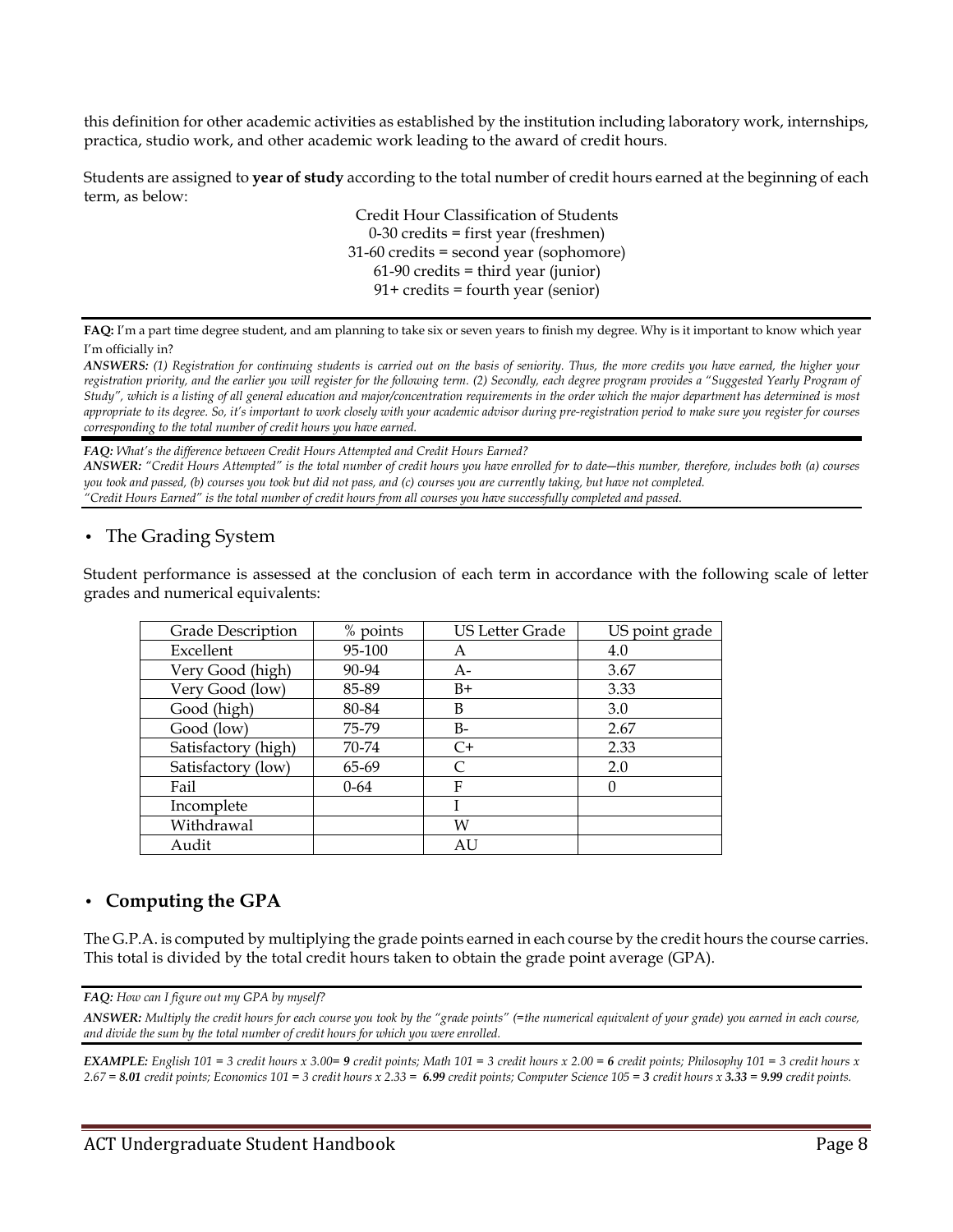*Total credit points = 9 + 6 + 8.01 + 6.99 + 9.99 = 39.99*

*Total credit hours = 15*

*Semester GPA = 39.99 / 15 = 2.666*

*FAQ: What's the different between my "semester GPA" and "overall GPA"? ANSWER: Your semester GPA is the average grade from all the courses you took for credit in a single semester, say, the fall of your second year. Your overall GPA represents the average from all courses you have taken up to that time.*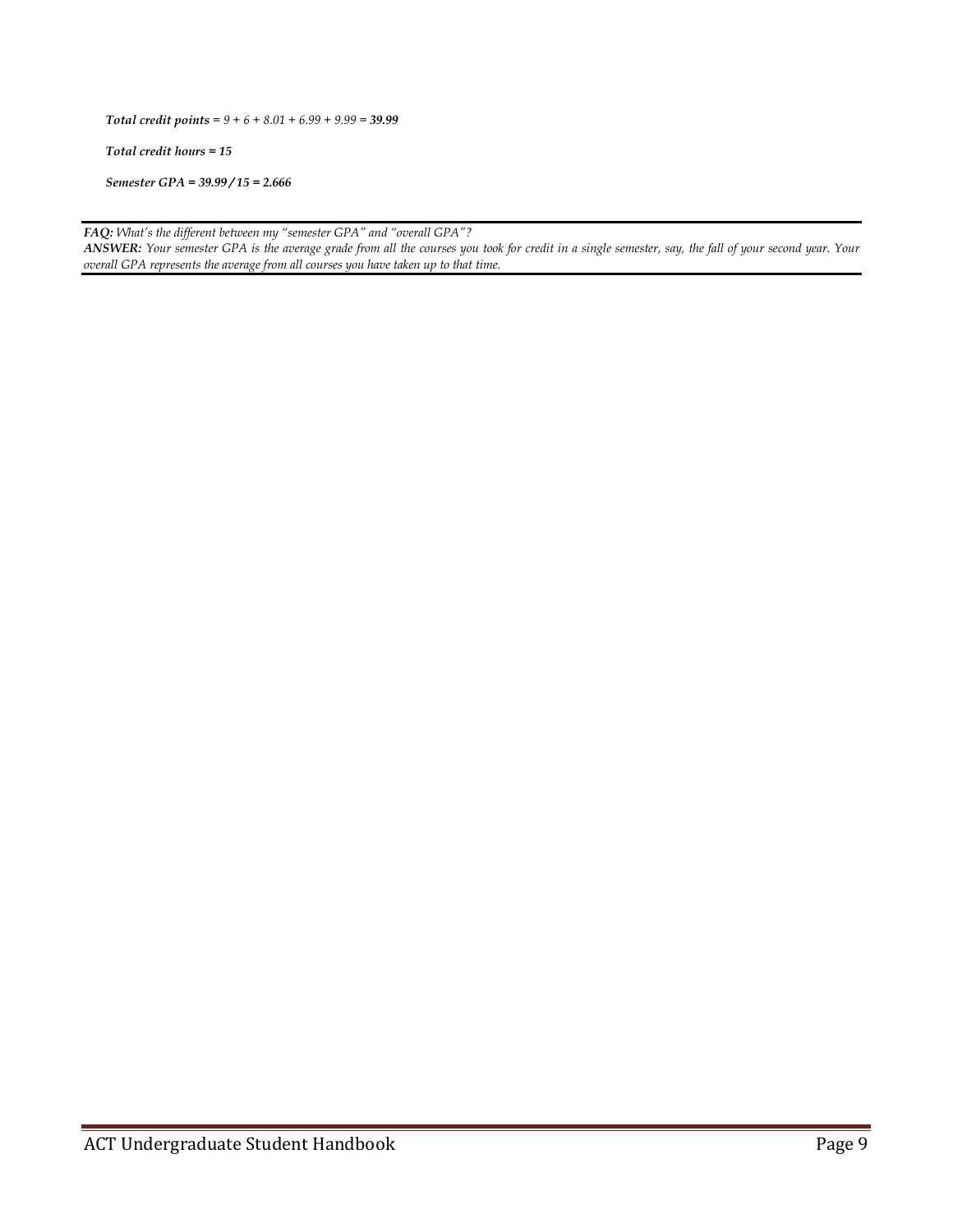## ACADEMIC STANDING

## **• The Dean's List**

To remain in good academic standing, students must maintain a minimum grade point average of 2.0. Full time students who attain high academic standing by obtaining a grade point average of **3.67** or above earn the distinction of being enrolled on the "Dean's List". Students who complete the degree program with an overall GPA of 3.5 or above receive their degrees with *Honors*. A minimum overall GPA of 2.0 is required for graduation.

## **• Student dismissal**

If a student's **GPA falls below 0.75 (overall**) for two consecutive semesters, the student will receive a dismissal notice. Before the students is dismissed from ACT, a warning will take place in the first semester, and if there is no progress for a second time, the student involved will be academically dismissed. Student have the right to appeal this decision through the Academic Standards and Performance Committee (ASPC).

## **• Posting of Grades**

Final grades are posted on the *Notice Boards* in the New Building Foyer at the end of each term.

*FAQ: My grades weren't posted for any courses I took during the last term. Why is this?*

*ANSWER: The most likely explanation is that you have not settled remaining financial or other obligations to the College. Final grades of students who still have not submitted required documentation, who owe a portion of tuition/fees, or any other charge debited to their account, will automatically have their final grades blocked from display at end of term. Once you have paid any outstanding charges, you will be able to receive your grades by inquiring at the Registrar's office.*

## **• Transcripts**

Students may request at any time an unofficial transcript, a record of all the courses they have taken and grades received, by completing a transcript request form and submitting this to the Registrar. Transcript request forms are available from the New Building Reception Desk. Official transcripts, which are signed/stamped by the Registrar, may be requested in the same way. A modest fee is charged for each official transcript requested. There is no charge for unofficial transcripts. Transcripts are normally available for students to pick up within two working days.

## **• Student Records**

Student records, including final grades and transcripts, are considered confidential information under the GDPR Regulations and are not released to third parties without the expressed written permission of the student.

## **• Approach to Teaching and Learning**

ACT, as an institution dedicated first and foremost to teaching, places great emphasis on the classroom experience of ongoing exchange between students and teachers, and between and among students themselves. Classes are small, and faculty anticipate that students will complete all reading and other assigned work in advance of each class meeting so that they can participate meaningfully in discussion.

## **• Attendance**

A student is considered to have successfully attended a course if s/he has attended **75% of the course lectures**. Absences are counted **on an hourly basis**. Students are expected to attend and participate in all of their courses throughout the term, including the first week. Those who fail to do so may be administratively withdrawn from individual courses of the College. This may affect the students' scholarship and financial aid eligibility.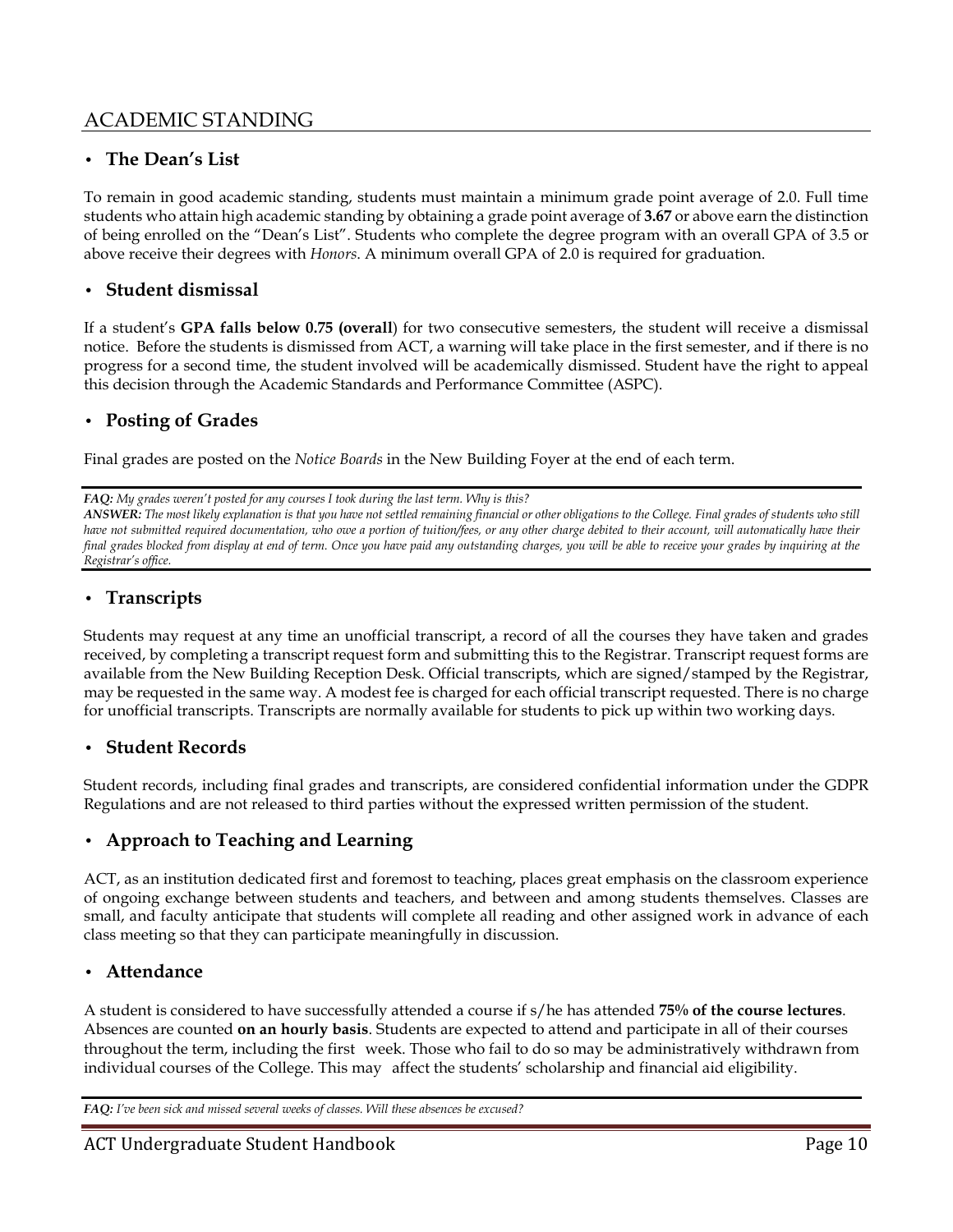## CURRICULUM AND PROGRAMS OF STUDY

ACT's degree programs each contain a set of **degree requirements.** The first series of requirements for all programs consists of the **general education requirements** (abbreviated with the initials "GER"), which are designed to offer students foundation-level university training in four key **skills areas** as well as in four key **awareness areas**. This series of general education requirements is designed to help all students acquire basic communication, reasoning, and information technology skills to enable them to meet more advanced demands in their major field of study, as well as to ensure that they receive introductory-level training in both the methodologies and content of disciplines from each of the traditional Western knowledge domains. These include (a) The Arts and Humanities, (b) The Sciences, and (c) The Social Sciences.

## GENERAL EDUCATION OBJECTIVES (GEO)

## **I. Core Skills**

• *Area 1: Communication (COM)*

Students will acquire a high level of receptive and productive proficiency in English and become conversant in a range of lexical registers employed in academic and professional communication. Through systematic instruction and practice in writing and speaking skills across a range of disciplines they will develop their abilities to organize information and ideas coherently and to convey their thoughts clearly, precisely, and fluently.

• *Area 2: Qualitative Reasoning (QAL)*

Students will strengthen their ability to comprehend and analyze an argument, to identify its main and secondary means of development, to evaluate its validity and that of the evidence used to support it, and to construct valid counter-arguments appropriately supported by adequate and relevant evidence.

• *Area 3: Quantitative Reasoning (QAN)*

Students will acquire the ability to calculate and analyze, to frame questions appropriately for solution through quantification, to provide modeling, and to describe the analytical reasoning processes they have employed through analysis, question framing, and modeling.

• *Area 4: Information Technology (IT)*

Students, through exposure to the employment and application of IT across the curriculum, will gain proficiency in using technology in order to support them in approaching problems and questions, searching for and evaluating a range of data in multiple formats and media, and employing these in efficient, relevant ways. They will also acquire the facility to utilize software programs and online resources appropriately and effectively both within and beyond an academic setting.

### **II. Core Awareness**

• *Area 5: Historical, Social, and Cultural Awareness (HSC)*

Students will strengthen their capacity for informed and rational responses to the social realities of a constantly changing and increasingly multicultural world by examining the histories and cultures of various societies, including those distant in time, location, or outlook from their own. They will also gain a fuller understanding of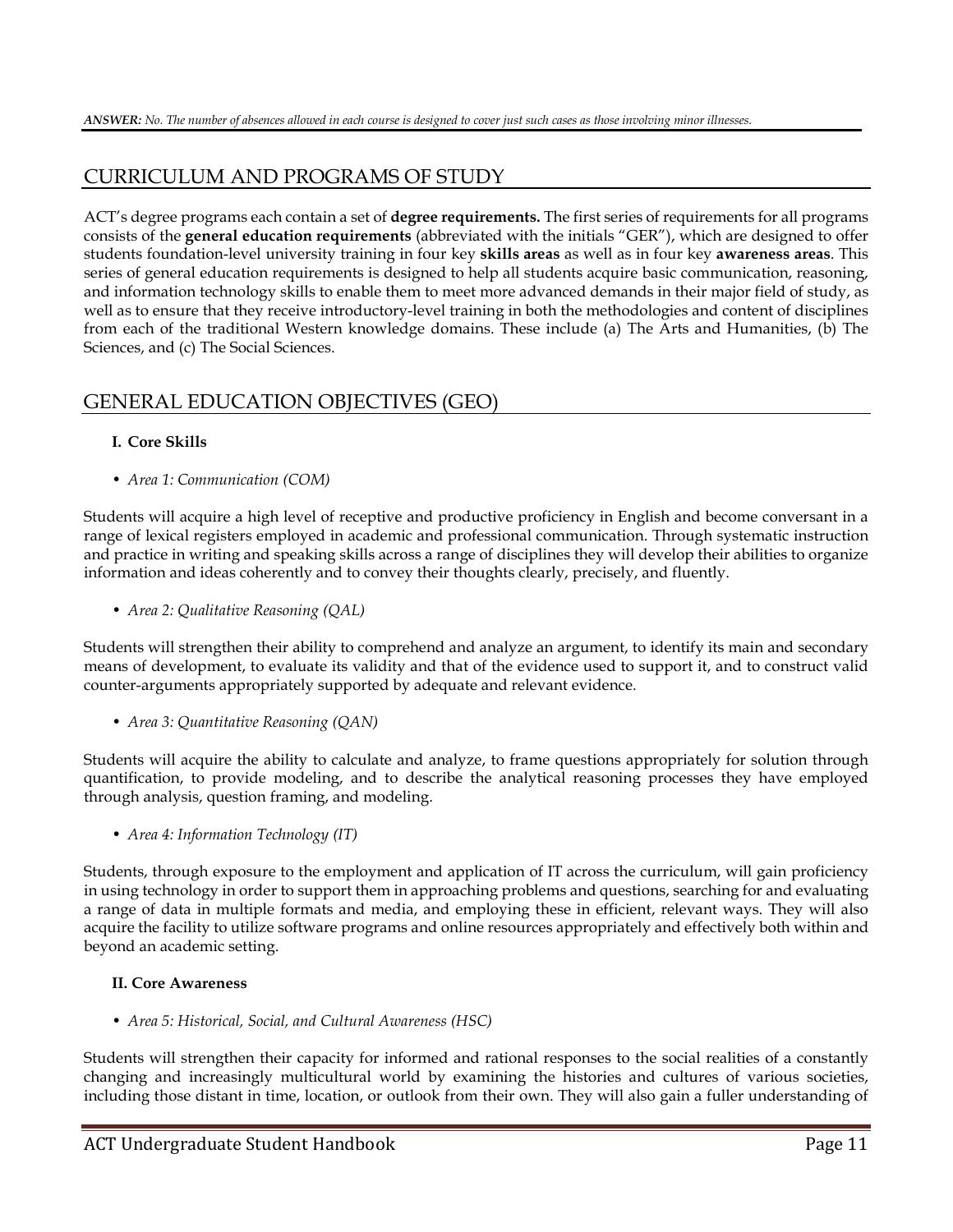the ways in which geography, political organization, economic systems, social structures, and religious beliefs mould a society's values, beliefs and priorities.

• *Area 6: Scientific and Environmental Awareness (SEN)*

Students will acquire an understanding of humans' interactions with the natural environment through introduction to the methods and objects of scientific reasoning and inquiry, and with science's quantitative, qualitative, philosophical, social and aesthetic dimensions. They will be introduced to the impact of scientific and technological advancements on the environment and the role played by individuals and societies in addressing both the opportunities and the challenges posed by technology in the modern world.

• *Area 7: Creative and Aesthetic Awareness (CAA)*

Students will gain greater understanding and insight into the processes of creative and artistic thought through opportunities to exercise their own capacities for such expression, or for interpretive-critical study of the creations of others. They will come to appreciate both direct engagement in and informed responses to artistic/creative endeavor as a means of establishing and maintaining the collective human cultural inheritance as well as a source of life-long personal enrichment and pleasure.

• *Area 8: Personal and Civic Values (PCV)*

Students will acquire enhanced competence in identifying conflicts that arise from competing or opposed values and beliefs, and in analyzing resulting ethical conflicts and dilemmas. Familiarization with a range of approaches to understanding values conflicts will support their growth towards achieving reasoned autonomy in decisiontaking involving conflicts of values. Further, students will be able to assume their civic responsibilities within their community, region and the world by coming to appreciate the values of a democratic and pluralistic society: informed, rational and open dialogue in the search for consensus, respect for all members of the community, and a commitment to societal improvement that preserves and ensures the transmission of these values to future generations.

## THE GENERAL EDUCATION REQUIREMENTS (GER)

The courses listed below currently satisfy General Education Requirements, and, in some cases, may be used to satisfy requirements for certain majors. Students should consult the Catalogue of Study and confer with their academic advisor when selecting courses fulfilling both GER and major requirements.

### **I. The Arts and Humanities**

*Group A* (Communication): English 101, 102, 203/204 *Group B* (Philosophy): Philosophy 101, 203 *Group C* (Literature & Fine Arts): One course from: English 120, Art 120 or 121, Music 120

### **II. The Sciences**

**Group A (Natural and Physical Sciences):** One course from: Biology 101, Ecology 110, Nutrition 130 *Group B* (Mathematics and Statistics): One course from: Math 100, 101, 115, Statistics 205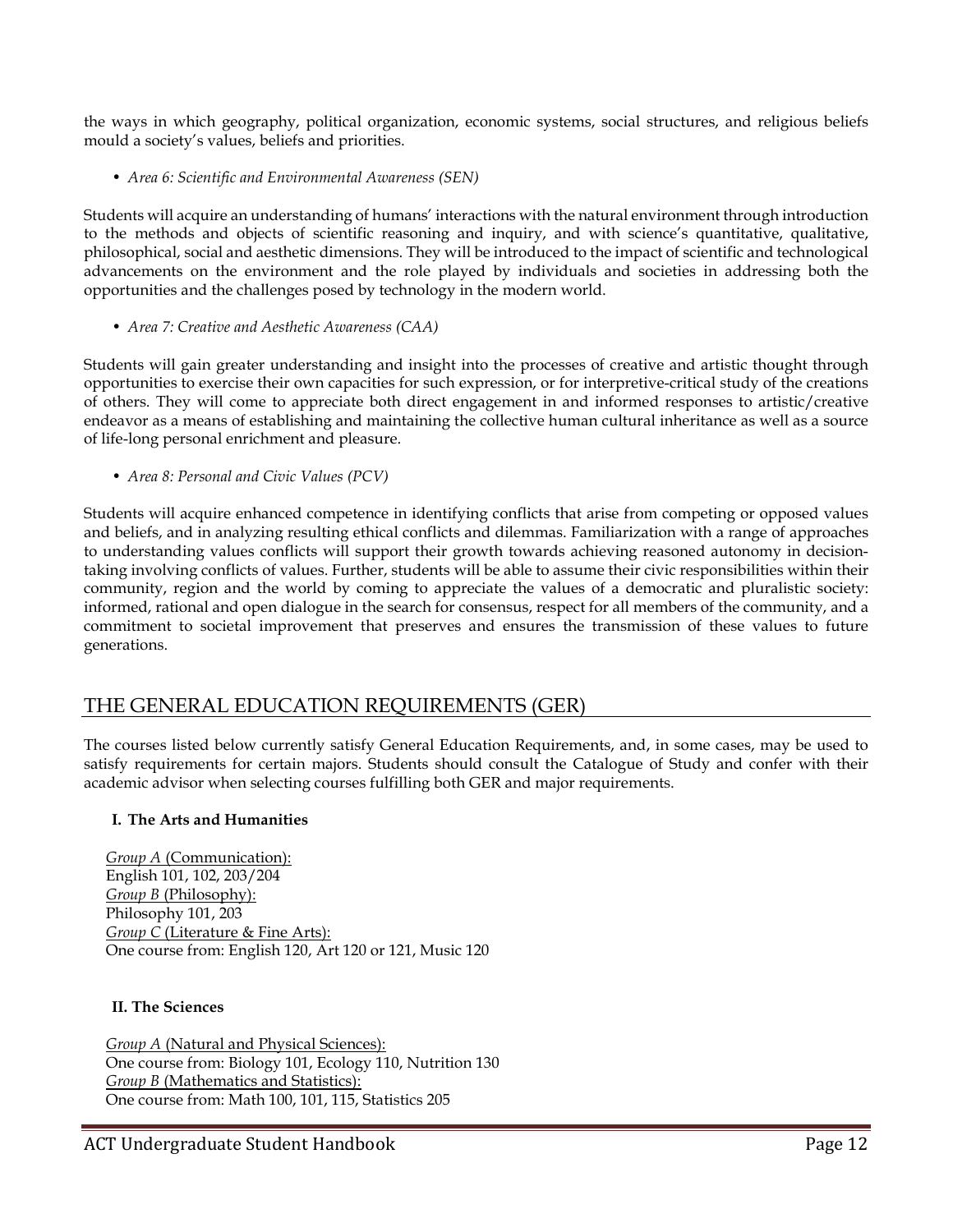*Group C (*Computer Science): One course from: Computer Science 101, 105, 106, 107, 151 Plus one additional course from any of Groups A-C

## **III. The Social Sciences**

*Group A* (Politics and Economics): Economics 101, Politics 101 *Group B* (Anthropology, Psychology, Sociology): One course from: Anthropology 101, Psychology 101, Sociology 101 *Group C (History):* One course from: History 120 or History 210

Students, working with their academic advisors from the beginning of their study towards the degree, should attempt to complete general education requirements as early as possible within their college careers. Each degree program's suggested yearly program of study has been designed to ensure that courses fulfilling the general education objectives in core **skills areas** have been largely completed by the end of the student's first year of full time equivalent study, prior to beginning any advanced level work towards the major.

## DEGREE PROGRAMS

The majority of course work and study is completed in the student's chosen **major field/concentration**. Work done in the major accounts for between 30-50% of all coursework towards the bachelor's degree. Each academic division offering one or more majors/concentrations establishes the list of all requirements for their degree programs. The detailed program requirements for each major-concentration-minor are also published separately in the ACT Catalogue of Study, which is revised and updated every year.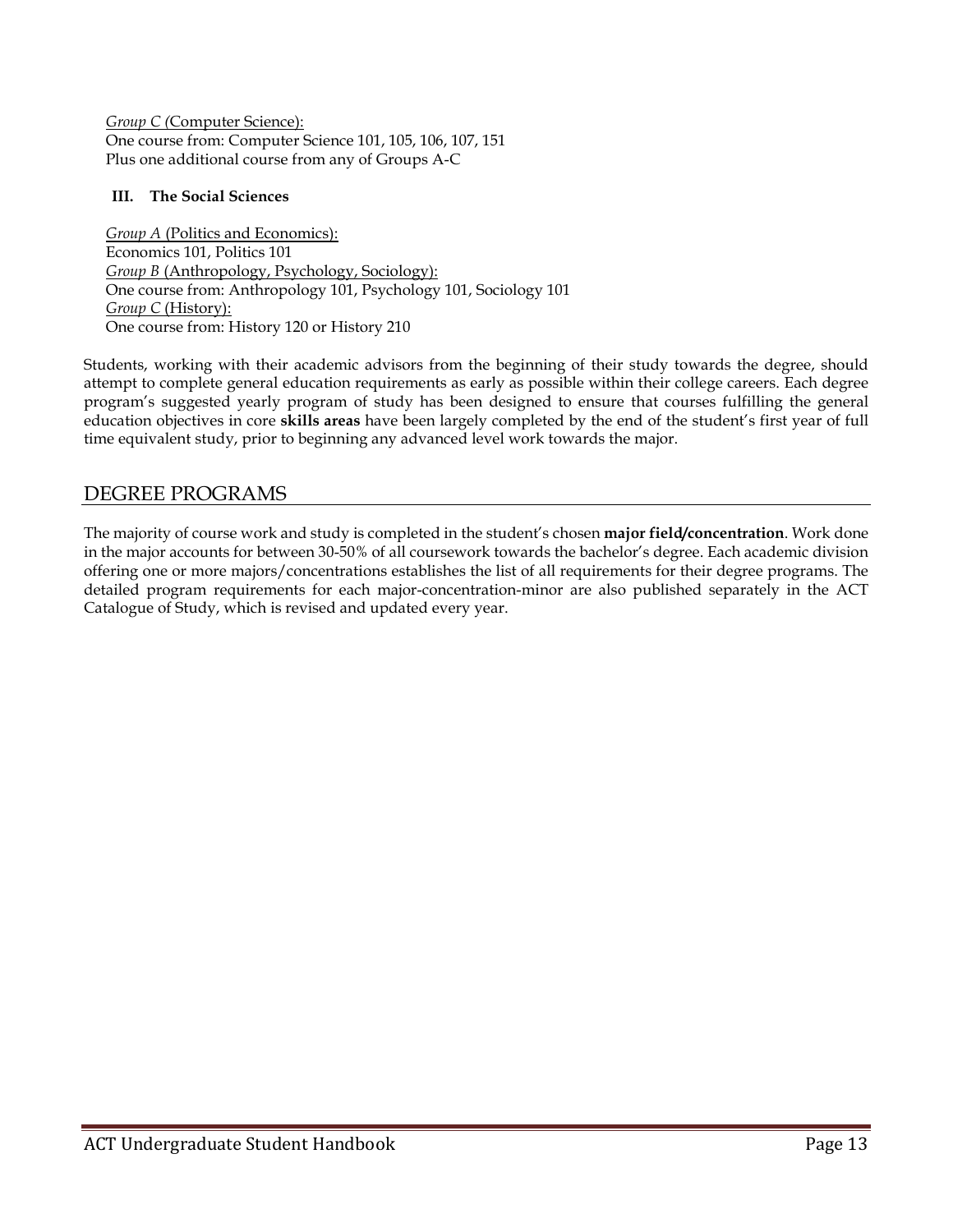## • **Bachelor of Science (BS) Programs**

*Programs of study leading to the Bachelor of Science are offered in:*

- 1. *Business* (major field)*, with concentrations offered in: International Business & Finance/Entrepreneurial Management/Marketing/Tourism*
- 2. *Business Computing* (major field)
- 3. *Computer Science* (major field)
- 4. *Psychology* (major field)

## • **Bachelor of Arts (BA) Programs**

*Programs of study leading to the Bachelor of Arts are offered in:*

- *1. Political Science & International Relations* (major field),
- 2. *English* (major field)*, with concentration offered in Communication & New Media/Language & Literature*

## DECLARING A MAJOR/CONCENTRATION

Some students enter the College already having in mind a specific field of major study. For these students, it makes sense to declare their major upon registering for the first time. For students electing majors in which concentration options are also offered (Business, International Relations), while it is possible to also declare a concentration at the time of first registering, this is not required. Students may wish to spend their first year of study exploring major/concentration options available with their academic advisor. Students must declare their choice of major/concentration to the Registrar of the College; this may be done in the course of regular registration week, or at any time the student and his or her advisor agree that the choice should be officially entered into the student's record.

## DOUBLE MAJORS/CONCENTRATIONS

Students that wish to take the greatest possible advantage of their years of study, can choose to pursue either a double major or double concentration within a single major. Double majors (e.g., in Business and International Relations) are somewhat more demanding than double concentrations, as they may require a different series of foundational courses as preparation. Double concentrations, on the other hand, usually require that a student take up to six additional concentration courses in order to complete requirements. In addition to consulting their advisor, students considering declaring a double major or double concentration should also arrange appointments with the Division Chairs offering the major(s)/concentration(s) in which they are interested.

## MINORS

In addition to major fields of study (some of which offer more specialized concentrations), ACT offers students the opportunity of enriching and broadening their overall educational experience by declaring a **minor** field of study. Minors are normally earned through taking six courses (eighteen credit hours) **in a discipline different** from that of students' major/concentration.

Specific requirements for each minor are published in the ACT Catalogue of Study each year under program descriptions by the offering division.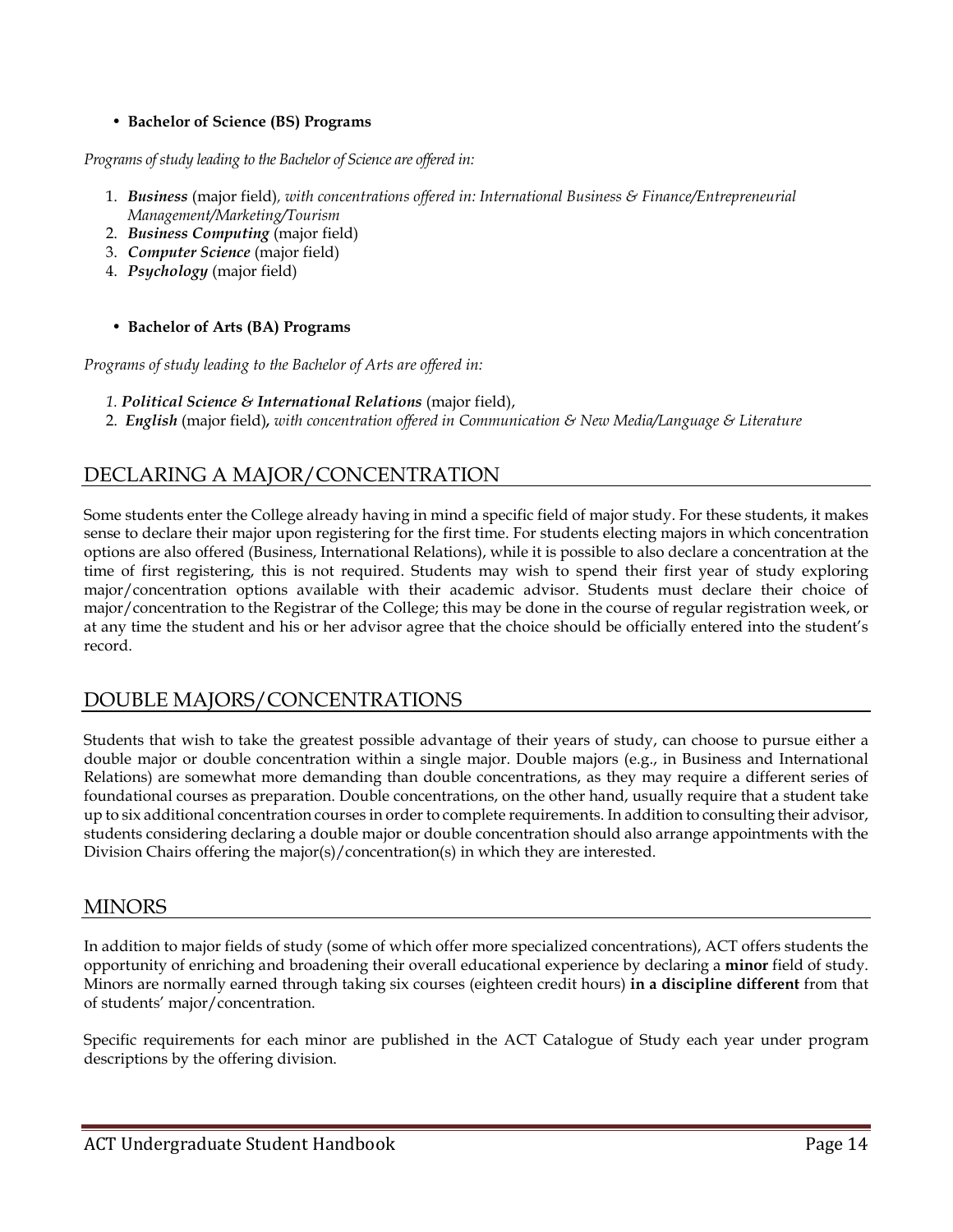A course required in more than one major or minor may be used towards satisfying the requirements of both programs unless otherwise specified.

Students may declare a minor at any time throughout their years of study, including the time of initial registration. However, since not every course required to complete a minor is offered in every term, the most advantageous time at which to choose and declare a minor is preferably two years before the anticipated date of graduation. The list of minors currently offered by ACT can be found in the yearly published Catalog of Studies.

## CERTIFICATE PROGRAMS

ACT offers a number of non-degree programs of study, upon whose successful completion a certificate is awarded. Both ACT degree candidates and individuals from the greater Thessaloniki area are welcome to enroll. Programs range in length between one and two years, with students taking one or two courses per term throughout this period. The list of certificates currently offered by ACT can be found in the yearly published Catalog of Studies.

## GRADUATION REQUIREMENTS

In order to complete successfully all requirements for graduation from the College, students must fulfill or have:

- 1. A minimum of forty courses, or at least 121 credit hours, including at least one laboratory session.
- 2. An introduction to College Life course (ACT 100 non-credit)
- 3. The above-listed General Education Requirements (GER)
- 4. All prescribed requirements in the student's declared major(s)-concentration(s)-minor(s), as these are specified under each program. Major courses marked with an asterisk may be taken to also meet part of the college's GER. Students are encouraged to consult the Student Handbook for more information on General Education Objectives.
- 5. An overall GPA of 2.0 or better.
- 6. After fulfilling all GER/major/concentration requirements for their degree, students may use any residual courses up to the minimum graduation requirement of 40 courses in order to complete a second concentration, a minor, or even a double major. Students must fulfill all prescribed work in their declared major(s)-concentration(s)-minor(s), but may use a common course required in more than one major or minor to satisfy the requirements of both programs, unless otherwise specified.
- 7. Minimum Residency Requirement: According to NECHE Standards, students must complete at least one fourth of their undergraduate program, including advanced work in the major or concentration, at the institution awarding the degree. As a consequence, all candidates for an ACT degree must have been in residence at the College for at least the last year of full time instruction, assuming availability and equivalency of transferable courses.
- 8. All ACT undergraduate programs are validated by the British Open University. Starting from Fall 2013, all entering students complete a single course of studies leading simultaneously to a dual degree: a U.S. degree from ACT accredited by NECHE and a European degree (validated Honors Diploma) awarded by Open University.

A student must meet a common set of degree requirements for the dual degree. All ACT degree requirements must be met in order to confer an Open University validated degree. Details on the suggested program of studies can be found in the Catalog of Studies.

Students are subject to all ACT academic policies and regulations and in addition are subject to the Open University regulations for the validated program of studies. For the ACT-OU regulations please refer to https://www.act.edu/academics/catalog-handbooks.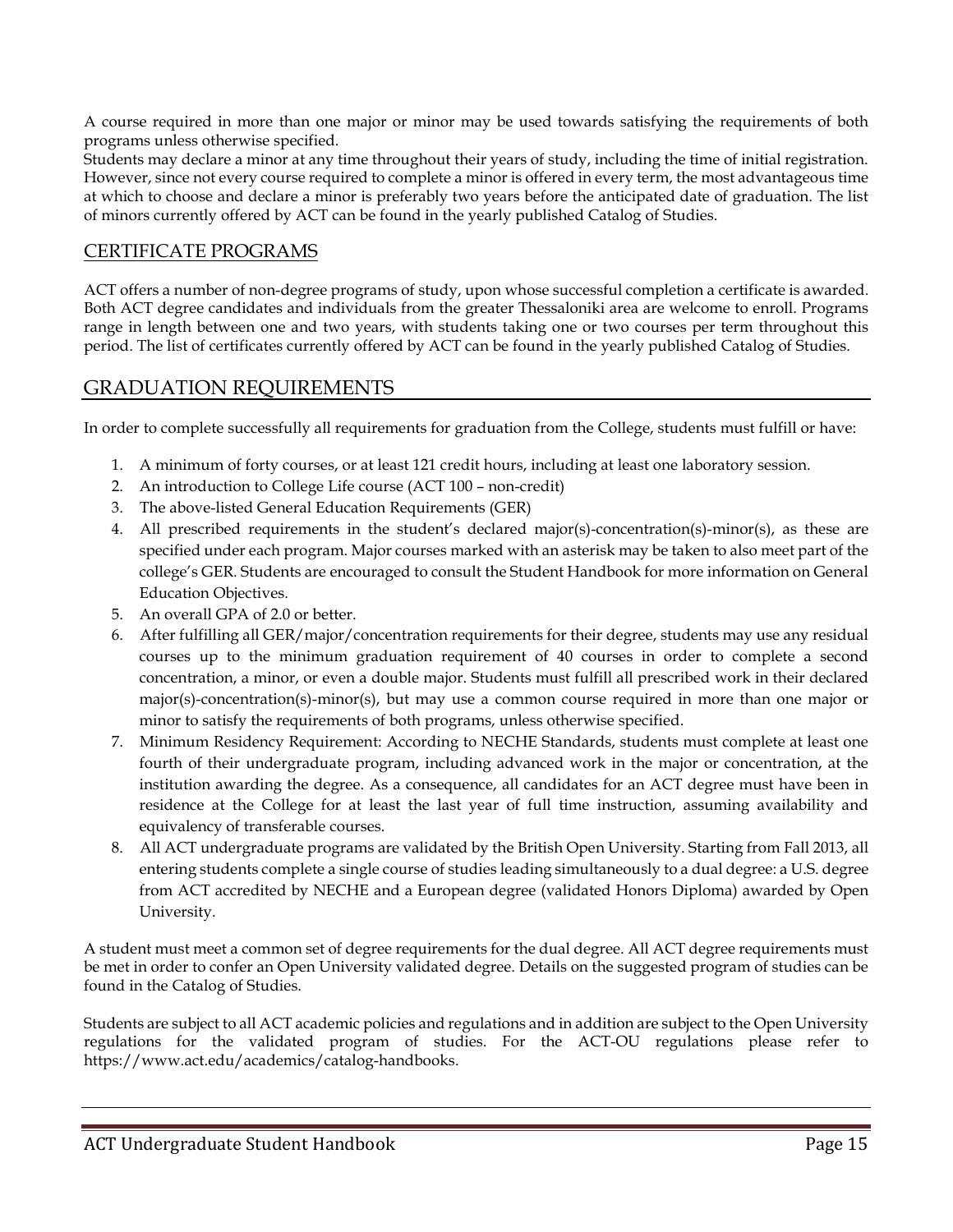## TRANSCRIPT ANALYSIS (DEGREE AUDIT)

One academic year before the student's anticipated date of graduation, the Registrar's Office carries out an official transcript analysis, or degree audit, of a student's academic record to that date. The purpose of the transcript analysis is to identify any possible problem a student might have in fulfilling GER, or major-concentration-minor requirements by the anticipated date of graduation, and to recommend how the student may best arrange her or his schedule of courses in order to meet all graduation requirements successfully.

**It is the ultimate responsibility of each student, working closely with his/her advisor, major Division faculty, and the Registrar, to complete all graduation requirements in an appropriate and timely manner.**

## STUDENTS WITH LEARNING DIFFICULTIES

All students officially diagnosed with dyslexia or any other learning difficulty are strongly encouraged to report it during registration, at the beginning of each semester. Instructors will be informed each semester in order to follow ACT's policy regarding students with learning difficulties. All necessary documents should be submitted prior the beginning of each academic year or semester to the Office of Administration and Student Services.

Students officially diagnosed with dyslexia are entitled to taking an oral exam; should the nature of the course is not conducive to oral exams only, the student is entitled to extra 15 minutes for every testing hour and extra 2-4 days extension in a paper/homework assignment deadline at the discretion of the instructor and only when there is short notice prior submission of the paper (no more than a week).

Depending on the severity of the learning difficulty and the nature of the taught course specific testing alternations could be made per se.

## ACADEMIC INTEGRITY

### **Statement on Academic Integrity**

*"The College has the responsibility of maintaining the highest possible standards of academic integrity for the purpose of ensuring the quality of education it provides, underscoring its dedication to fostering a love of learning for its own sake, and of protecting those who rightly practice integrity in their academic affairs. It is the responsibility of the student to be informed about the college's policy on Academic Integrity, to refrain from infractions of that policy and from conduct, which may lead to suspicion of infractions, and to refrain from aiding or encouraging others in such infractions. It is the responsibility of the faculty to establish and maintain an environment which is conducive to Academic Integrity."*

### **Academic Dishonesty**

*"Academic Dishonesty is the violation of Academic Integrity, committed by engaging in any form of unethical behavior which violates acceptable standards of scholarly conduct. Such practices as cheating on examinations, submitting borrowed or purchased papers and/or prepared bibliographies as one's own, plagiarizing, falsifying or copying lab reports, or aiding another person in any of the above infractions of Academic Integrity, constitute acts of Academic Dishonesty."*

### **College-wide Policy on Academic Integrity**

All academic divisions at ACT, both undergraduate and graduate, will apply the following policy on academic integrity: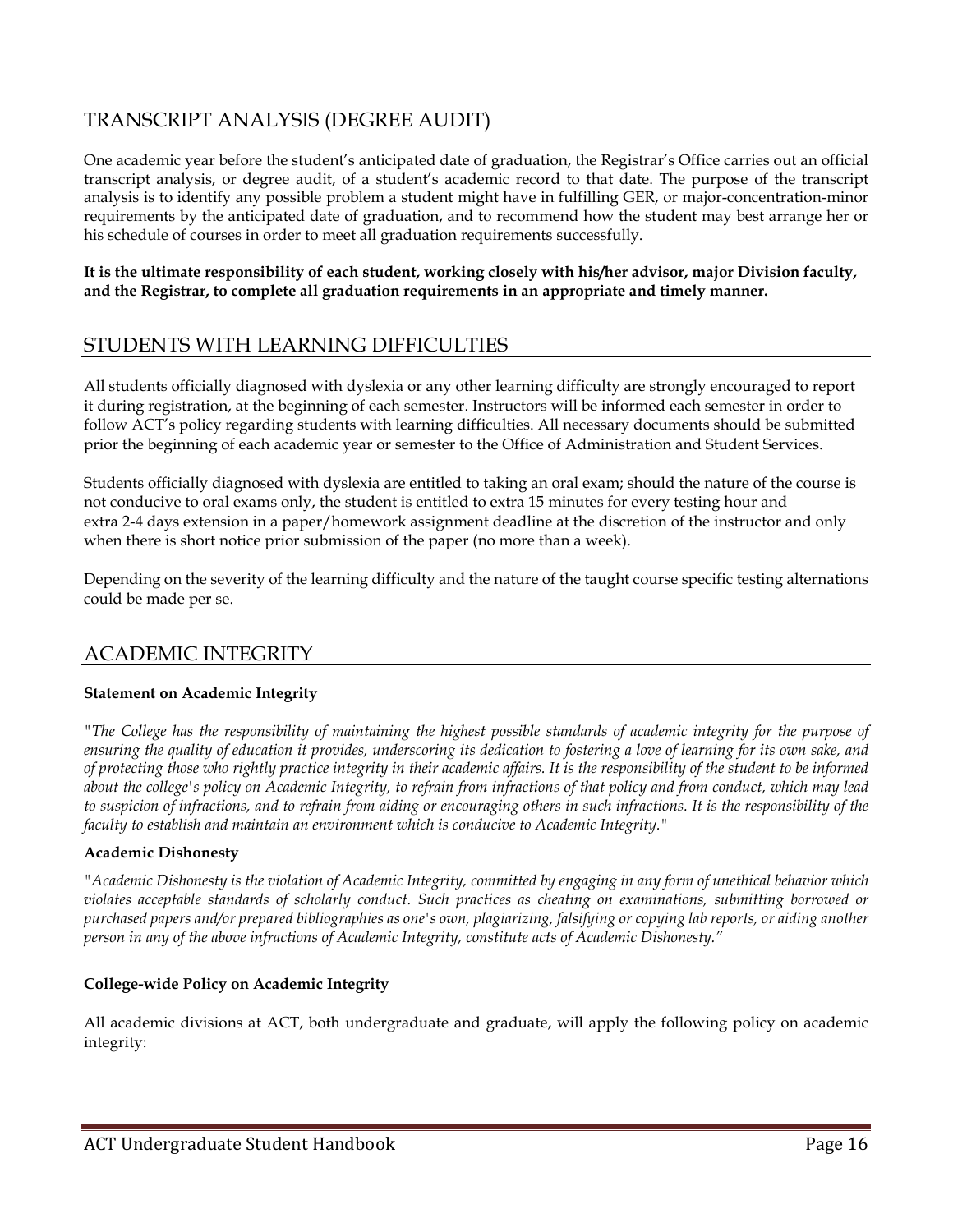*"A student committing an act of Academic Dishonesty in a given course will receive an F (0 percentage points) in the*  assignment where the academic infraction took place. If a student commits an act of Academic Dishonesty for a second time in *the same course, this student will receive a failing grade in that course.* 

*The individual faculty is responsible for enforcing the policy in a conscientious manner, for reporting all cases to the Academic Standards & Performance Committee (AS&PC) for record-keeping and for informing the affected students of their right to appeal the faculty's decision to the AS&PC. Faculty must also insert the college's policy on Academic Integrity in their course syllabi."*

## **Academic Standards & Performance Committee**

A student may appeal an initial decision made by an individual faculty to a formal body called the Academic Standards & Performance Committee (an existing standing Committee), chaired by the Associate Dean for Administration & Student Affairs.

The ASPC will meet as needed to evaluate appeals on alleged cases of academic dishonesty referred to the Committee by an involved party. Each case referred to the Committee will have a separate hearing (several hearings could conceivably take place during a single session of the Committee). Cases sent before the Committee deemed invalid will be dismissed. The Dean's office will keep records of all academic infraction cases, whether appealed or not and it will reserve the right to invite a student who has breached repetitively the school's policy to a hearing that may lead to sanctions ranging from failure of an assignment, to failure of a course, dismissal from the college, or expulsion from the college.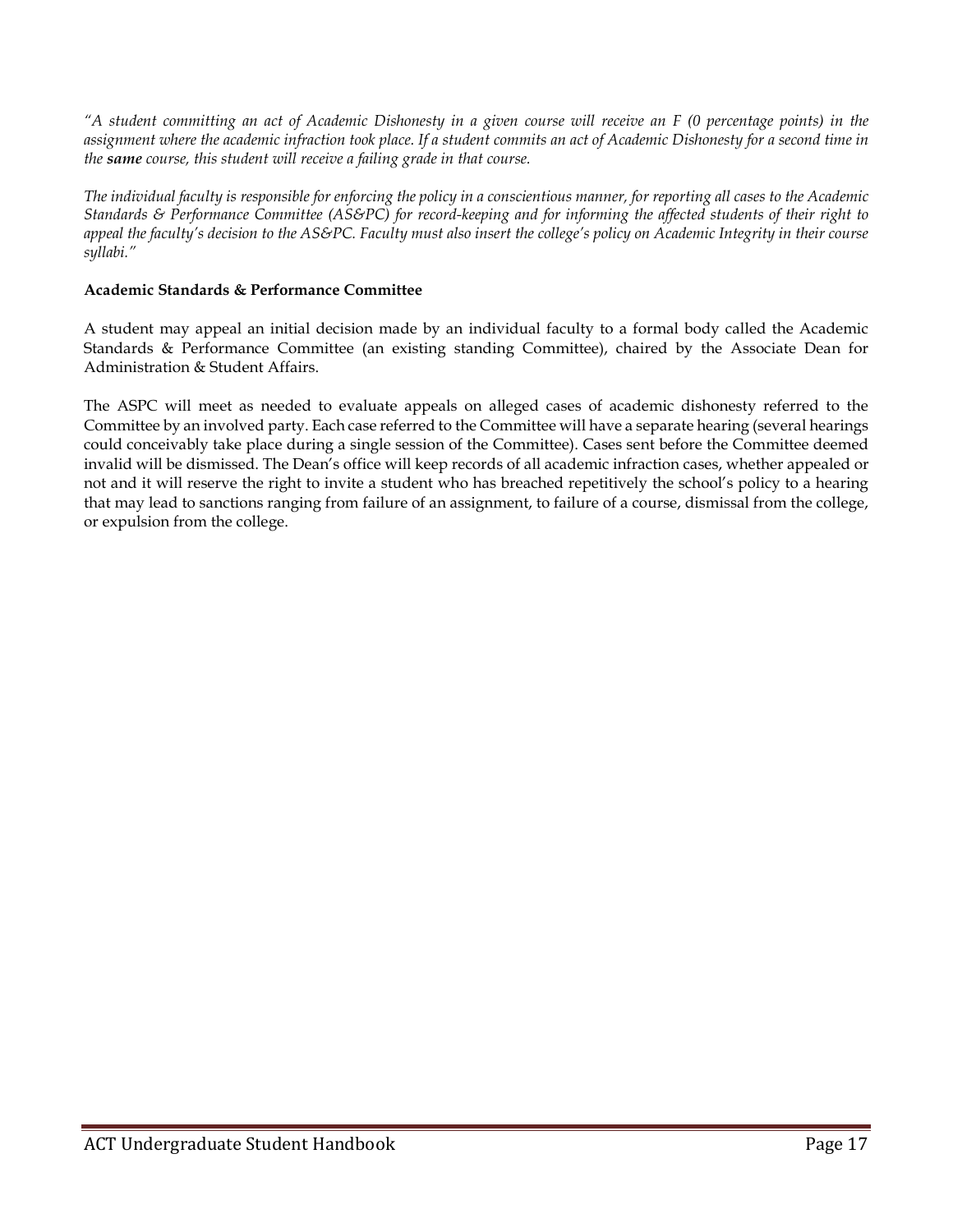## *C.* FINANCIAL POLICIES AND ADMINISTRATION

## FINANCIAL AND ACCOUNTING OFFICE

The Financial and Accounting Office, located in the Ground Floor of Stephens Hall, handles all matters regarding tuition and payment procedures.

## TUITION AND FEES

Tuition at ACT is charged per credit hour. All tuition and fees are paid in euros, except in the cases of study abroad programs where agreements have been made in US dollars. Tuition and fees are revised annually and announced each year, in late summer. Students with questions regarding tuition or payment procedure should contact the VP for Finances, in Stephens Hall.

### **Current Tuition & Fees**

Students with questions regarding tuition or payment procedure should contact Mr. Pavlos Floros, VP for Finances or Ms. Eva Montiadou (tel.: 2310-398-219), Accounting Office, in Stephens Hall.

Tuition is calculated by credit hour. The cost per credit hour is €280. Pertinent fees are added to this amount as per the following schedule:

| S. | Application fee (non-refundable):                                      | €70  |
|----|------------------------------------------------------------------------|------|
| S. | Library Fee (paid by all students regardless of no. of classes taken): | €35  |
| S. | Computer Lab Fee                                                       | €100 |
| S. | Science Lab Fee (for Science classes only):                            | €100 |
| S. | Computer 100 Fee:                                                      | €300 |
| S. | Change-of course Fee:                                                  | €50  |
| S. | Late Registration/Pay Fee:                                             | €50  |
| S  | International Student Fee (Freshman one-time fee):                     | €200 |
|    | Official Transcript request fee:                                       | €3   |

The College reserves the right to assess additional fees when necessary. Penalties are assessed for failure to return library books and for misuse of or damage to school property or materials.

Study abroad and exchange students abide by the rules and regulations set in the agreements between their home institution and ACT and the policies on the ACT website.

The cost of Auditing a Course is set to be equal to  $\frac{1}{2}$  of normal tuition.

## METHOD OF PAYMENT

Payment of tuition and fees is to be made no later than the start of the week before classes begin. Students making payments from foreign countries should ensure that payment arrives at the bank two days earlier.

Students should deposit the entire amount of their tuition and fees in:

## **Pireaus Bank** 5239-072914-881 GR02 0172 2390 0052 3907 2914 881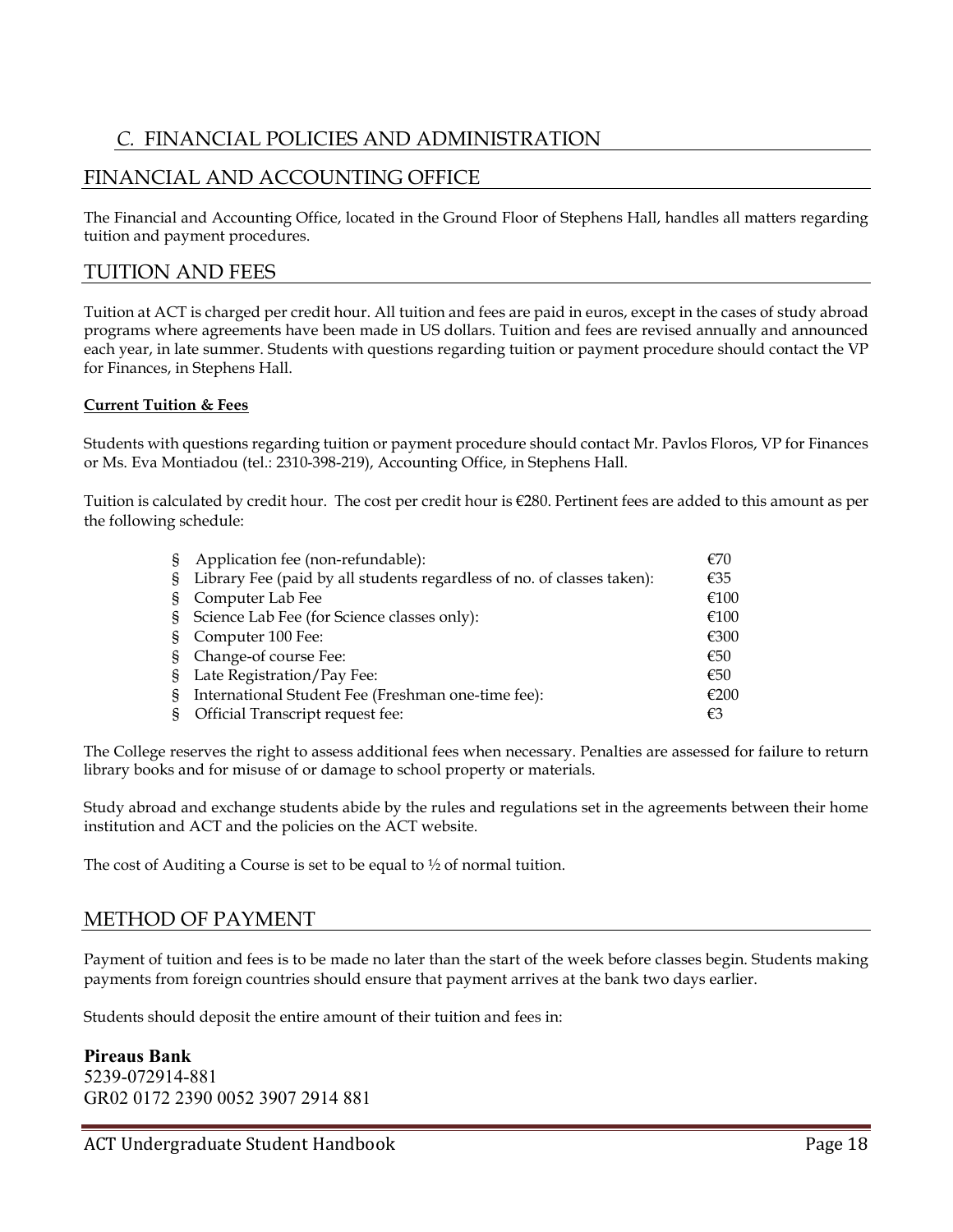**Eurobank** 0026 0520 16 0200109405 GR10 0260 5200 0001 6020 0109 405

## **National Bank of Greece**

895/298006-10 GR32 0110 8950 0000 8952 9800 610

**Alpha Bank**  811-00-2002-004269 GR82 0140 8110 8110 0200 2004 269

The following information should be provided to the bank by students at the time of payment:

- **(1) STUDENT's OWN first and last name**
- **(2) Student's ACT code number**
- **(3) ACT's Bank Account number (depending on the bank)**

Students who have an account in those banks should draw money from their own account and then deposit it into the ACT account. **PLEASE do NOT attempt to transfer money from one account to another.**

All students are requested to have their Bank deposit slip with them throughout the first week of classes, to avoid any confusion. Receipts from the College for tuition/fees may be picked up from the Accounting Office in Stephens Hall later.

**If you fail to meet your financial obligations by start of the week before classes begin, your registration would be cancelled and you will not be admitted to classes.** 

**In order to reinstate your registration you will have to pay the late registration fee of €50.**

## CHANGE-OF-COURSE WEEK

**Change-of-courses: Students can change, drop and add courses ONLY during the first week of classes. In case course(s) are dropped and then new one(s) added there is a "Course Change" charge of €50 per course**.

There is no extra charge only if:

- a) additional course(s) is/are added to an existing unchanged schedule of classes, or
- b) there are consequential change(s) in a student's schedule, resulting from an initial change of courses.

Again, all drop and add charges should be paid directly to the bank or at the school's cashier office, within the first week of classes.

**Late Registration: Continuing students who register without pre-registration after the deadline specified in the Academic Calendar will be charged with a "Late Registration Fee" in the amount of €50.**

Students are **NOT** allowed to make changes in sections of the courses in which they have registered for any reason, even if the same professor teaches the sections.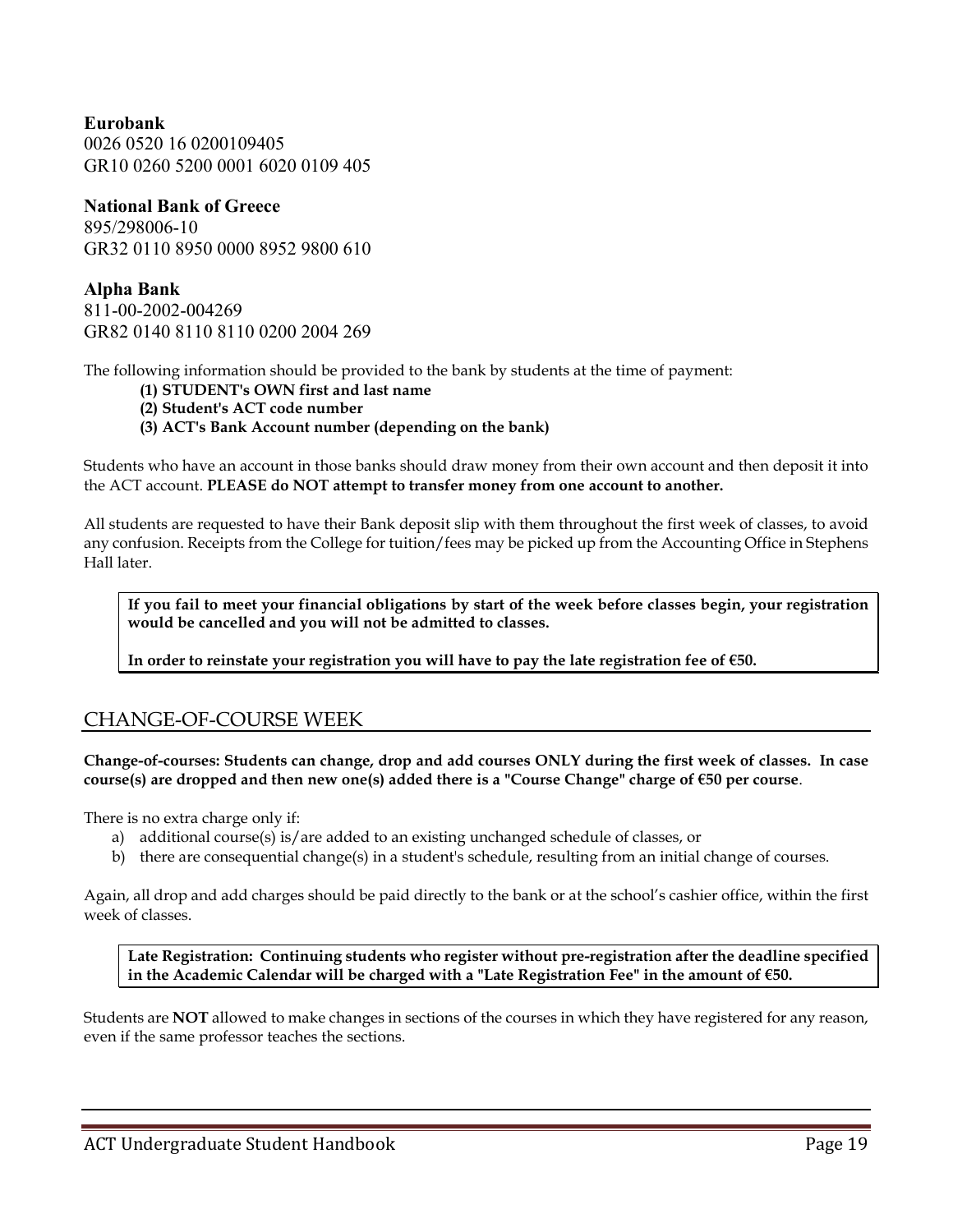## WITHDRAWAL FROM COURSES

Students can drop individual courses or withdraw entirely from all classes (total withdraw) **ONLY**:

a) by filling out an official WITHDRAWAL FORM at the Registrar's Office, and

b) before the deadline set by the Academic Calendar

Students who stop attending course(s) at any time without filling out this form after the end of the specified period, are not officially dropped from the class list(s). This means that they:

- (a) are considered officially enrolled in the course(s) and they automatically receive an "F" for the course(s) on their official transcript due to absences, and
- (b) are charged full tuition.

**A. There is NO tuition or fee refund for:** 

- **a) individual courses dropped after the first week of classes, or**
- **b) in case of total withdrawal which takes place after the forth (4 th ) week of classes,**

**B. There is a 50% refund of tuition and fees ONLY for total withdrawal from classes that takes place in writing within the first four (4) weeks of classes.** 

**Students who have not paid tuition and fees and failed to arrange their financial obligations with the Accounting Office by the first day of classes, will not be admitted to classes and will receive unexcused absences following the first week of the term. If tuition is not paid and the Accounting Office is not contacted about delayed tuition and fee payments by the second week of classes, then the student's registration will be dropped and the student will have to re-register paying late registration fee. The institution reserves the right to deny participation in the midterm examinations of students with outstanding financial obligations.** 

## FINANCIAL AID

## **Scholarships at ACT**

The very definition of the word 'scholarship' embodies what the college experience is all about – learning, knowledge acquired by study, the academic achievements of a student. ACT recognizes top students for outstanding academic achievement and helps them build a better future.

ACT strives to be not only the 1st choice, but also an affordable choice for the education of youth from Greece, Southeast Europe, the US and beyond. To that end, the College awards financial aid to a substantial number of students in each entering class. Financial aid awards aim to make quality education affordable to students in need, particularly during these difficult times, and also reward a student's academic accomplishments and potential. The American College of Thessaloniki has developed a well-established program of financial aid to assist students in their quest for a college education. This program ensures that no student should be deprived from attending ACT because of financial strains.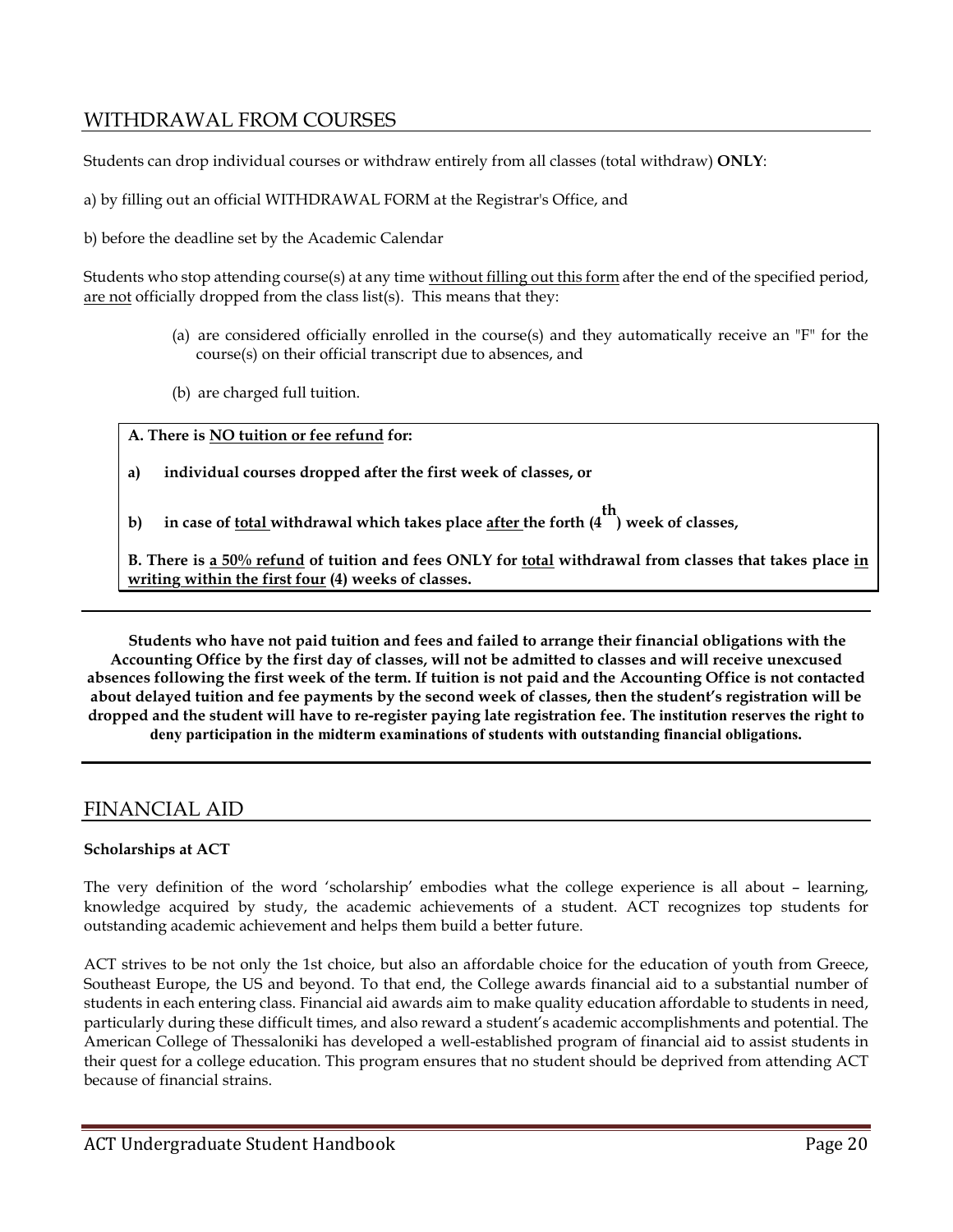Our goal is to provide opportunities for academically talented students to achieve their aspirations through the pursuit of a college education. At ACT we foster an environment of recognition and equal opportunities that lead to academic excellence.

## **Financial Aid Scholarships at ACT**

### **What is financial aid scholarship?**

The financial aid program grants awards to both local and international undergraduate and graduate students. Financial aid grants will be determined according to student or family financial need, as appropriate, and academic merit within College budget limitations. Financial aid is a percentage reduction in the ACT tuition fees.

## **How can I apply?**

Candidates should submit the following documents to the Admissions Office:

- a letter explaining in detail the financial situation of the candidate's family, and his/her educational objectives;
- the complete tax statements of the people financially responsible for the candidate (parents/guardians) for the last two years, including the real estate tax statement;
- a personal CV;
- a completed ACT Financial Aid Application Form (online).

### **When should I apply?**

Candidates who wish to be considered for a Financial Aid Scholarships must complete ACT's Financial Aid Application online in addition to their application for admission. The application must be submitted, complete with all supporting material, at the time of admission application. Due to the limitation of funds available, it is advisable to apply in time. A Financial Aid scholarship is normally renewed on an annual basis, pending availability of funds, and providing that the recipient:

- Maintains a good academic standing based on the award level received.
- Maintains a full-time status (12 credit hours per term or above); unless you're a graduating senior.
- Continues to demonstrate financial need

The financial aid committee consists of administrative and faculty staff members. The committee decides based on the credentials submitted by the applicants and the availability of funds. Notification regarding financial aid scholarship is normally made within a month after the application.

### **Who is eligible for a financial aid scholarship?**

Any candidate applying for admission to the school may apply for a financial aid scholarship. ACT does not discriminate on the basis of race, creed, color, sex, national origin, age or disability in the administration of its academic and admission policies, scholarship and financial assistance programs.

In order to be considered for the Institutional Financial Aid program, certain requirements must be met:

- Be enrolled or accepted for enrollment.
- Be degree-seeking.
- Demonstrate financial need through submitting the financial aid application.

An interview maybe required, either in person, for Greek residents, or via Skype, for international applicants.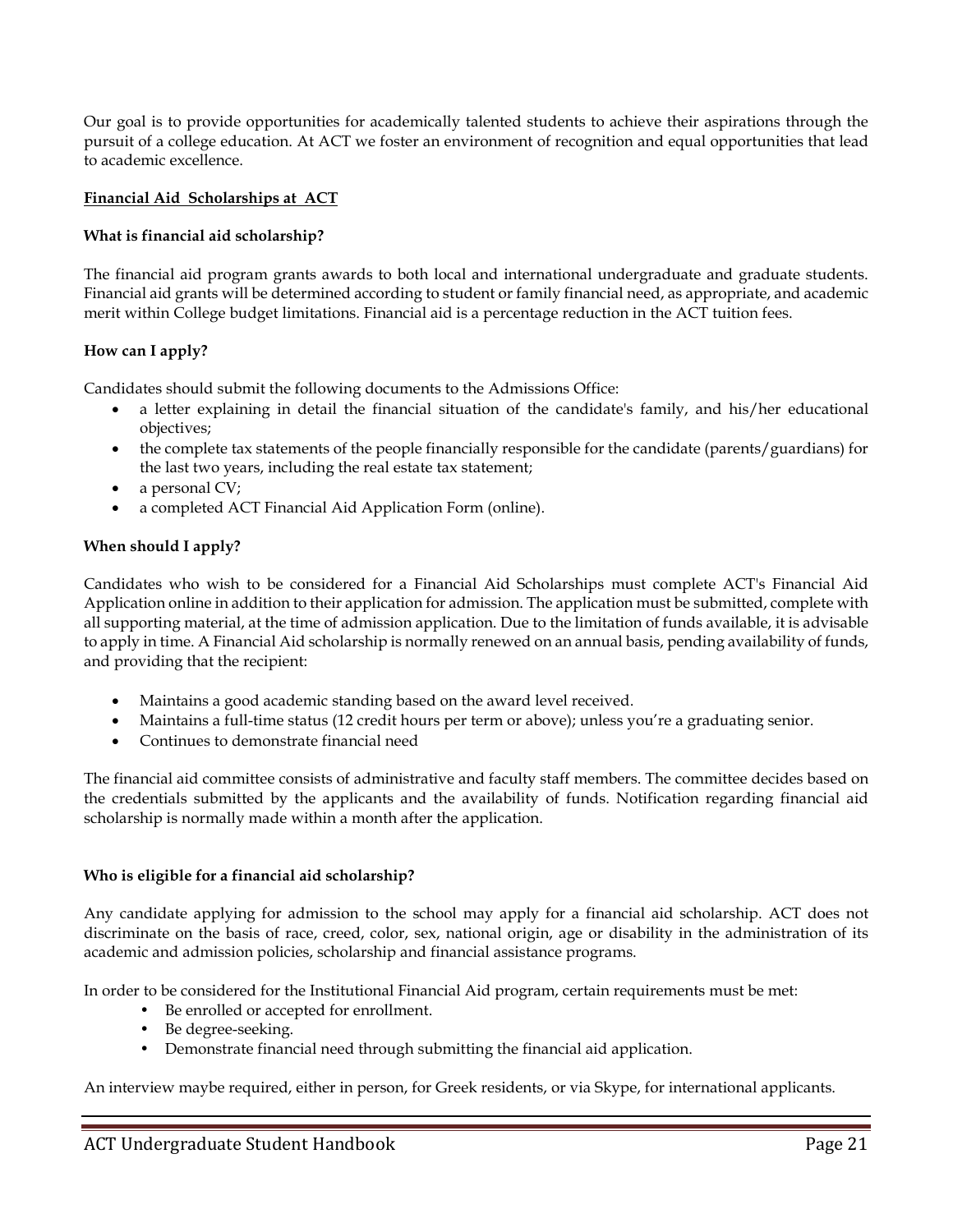## OTHER ADMINISTRATIVE SERVICES

- **Parking:** Parking at ACT is free of charge. The total number of available parking spaces on the ACT campus is 270. This includes the parking area next to the New Building and north of the Bissell Library. Sufficient space is available to designate parking for faculty, staff, students and visitors and motorbikes. The current parking space is judged sufficient to cover ACT's parking needs for 800 full time students. On special occasions, additional parking on the Anatolia High School campus can also be used.
- **Security:** The main ACT campus gate is electronically controlled and the campus security makes frequent rounds both on weekdays and weekends.

## *D.* STUDENT AFFAIRS - STUDENT LIFE

## CLUBS AND ORGANIZATIONS

The Student Activities program at ACT includes a number of clubs, academic societies, and social, cultural, educational and recreational offerings. At the beginning of each term a clubs fair showcases all ACT student organizations for informational and recruitment purposes.

Student clubs, activities, academic societies and programs vary year to year and have included: Cinema Club, Field Trips, History and International Relations Society, ACT Radio (Radio ACTive), Sailing, Scuba Diving, Yoga, Canyoning, Tennis and Photography, and the Student Government Association.

Students and faculty wishing to propose a new club or society must meet with the Coordinator for Athletics and Student Activities. All new proposed clubs are required to submit a written proposal.

## FOOD SERVICES

The ACT Cafe, rented on a contract to a professional food service provider, is located in the Stavros Constantinidis Hall and operates weekdays from 9:00 am -5 pm. The cafe offers an assortment of cold and hot sandwiches, meals, coffee, salads, snacks and beverages.

## PHYSICAL & MENTAL HEALTH SERVICES

Anatolia/ACT is within easy access to both a private clinic and several hospitals, all of which provide emergency services. The doctor at ACT is available to students on campus during the doctor's office hours and by email during out of office hours

The ACT Counselor is available for in-person or online counseling during office hours at ACT. Making an appointment is recommended. The counseling services are designed to provide the students a safe and supportive environment in which they receive the appropriate support and guidance in order to cope with the stressors and challenges of college life. The counseling process gives them the opportunity, through discussion, to share the issues that concern them, to explore their thoughts and feelings and to untangle some difficulties they might face. Counseling sessions can be beneficial for those students who deal with issues, such as academic stress, emotional difficulties, interpersonal problems, family concerns, psychological symptoms, etc. The sessions are free of charge and confidential, they last around 45 minutes and each student is entitled to 3 sessions per semester. The students can also be referred to other mental health professionals in case they need further support or more intensive treatment.

## HOUSING

ACT housing is available to first year students on a first come, first served basis. Apartments are single and double studios in downtown Thessaloniki. They are fully furnished and have free access to internet and a common washing machine. All interested students must complete a Housing Application in order to be considered for ACT housing.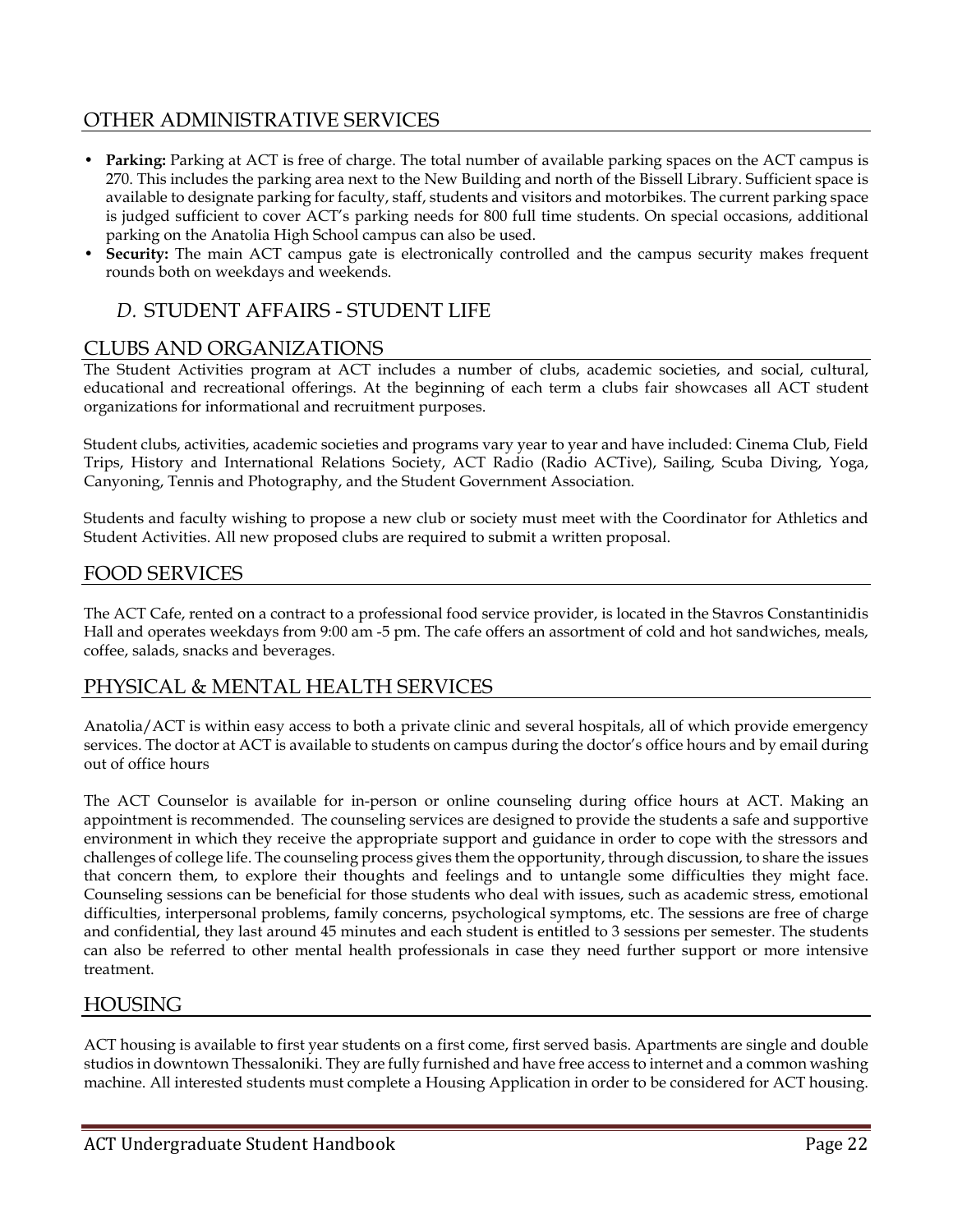The Student Services Office curates a list of local apartments for rent and local agents to assist students in finding housing to suit their interests and budget. ACT does not have any official relationship with housing agencies and does not endorse any specific agency. With all off-campus housing, students are responsible for personally contracting with the landlord but ACT will provide guidance and assistance.

Study Abroad students are housed in college-leased, off-campus, studios.

## STUDENT IDENTIFICATION CARDS

All students at ACT are required to have Student Identification Card and must keep in mind the following:

- 1. This card is non-transferable and is to be carried at all times while on campus and must be presented to any authorized College employee upon request.
- 2. This card is required for any library use, use of the tennis courts and any athletic equipment and school transportation and for any other service or activity the card holder is entitled to.
- 3. Failure to present the card may result in denial of the service or activity.
- 4. Loss, mutilation or destruction of this card should be reported immediately to the Office of Student Affairs. There is a replacement fee for lost cards.
- 5. This card is valid for currently enrolled students, alumni, faculty, staff and invited guests.
- 6. The holder is personally liable for all obligations incurred by the use of this card.

## ATHLETIC PROGRAMS AND FACILITIES

Varsity sports involving male and female students include basketball, volleyball, soccer, lacrosse, and beach volleyball. The gymnasium, fitness room, dance studio and the outdoor fields for soccer, team handball, volleyball, tennis, track and field and a beach sports court make the College's athletic/recreational facilities among the most comprehensive in northern Greece. These facilities are used for training/ practices, games and events.

Varsity athletes are usually selected through tryouts. Annual Invitational Intercollegiate Tournaments hosted by ACT, involving a number of other colleges, allow student athletes to participate in highly competitive sporting events.

An intramural sports program offers spirited competition among teams, with faculty and staff teams occasionally joining in. Intramural sports include "3 on 3" basketball, "5-a-side soccer", beach volleyball, table tennis and tennis.

## CAREER SERVICES AND GUIDANCE

The Careers Office provides services for current students and alumni of all ACT programs. The focus is on individual attention, where students & alumni are provided with help in career planning and job forecasting, jobsearch and interviewing strategies, and finding and applying for Internships, and other experiential learning opportunities. Students also benefit from workshops, discussions and seminars which the BLCS organizes, with topics covering skill-building, career tools, job-trends, entrepreneurship, and more.

The Career Office also serves as Liaison with the Business Community, and works actively with Industry and Academia to identify placement opportunities and keep students informed of local and regional trends. Leading representatives from the private and public sectors visit ACT regularly as guest speakers in classes and events, reinforcing ACT's strong ties with companies, institutions and organizations throughout the local, national and international business environment.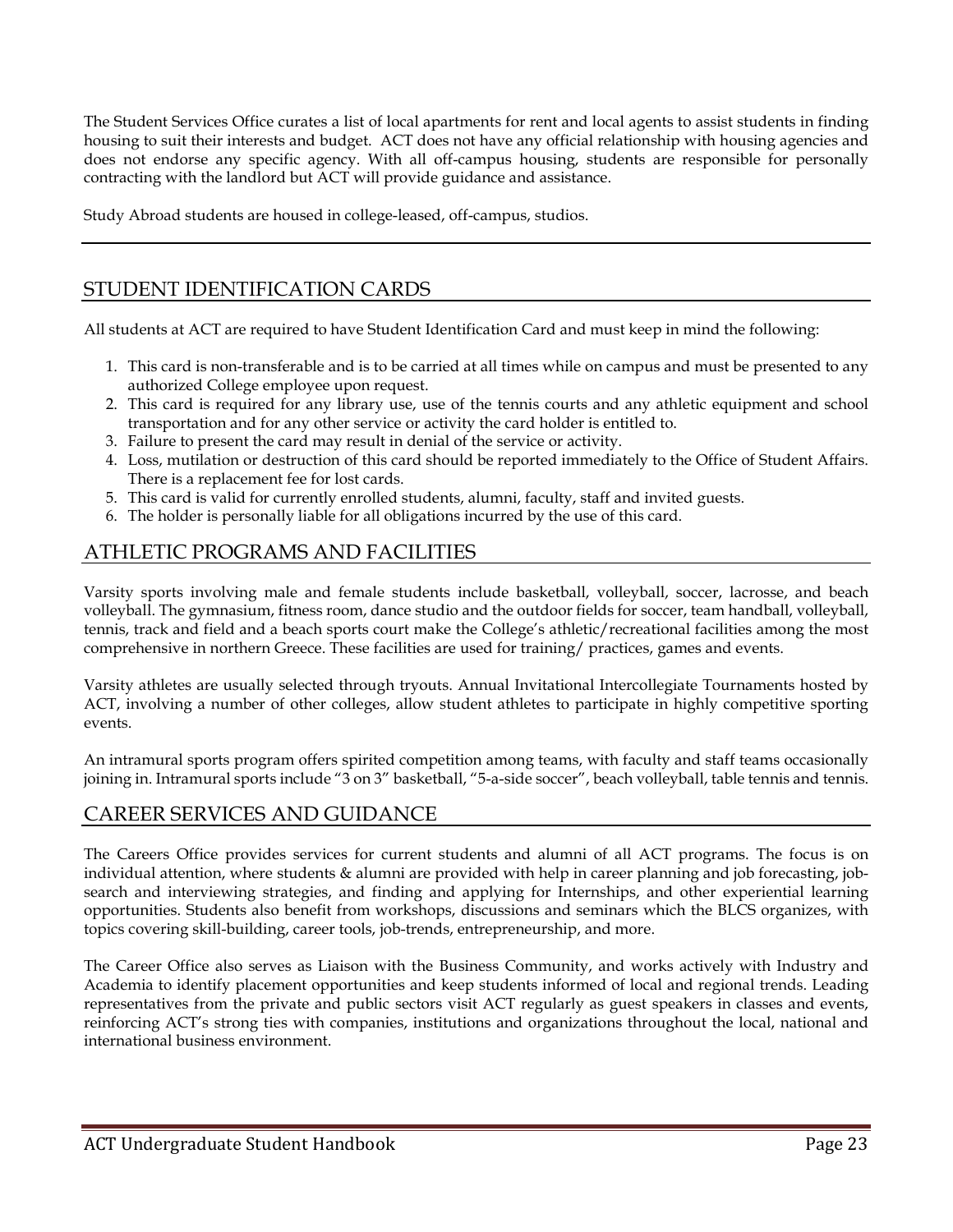## THE LEARNING HUB

Located on the 2nd floor of the Bissell Library, the Learning Hub offers services that can help students strengthen their learning, study, writing, digital, science and other skills. Students can make an online appointment or dropin to seek assistance from the Learning Hub tutors upon their availability. The Learning Hub's opening hours as well as online tutorials can be found on the Learning Hub web page, within the Library web page, at: at <http://anatolia.libguides.com/learninghub>

## STUDY ABROAD PROGRAM

### **US Students Coming to ACT**

ACT has a long standing tradition of offering very strong Study Abroad Programs. The International Programs Office oversees all aspects and services provided in connection to all Study Abroad programs at ACT. All incoming study abroad students are bound to the rules and regulation of the Student Handbook and the Catalogue.

The ACT study abroad program offers a comprehensive study abroad orientation, two organized cultural excursions, assistance with Visas and Residence Permit applications, and guarantees housing to incoming Study Abroad students.

Study-abroad students are fully integrated into ACT's regular courses and programs during their time on campus. Students are free to enroll in all regularly-scheduled courses with the approval of their home school, in order to fulfill either elective or major requirements at their home institution.

A Study Abroad Guide is updated annually by the I.P.O. and is sent to students upon acceptance to the Study Abroad Program at ACT.

## **ACADEMIC PLANS FOR STUDY ABROAD STUDENTS**

#### **CASE (A): Mandatory departure of students by reason of** *force majeure.*

**Subcase (a) 1:** *75% of term completed*

Students shall be awarded final grades in all courses based on their grade at the time of departure.

#### **Subcase (a) 2:** *50-75% completed*

Students will complete the term's work through extended essays, research papers/reports, and other such learning and assessment tools, as individual professors may deem appropriate.

**Subcase (a) 3:** *Less than half of the term completed (<50%)* Students shall not receive credit for their courses.

#### **CASE (B): Student(s) choose(s) to depart the College for personal reasons although there is no immediate crisis.**

#### **Subcase (b) 1:** *75% of the term completed*

Students shall have the option, with professors' and administration's consent, of completing the term through an appropriate range of learning/assessment means as outlined under (a) 2 above.

#### **Subcase (b) 2:** *Less than 75% of the term completed (<75%)*

No credit shall be granted in cases where a student departs voluntarily before completing 75% of the term at the College.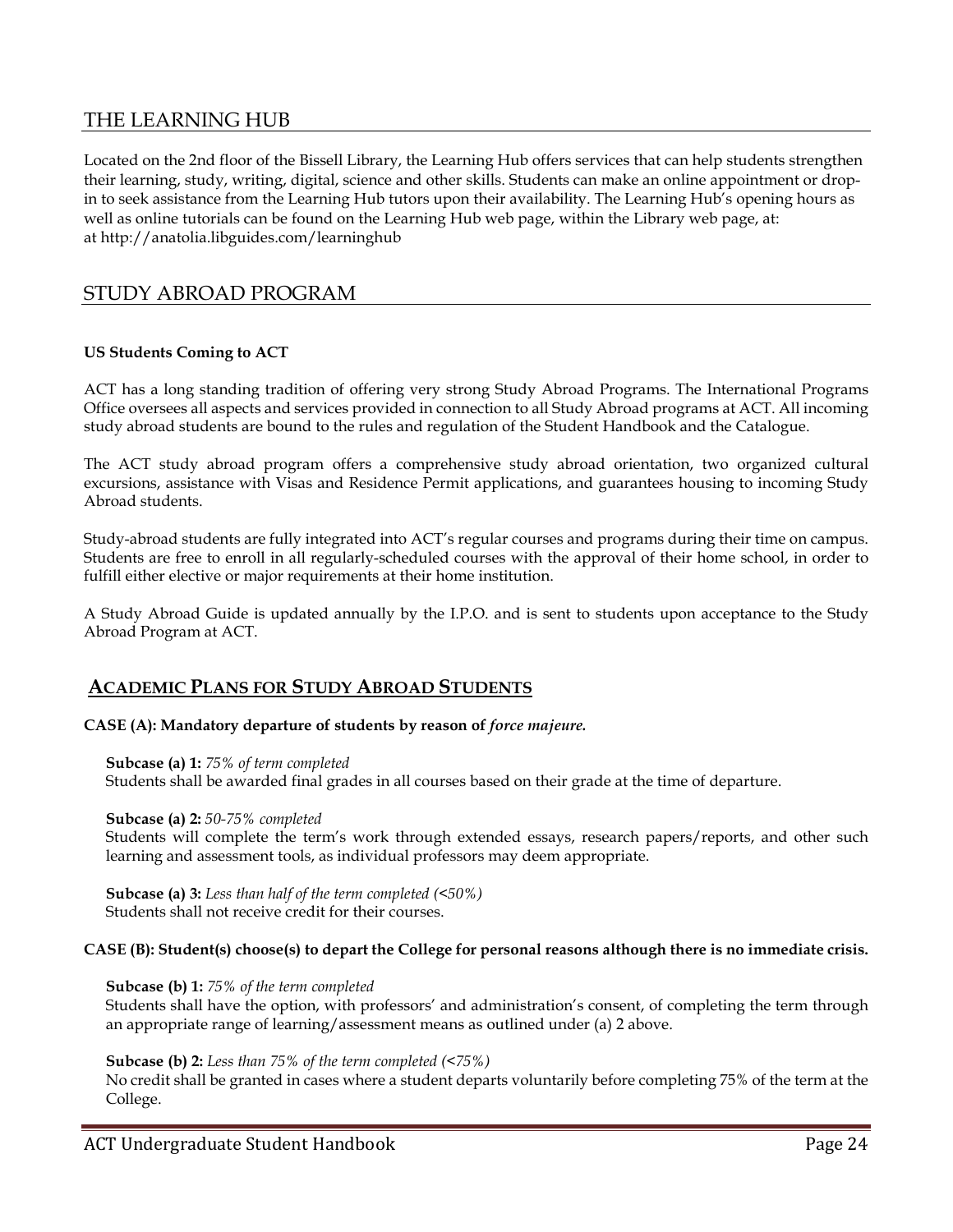#### **FINANCIAL PLANS**

#### **CASE (A): Mandatory departure of students by reason of** *force majeure.*

**Subcase (a) 1:** If courses are completed as outlined above under *Academic Plans* Subcase (a) 1-2, there will be no tuition or fee refund.

**Subcase (a) 2:** If students fall into the category Subcase (a) 3 as outlined above under Academic Plans, there will be a 30% tuition refund.

Housing, orientation and all other program-related fees are non-refundable in all cases. Field trip fees are partially refundable (30%) in the cases when students leave due to *force majeure* prior to the trip.

#### **CASE (B): Student(s) choose(s) to depart the College for personal reasons although there is no immediate crisis.**

In this case no tuition or fee refund (including housing, orientation and field trips) will be granted.

#### • **ACT Students Studying in the US**

ACT maintains a number of study abroad exchange agreements with partner colleges and universities that enable students to spend a term studying in the US. Through these agreements, ACT students may spend up to one academic year, normally in their second or third year of study, at a college in the US, and upon return to ACT receive full transfer credit for all courses successfully completed while abroad. Agreements with partner schools allow ACT students to enroll at collaborating institutions while continuing to be enrolled at the home school and pay tuition at ACT. Students are encouraged to look into study abroad opportunities early in their academic career with the I.P.O. Good academic standing is a pre-requisite for considering such a possibility.

## INTERNATIONAL STUDENTS

ACT hosts a large number of international degree-seeking students. Students that come from non-Schengen countries need to apply for a visa to enter Greece and for a residence permit once they are in the country (see below). The Student Services Office provides guidance and assistance for both these documents.

#### **• Visas and Residence Permits**

Non-EU citizens must abide by the following Student Visa and Residence Permit requirements:

Students who are non-EU citizens and plan to stay in Greece longer than 90 days, must obtain a Student Visa AND a Residence Permit. Both (Student Visa & Residence Permit) are required by Greek law. The Student Visa must be obtained prior to coming to Greece from your local Greek Consulate. Student Visas are only issued in your country of citizenship. Filing for the Residence Permit takes place after your arrival in Greece. A special session during orientation will assist you with the Residence Permit filing process. ACT will also recommend trusted health insurance companies and banks and will provide someone to accompany the applicant when needed.

Non-EU Students may obtain the most recent Student Visa and Residence Permit information from the Student Services Coordinator.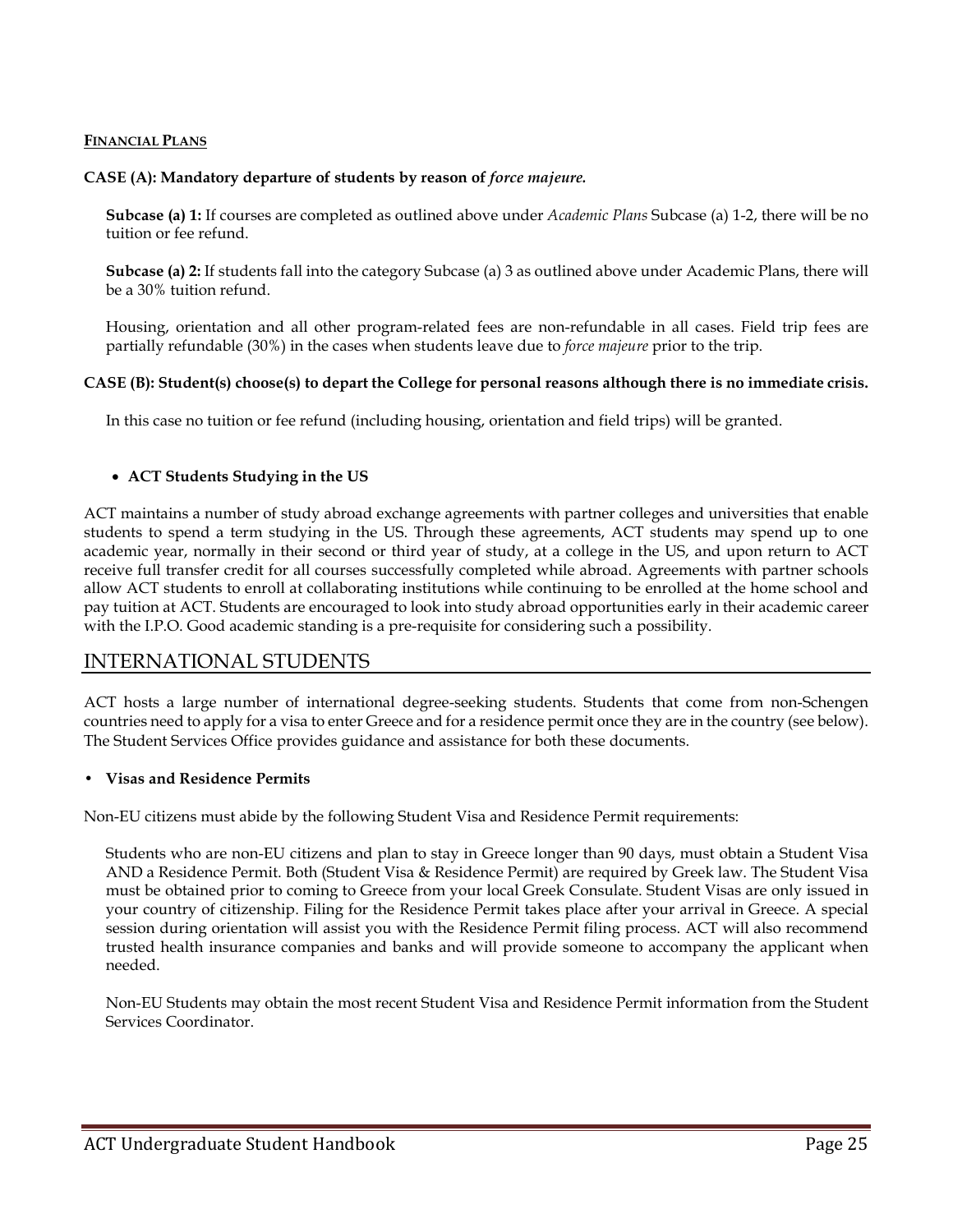### **• Contingency Plan for International Students**

In the event of a major crisis that may result in conditions that affect the day-to-day functions of international students the following plan will be put into place. **DECISION MAKING / COMMUNICATION / TRAVEL**

Permanent members of the Critical Incident Response Team (CIRT) are: (a) The Associate Dean for Student Affairs, (b) The Director of International Programs & Student Services, (c) The Coordinators of Student Services. Additional individuals are invited to attend CIRT meetings depending on the nature of the incident (e.g. in-house medical attendant, information and technology services manager, supervisor of campus security services, legal counsel, chairs of departments, etc).

In the unlikely event of international crises or catastrophic events, careful contingency plans have been developed under which the Provost and members of the CIRT will review the situation in consultation with the appropriate Embassies/Consular Office and the corresponding partner schools, keep students, local and US offices of partner schools informed and, in extremis, plan for the safe return of students to their homes.

The Director of International Programs & Student Services also serves as the official Warden designated by U.S. Consulate General in Thessaloniki with responsibility to notify all American citizens at the American College of Thessaloniki in the event of a change in the security situation.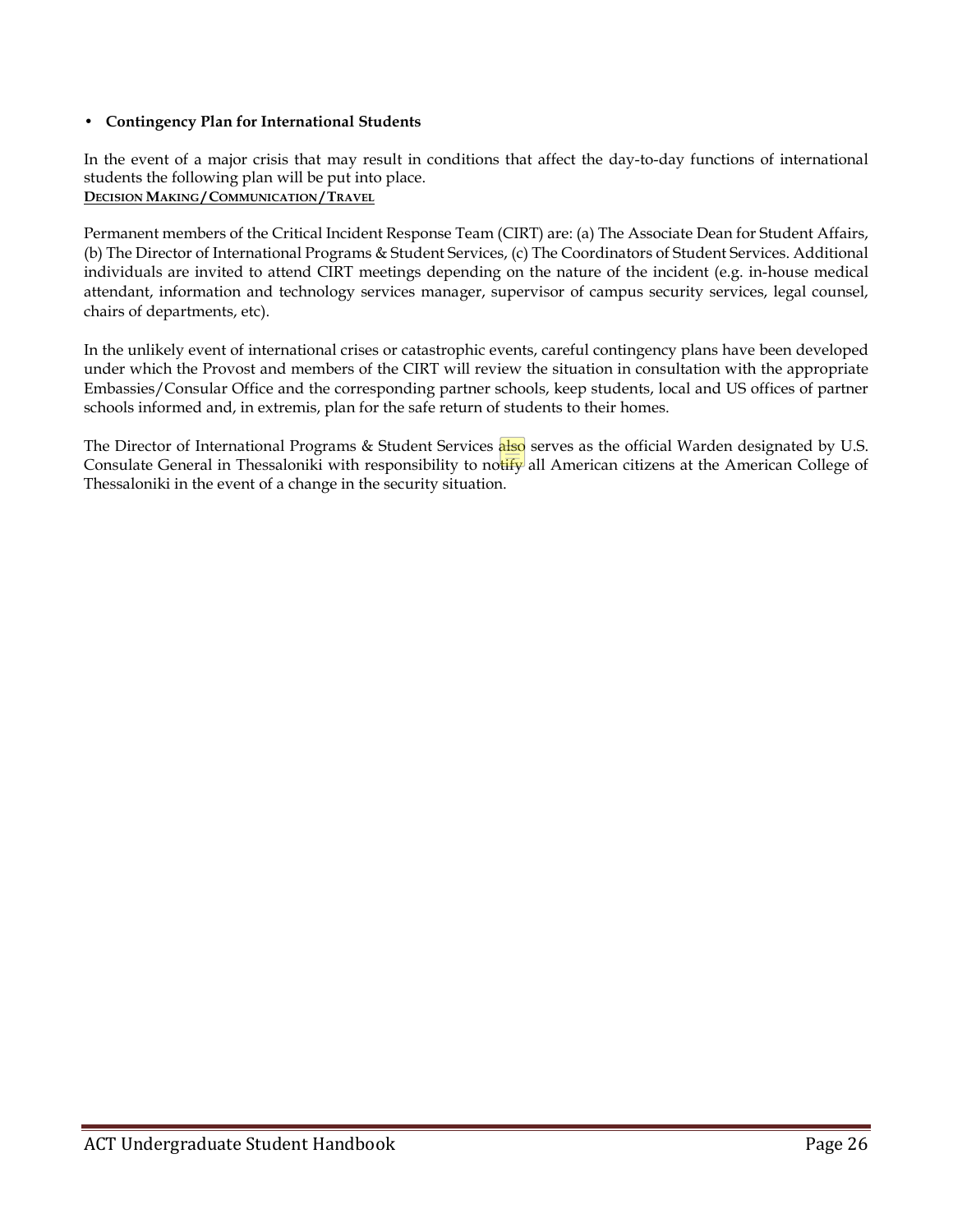## *E.* STUDENT CONDUCT

## STUDENT CODE OF CONDUCT

Each member of the ACT community must commit her/himself to respect the rights of others and to observe the rules of decent living. All community members must keep the ideal of just community in the forefront of their minds while conducting themselves and making decisions. The College cannot and will not permit destructive or antisocial behavior. Therefore, it reserves the right to intercede and require the immediate withdrawal/suspension (or any other suitable measure) of a student where that behavior is perceived to constitute a violation or threat to members of the community. Disciplinary authority for social behavior is vested in the Office of the Provost.

**Unacceptable behavior** includes (but is not limited to):

- Falsification of Records/Furnishing False Identification
- Gambling
- Inappropriate Behavior toward Peers, Faculty & Staff
- Inappropriate Use of the Internet
- Interruption of College Operations
- Loitering
- Physical or Verbal Assault
- Possession or consumption of alcoholic beverages (this is prohibited on campus unless served at a sanctioned College event).
- Possession, sale or use or illegal drugs.
- Sexual Assault / Harassment
- Theft
- Unauthorized Use of College Name or Emblem
- Vandalism

All of the above inappropriate behavior must be addressed to the Provost.

## DISCIPLINARY ACTION/APPEALS PROCESS

Students engaging in unacceptable social behavior will be addressed and disciplined accordingly. The disciplinary procedure is carried out by the Academic Standards and Performance Committee (ASPC). Charges against a student for exhibiting unacceptable behavior can be made verbally or in writing to the Associate Dean for Student Affairs. The Associate Dean for Student Affairs decides whether the offense is minor or major and proceeds accordingly. In the event of a major infraction, the ASPC is assembled for a hearing procedure. The Associate Dean for Student Affairs will meet with the accused student prior to the hearing to assist the student in her/his understanding of the hearing procedure.

In the case of both minor and major infractions, the student will be informed of the disciplinary action in writing. The Associate Dean for Student Affairs (in rare cases) may refer the appeal to the Provost depending on type and severity of the infraction. The appeal will be heard by the Provost, who will make the final disciplinary decision.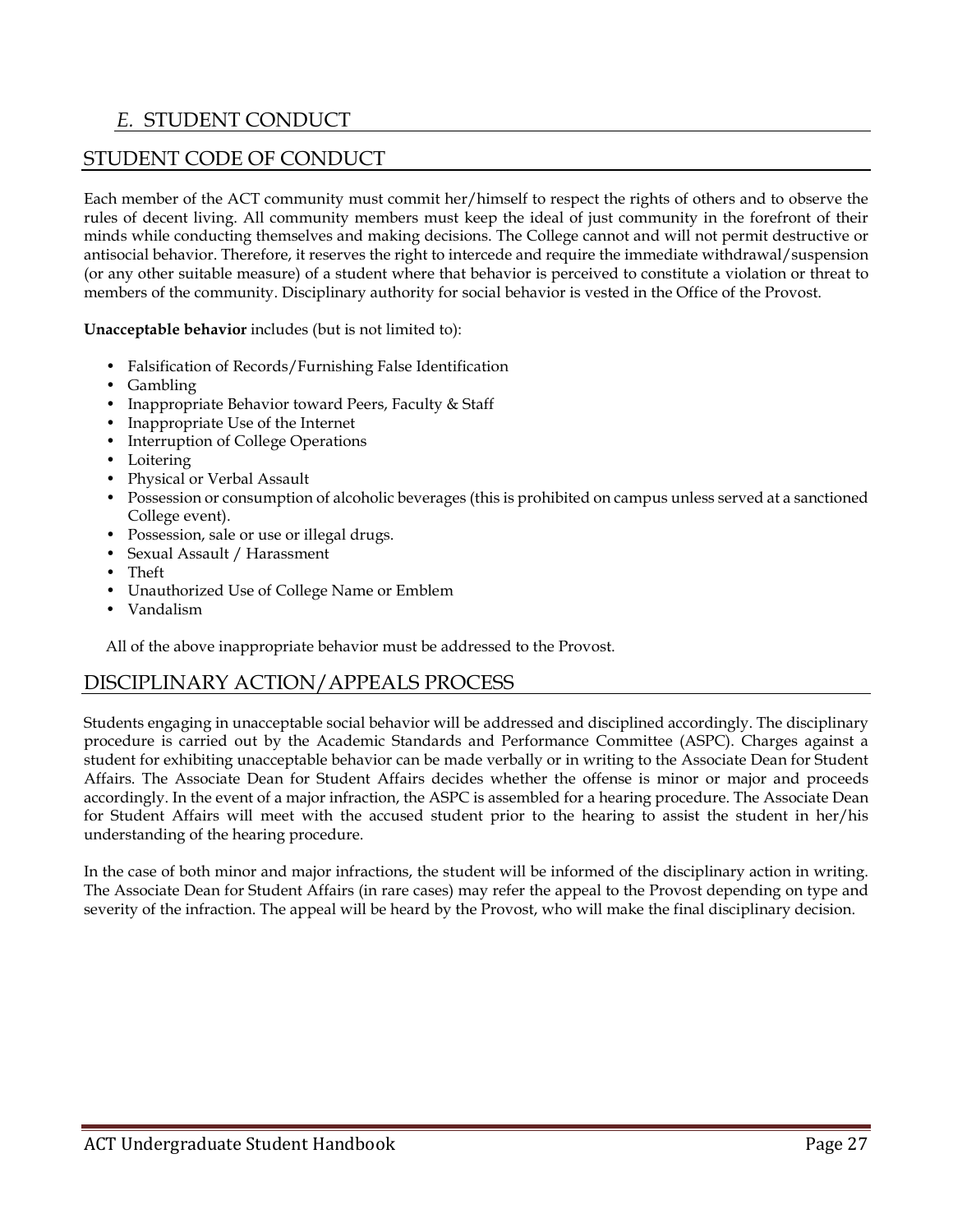## *F.* LIBRARY RESOURCES AND FACILITIES

### **Bissell Library - General Information**

The Bissell Library offers a collection of over 30,000 books in print, over 200,000 electronic books, and a selection of videos, DVDs, and CD-ROMs. Already one of the largest English language libraries in Greece, its collection is rapidly growing into a space designed to accommodate the institution's needs for years to come. The collection includes subscriptions to print periodicals as well as access to around 15,000 full-text scholarly journals, magazines, and newspapers.

The Bissell Library provides currently enrolled students with access - both onsite and remote via proxy server - to 44 research databases in support of inquiry and research. Databases include: Academic Search Elite; Business Source Elite; Communication & Mass Media Complete; Hospitality & Tourism Complete; GreenFILE; Funk & Wagnall's New World Encyclopedia (all from EBSCO); Britannica Academic; CIAO-Columbia International Affairs Online; JSTOR; ProjectMUSE; Oxford Handbooks Online; Oxford Reference Online ; NewsBank; Statista, and more.

Currently, our e-book collections include E-Book Central (ProQuest) and PsycBOOKS (American Psychological Association)

The Chronicle of Higher Education, The Economist, and The New York Times are currently available online via the Library Website, as are: Flipster (full color popular magazines) and Sora (e- and audio books).

EBSCO Discovery Service (EDS) provides a single search point for all the electronic resources accessible from the Library.

The Bissell Library shares an integrated web-based Library Catalog with the Eleftheriades Library of Anatolia College and Anatolia Elementary School Library. Bissell Library users may search the Catalog, databases, e-book collections or the Internet through public access terminals available on both levels of the Library. Network ports are available for laptops and the entire building is Wi-Fi enabled.

In order to log-in to the computers, borrow books or other Library materials (including reserved materials for use within the Bissell Library), and to be able to make printouts / photocopies / scans in the Library, you must have your unique 8-digit student ID number. Most Library materials may be borrowed for 14 days and overdue fines are 15 cents per day that the Library is physically open. Also, please be aware that transcripts are not issued until all outstanding Library materials have been returned and fines settled.

Users may call 2310 398390, email bissell@act.edu or use the "Ask a Librarian" instant messaging service for assistance.

### **Bissell Library Access Policy**

Bissell Library Mission Statement

The mission of the Bissell Library of the American College of Thessaloniki is to provide access to information resources which enable members of the college community to pursue their inquiries in an environment which is consistent with the principles of higher education. Moreover, the Library aims to promote knowledge and stimulate appreciation for learning by supporting faculty, students, graduates, and the general public in locating and retrieving information relevant to their areas of study and interest. It strives to cultivate critical thinking and independent judgment by assisting patrons to evaluate and make effective use of information resources. And finally, the Library aspires to provide a setting which is conducive to the carrying out of these endeavors.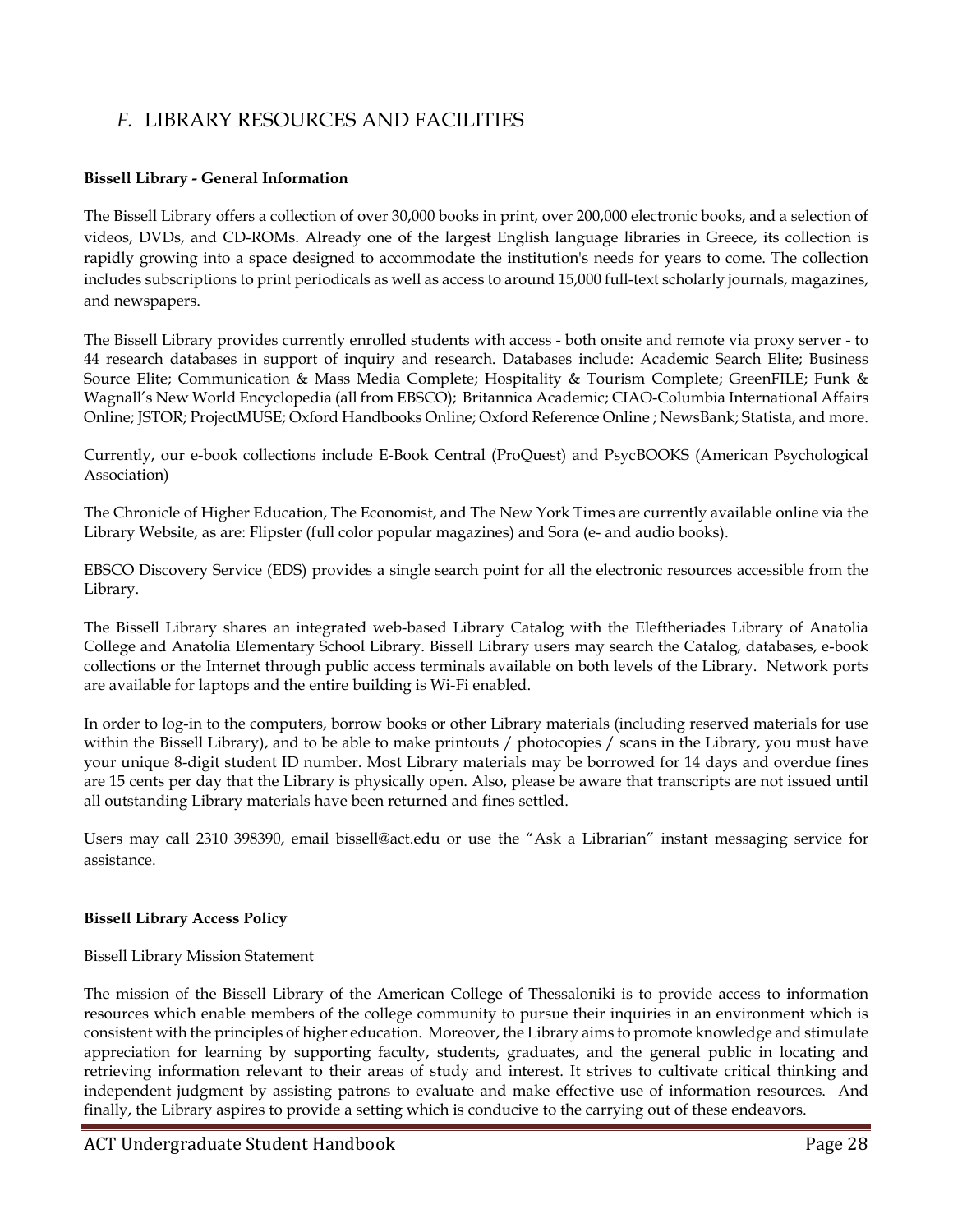#### **Access to Services**

All current ACT students, faculty and staff are welcome to use the Bissell Library and all of its services. Graduates of the American College of Thessaloniki and Anatolia College may use the Library and may borrow materials with certain restrictions.

Services which are covered by license agreements or other contractual requirements, such as online subscription databases, are available only to those library users specified by the providers of those services. Library users must observe all applicable intellectual property laws. The Library Administration may deny access or library service to anyone in violation of library rules.

#### Borrowing rules

Library materials may be borrowed under the conditions determined by Bissell Library loan policies. Valid ACT ID cards must be present when borrowing books. Library users with borrowing privileges are responsible for the return, in undamaged condition, of all materials borrowed in their name by the due date or upon request of the Library staff. No Library materials may be removed from the Library without being properly checked out.

Certain types of materials, such as items in Special Collections & Archives, reference and non-loan (in Library use only) reserve books, are not available for loan, and may be used only within the Library. Back issues of the print periodicals may be borrowed, while the current issues may be read only within the Library.

A Library fine will be charged to the borrower for items not returned by the due date. Borrowers who lose a book or other item will be charged the current replacement cost of the item plus a processing fee. If the item is irreplaceable, the borrower will be charged the established default replacement cost.

#### **Building access and use**

Library facilities may be used for those purposes that are consistent with the Library's mission statement.

Permission for events to take place on school grounds outside the Library building must be granted by the Library Administration in consultation with the institution's Provost.

Display of posters, photographs, signs and notices is prohibited except in designated areas and with approval by the Library staff. Individuals who wish to film or photograph within the Library must first obtain permission from the Public Relations Office and the institution's Provost. Such requests will be accommodated only if there is minimal impact on Library service and its environment.

All areas of the Bissell Library are accessible to individuals in wheelchairs. An elevator provides access to all three levels of the building. Library staff will assist in retrieving items from shelves.

The ACT Learning Hub (formerly Writing and Learning Center) is located on the upper floor of the Library. Students are invited to meet with the tutors and receive assistance with their English language and Mathematics needs. The Admissions and the Enrollment department offices are also located on the upper floor of the Library. Prospective students may obtain from there all the necessary information concerning their studies and financial support. The Career and Alumni Relations office is located on the ground level.

Use of the Group Study Rooms is determined by Library staff according to the following rules and guidelines: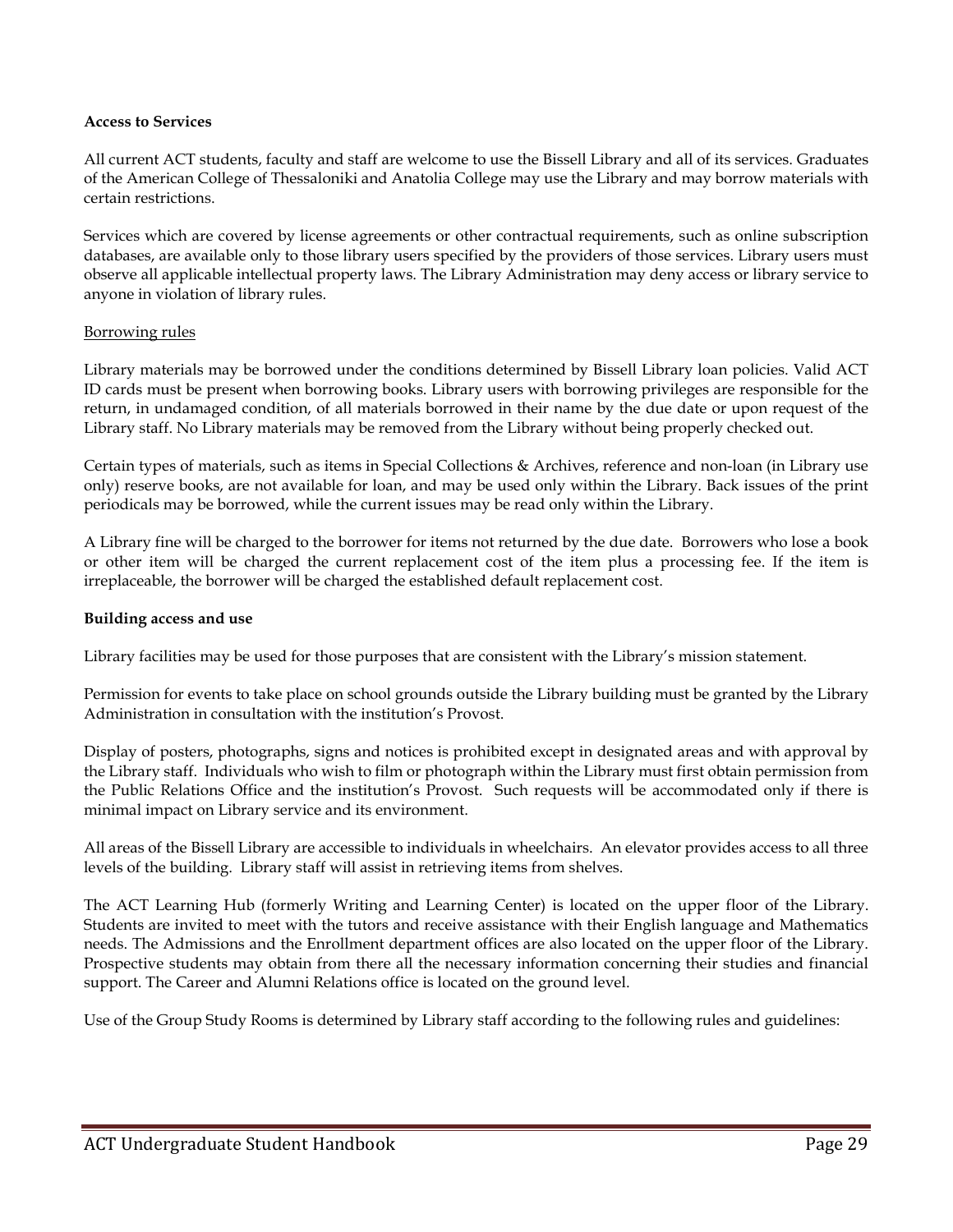## **Group Study Rooms**

Numbered Group Study Rooms are available within the Bissell Library. These rooms are for use by groups of currently enrolled ACT undergraduate and graduate students and, upon availability, also available to Anatolia High School, IB students and Anatolia/ACT alumni or any other "special groups" who need to discuss course and project work while not disturbing other Library users. They are currently for pairs (no more than 2 persons per room at any one time, while COVID-19 restrictions apply).

In order for all students to have an equitable chance to use a GSR the following guidelines and procedures must be observed:

- In order to book a room in person a valid ACT or Anatolia ID must be presented at the Library Hub.
- Study rooms are to be used for academic purposes only. The rooms may not be used for society meetings or social purposes.
- A group study room may be booked in advance of its use via the [Library's website.](https://act.libcal.com/reserve/gsr)
- Rooms may be reserved for up to two consecutive hours per day. If no other booking has been made for the time following, a request for an extension may be made at the Library Hub. Rooms not reserved in advance will be allocated to groups on a first-come, first-served basis.
- Only one booking per day will be accepted from the same person or from the same group. Attempts to make more than one group study room booking per day will result in the forfeiture of the subsequent reservations.
- When a room booking has not been honored within 15 minutes of the time booked, self-bookings may be cancelled.
- All guidelines and rules for use in effect at the Bissell Library apply to use of the group study rooms. Any person not observing such rules and guidelines will forfeit the use of the study room for the group.
- Library staff shall monitor the use of the group study rooms and shall control all bookings and access to the rooms.
- Blinds must remain open at all times in the group study rooms.

### Student Rights

The library provides a forum for information, exchange of ideas and endorses the principle of intellectual freedom. All students are offered equal access to facilities, resources, services, and support. The library is a safe place for study, work and relaxation. The librarians are very welcoming, supportive and ready to facilitate the above.

### Code of Conduct

- Loud conversation or other disturbance is forbidden in the public areas as is any behavior that interferes with the normal use of the Library.
- Mobile phones must be turned off or turned to silence.
- Smoking is prohibited except in designated areas outside the building.
- Consumption of food or beverage is not permitted inside the Library unless consumed in the food designated area at the left of the main entrance.
- Library users are responsible for their personal belongings and must not impede use of the Library by others by leaving personal belongings on furniture or in the aisles.
- Only animals trained to assist and accompanying persons with disabilities are allowed inside the Library.
- Library users are not permitted in areas designated for staff.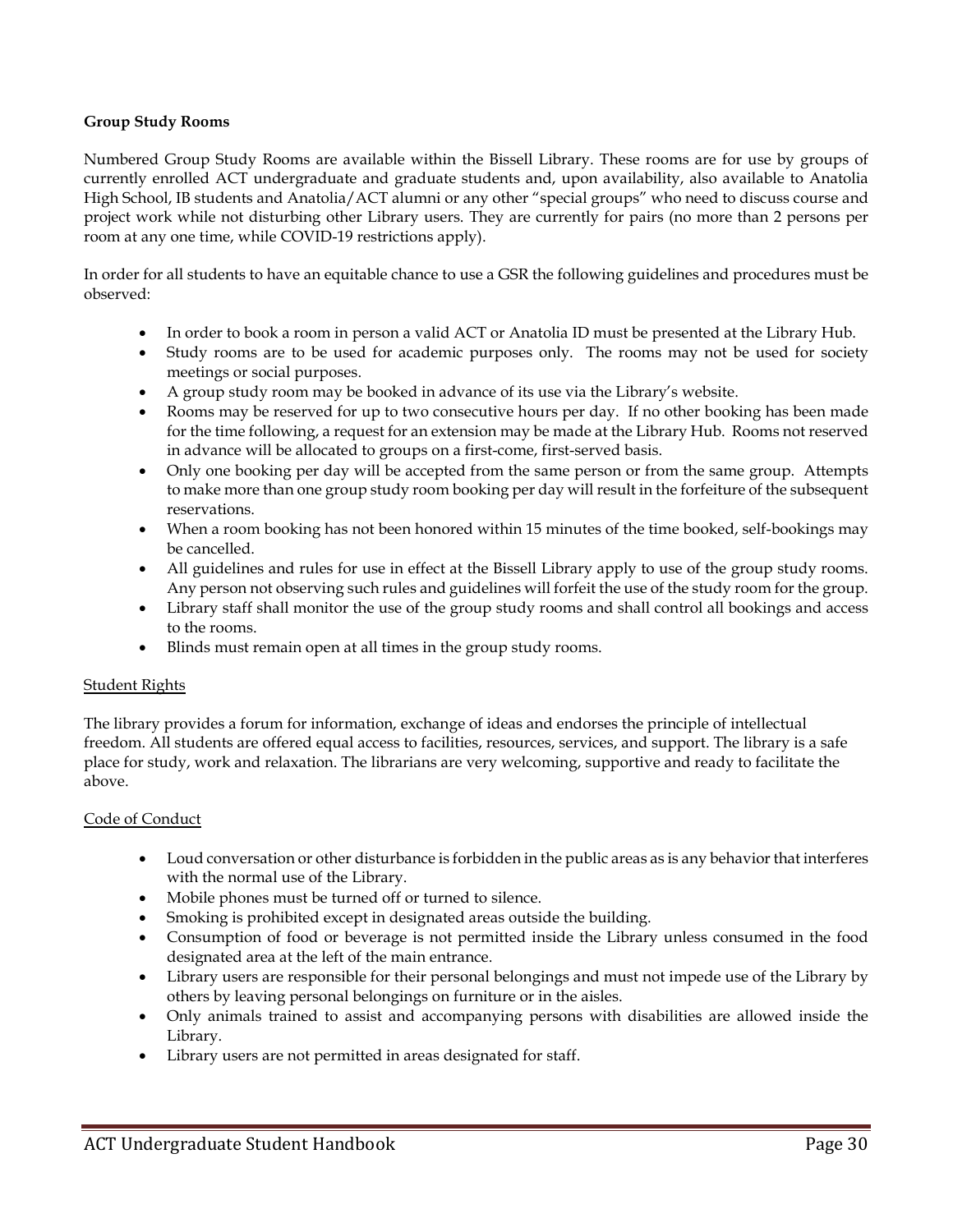- Library users must not vandalize, alter or damage Library materials, furniture, facilities or equipment, including computer systems, programs or data. Those who fail to observe this may face loss of Library privileges or disciplinary action.
- Persons leaving the Library must produce any Library item in their possession for inspection if called upon to do so by a member of the Library staff.
- Any person in the Library building may be asked by Library staff and/or security personnel to show identification and, if the person refuses, they may be asked to leave the building.
- Library users must leave the premises if requested to do so by a Library staff member. Anyone violating these rules may be denied future access to the Library.

## Library Hours

## **Fall/Spring**

| Monday-Thursday | 09:30 a.m. $-8:00$ p.m. |
|-----------------|-------------------------|
| Friday          | 09:30 a.m. - 6:00 p.m.  |
| Saturday        | Closed                  |
| Sunday          | Closed                  |

When the school is closed for holidays, the Bissell Library hours differ from the above. Please check the Bissell Library's Website.

## COMPUTING SERVICES & NETWORKING FACILITIES

ACT has state of the art computer infrastructure and facilities. All computer facilities are connected to a high-speed campus network, which is based on fiber optic cables connecting all buildings. In addition a large high speed wireless network access (WI-FI) covers large areas of the campus giving students the ability to use the school's resources or access the internet on their laptop.

The computer facilities include the Stavros S. Niarchos Technology Center in Bissell Library and a number of other computer laboratories located in various buildings. There are over 90 high-speed servers present in the network infrastructure and there are approximately 150 Intel® Core™ latest technology workstations, connected to the Internet, available to students in the following laboratories:

- 2 general purpose laboratories
- 1 Multimedia Laboratory
- 1 Multimedia Production Studio
- 1 Bibliographic Instruction Laboratory
- 1 Networking Laboratory

Upon matriculation, each ACT student is given a personal web-mail account. Students are strongly encouraged to check their accounts regularly, as major announcements are communicated electronically.

The laboratories are used both as general access and instructional computer labs. They are equipped with data projectors and black and white or color laser printers. All stations are networked with full Internet Access and run the latest software.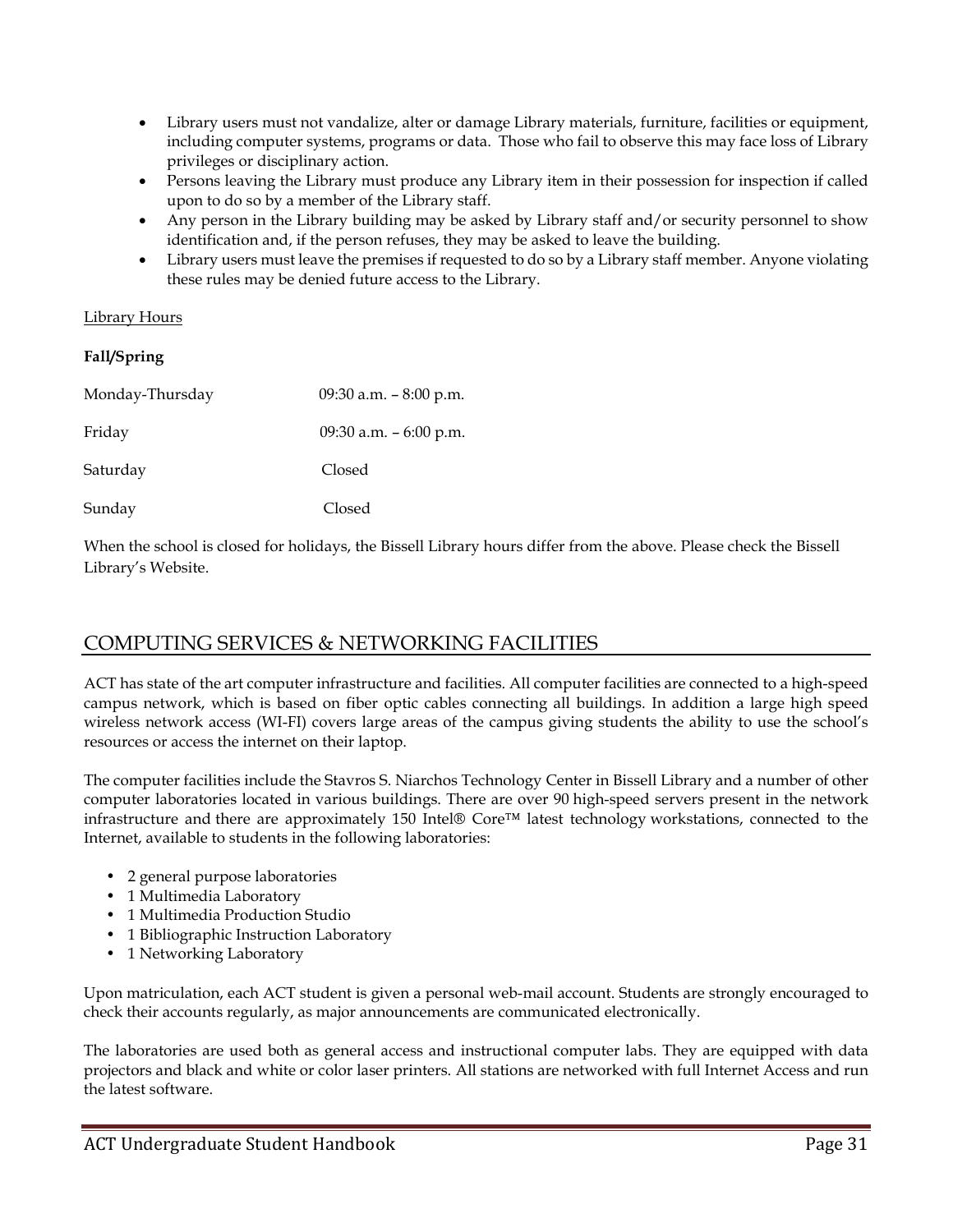## **General Computer Policy**

#### *Introduction*

In support of the institution's mission of teaching, research and service, the American College of Thessaloniki provides access to computing and information resources within institutional priorities and financial capabilities. The Institution encourages faculty, staff, and students to make full use of these resources. The Institution relies heavily upon these systems to meet educational, operational, financial, and informational needs. It is essential that these systems and computer stations be protected from misuse and unauthorized access.

This policy applies to all computer systems used by faculty, students, staff and authorized guests and refers to all hardware, data, software and communications networks associated with these computers. *Guidelines for Use*

- 1. The computer facilities and information resources are for the use of authorized persons only. Faculty, staff, students and quests are responsible for maintaining password security and the security of the computer system they use. Especially faculty and employees must not allow anyone to use their passwords to gain access to the computer facilities including e-mail. In addition faculty and staff members are advised to change their password every 30 days.
- 2. Computer and information resources are meant solely for legitimate purposes relating to education, course work, teaching, research and administration of the Institution. **Inappropriate** uses include but are not limited to:
	- Causing intentional damage to any component of the computing and information resource facilities.
	- Removing any computer equipment (hardware, software, data, etc.) without written authorization.
	- Unauthorized access, alteration, copying or deletion of system accounts, passwords, directories, files or programs belonging to any other user.
	- Unauthorized dissemination of confidential records obtained through computer and information resources.
	- Using the facilities to harass or intimidate individuals or interfere with their normal use of the system.
	- Sending chain letters or "fake" e-mail, "spamming" (sending hundreds of copies of the same message), introducing computer viruses or otherwise deliberately breaching system security.
	- Sending foul, inappropriate or threatening messages such as those including offensive racial or sexual content.
	- Creating personal copies of licensed, proprietary software or running illegally copied software.
	- Attempting unauthorized access to computers outside the institution using the institution's computers or communication facilities.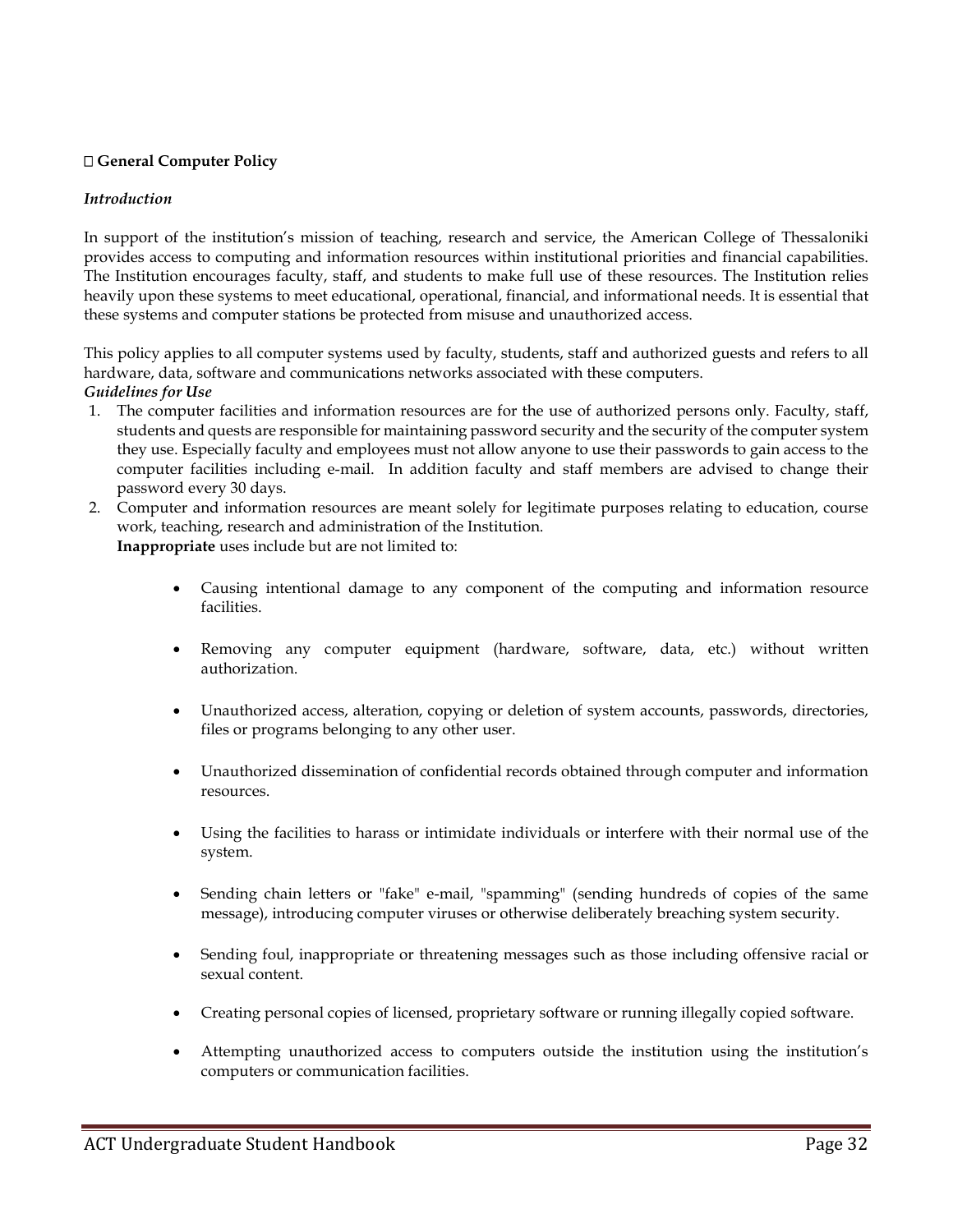3. Any faculty member, staff member, or work-study student who has access to confidential information must access only that information that they have a legitimate administrative or academic need to use, modify or otherwise view. The confidentiality of all such information must be strictly maintained.

### *Penalties*

The Institution reserves the right to examine files, programs, passwords, accounting information, printouts, or other computing material in order to ensure proper use of resources and eliminate possible abuse.

The Institution will take appropriate action in response to user abuse or misuse of computing services. Action may include, but not necessarily be limited to: suspension or revocation of computing privileges; denial of access to all computing facilities and systems; reimbursement to the Institution for resources consumed and equipment damaged; other legal action including action to recover damages; referral to law enforcement authorities; computer users (faculty, staff and/or students) will be referred to the appropriate office for disciplinary action.

Students abusing or misusing the computing resources will be referred to the chair of the appropriate division. Depending upon the severity of the incident penalties might include warning, temporary or permanent suspension of computer privileges, or even expulsion from the College.

If the Information Technology Staff determines that the inappropriate activity is a serious harm to the system, usercomputing privileges will be suspended immediately without warning.

Persons who engage in activities that violate the law will be referred to the proper law enforcement authorities.

### *Distribution of this policy*

The institution will insure that all users are aware of the policy by publishing it in appropriate media designed to reach all faculty, staff, students and authorized guests. Copies of the policy will be placed in Faculty, Staff and Student Handbooks.

### *Application*

This general computer policy applies to all computer stations and systems connected to the ACT network.

### **Bissell Library Computer Use Policy**

#### *Purpose*

The purpose of this policy is to define acceptable use of the computer resources in the Bissell Library.

### *Acceptable Use*

In order to ensure that all library users have access to the computerized resources which are provided in support of ACT's educational mission, priorities and some restrictions are set for use of those resources.

Highest priority for use of the open access computers is given to searching the online catalogue or the subscription databases. Library or systems administration staff may curtail personal use of computers if it interferes with or causes disruption to the institution's ability to provide computer resources.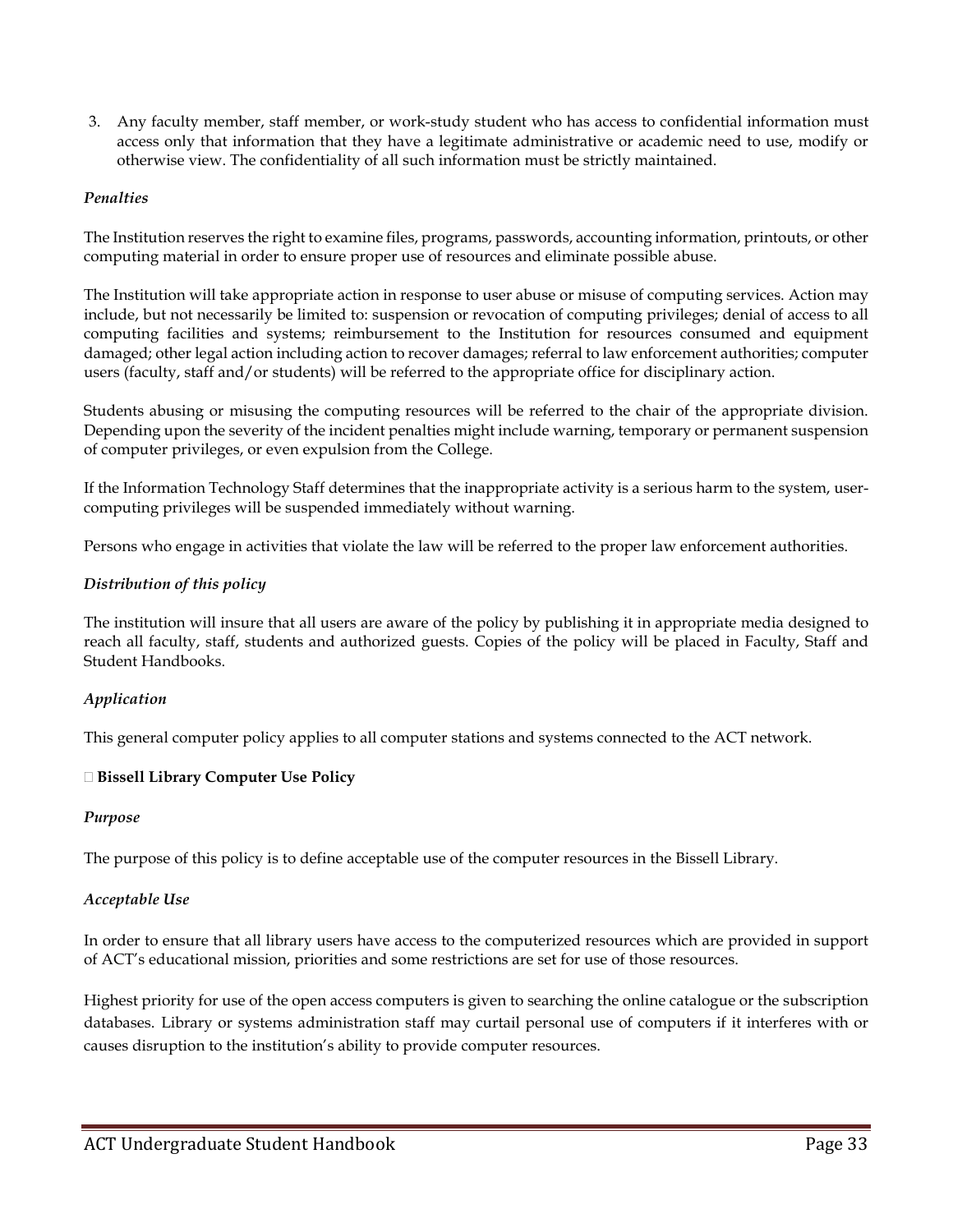The Bissell Library provides computer access so that library users may make full use of the information resources available to them in support of the campus mission and student success. Users must respect the rights of others to make use of these resources and refrain from inappropriate use. Such use includes:

- Attempting to modify or remove equipment or attempting to disrupt system performance.
- Distributing information not intended for distribution by its owner.
- Playing games.
- Viewing obscene or harassing material.

#### *Access*

Each ACT student is issued a user account and should always log onto a computer under that account. Using any other account is an invasion of the privacy of the individual holding that account. Therefore, a student should not give his or her username and password to another individual. Each user is held responsible for the computing activities that occur under his or her account.

Access to subscription databases and other information made available by ACT from a computer off campus is a privilege and not a right. Users of this service acknowledge their responsibility to keep their user IDs and passwords for their personal use only as a student, faculty or staff member or other authorized user.

ACT takes seriously its legal responsibility to comply with licenses and current copyright law and is obligated to investigate reported misuse of licensed resources. Therefore, remote use is tracked. Users of the service further acknowledge compliance with this policy and any other applicable policy or procedure of the institution.

Each library user with borrowing privileges is issued a barcode in order to be able to check out materials in accordance with the Access Policy. Each user with such privileges is responsible for all materials borrowed using his or her library barcode, including overdue fines, lost item replacement fees, etc.

Computer users must relinquish use of a library computer if requested to do so by library or systems administration staff.

### *Compliance and Enforcement*

Any student found violating the provisions of this policy will be reported to the Library Administration, the Chair of the appropriate academic department and the Vice President of Academic Affairs. Access to the ACT computer network resources may be denied by disabling the student's user account for a period of not less than five (5) days depending on the severity of the violation. That determination is made by the Library Administration in consultation with the department Chair and the Vice President of Academic and Student Affairs. Further disciplinary action may be taken.

If the person violating the provisions of this policy is not a student, the person's user account will be disabled for a period of not less than (10) days depending on the severity of the violation. That determination is made by the Library Administration.

## *Application*

This policy applies to use of all open access computers in the Bissell Library, including those in the Group Study Rooms. By extension, it applies to the use of personal computers that are connected to the ACT network, including via a wireless connection.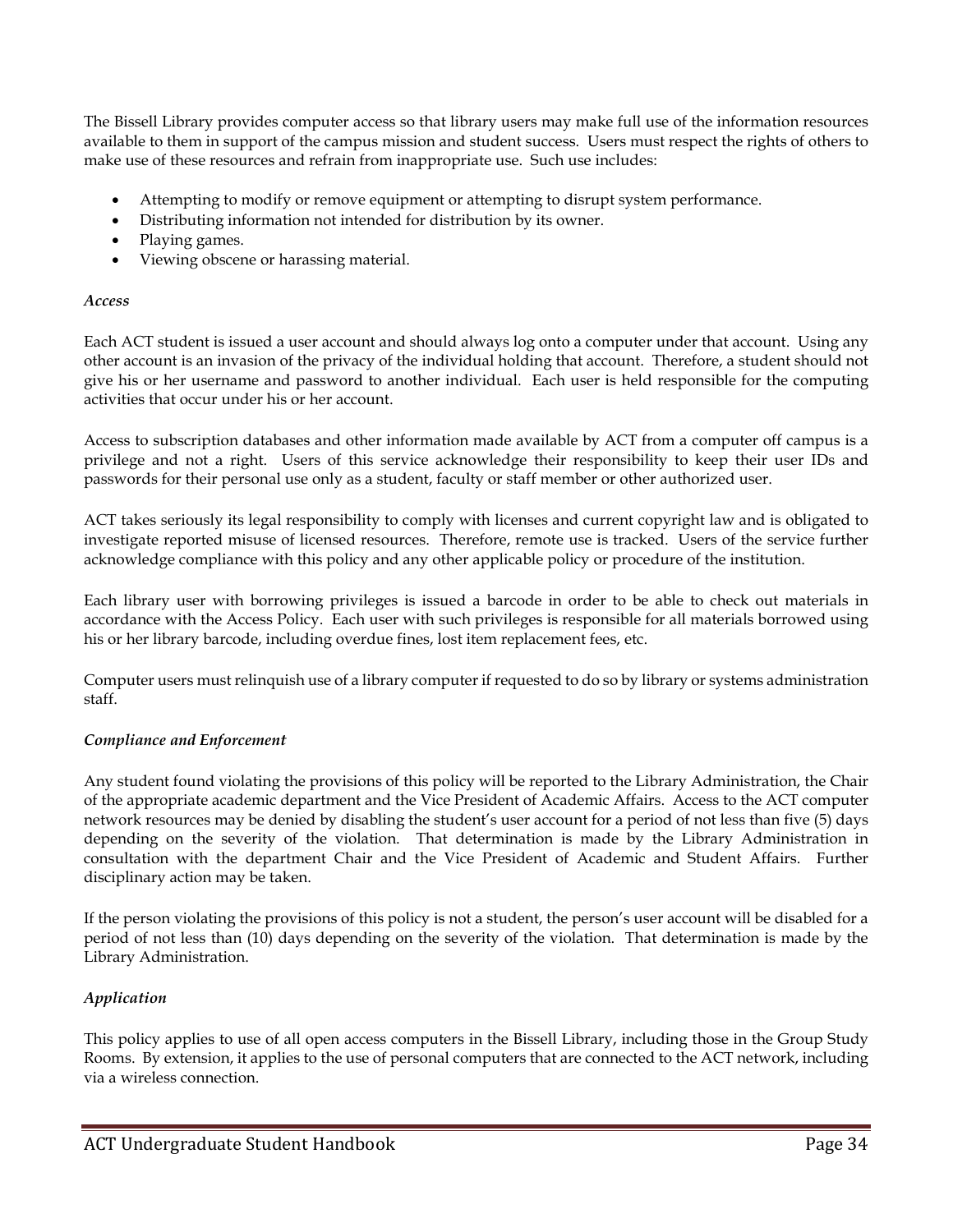## **Computer Lab Usage Policy** *Introduction*

ACT provides the information technology environment where users may get support and assistance in reaching their educational and administrative objectives. Computer laboratories are available to ACT students; ACT faculty and ACT staff members for instructional, academic, research and administrative purposes. This document provides general and specific guidelines for acceptable use. By using any computer in the computer labs at ACT, the user agrees to abide by this policy.

## *General Guidelines*

- Only ACT students, faculty, staff and authorized guests should use the computer laboratory facilities.
- Each account is assigned to a single individual, who is responsible for all computer usage under that account. Sharing computer accounts is not permitted.
- Logged in computers should not be left unattended. Lab supervisors will consider available for use and switch off any computer, which has been unattended for more than 15 minutes. This time limit may be decreased on busy periods.
- ACT reserves the right to impose disk restrictions on all user accounts as deemed necessary.
- User data files should be saved on the personal storage space in the network, or on USB flash drive, external USB disk and DVD-RW.
- Users are not permitted to install, modify or delete any software on lab computers. Only the technical support staff, following a request by the faculty, can install software that comes with textbooks.
- No equipment in the computer labs can be removed, modified, relocated or disassembled. Removal of equipment (such as mouse, memory chips, soundcards, etc.) or supplies (such as ink cartridges, paper, etc.) from the computer lab is strictly prohibited and may be considered as theft.
- Computers are not to be used for commercial gain. Using the Institution's network to solicit sales or conduct personal business is prohibited.
- All noise levels (talking, music, muffled headphone noise, etc) in the lab should be kept to a minimum so that others are not disturbed. The computer labs are to be used as a study environment.
- The consumption of foods and beverages, including bottled water, is strictly prohibited.
- Problems with computer lab equipment should be reported to the lab supervisor immediately.

## *Internet and Networking Policies*

- Internet access is provided for educational use, visiting sites (viewing or printing) of inappropriate nature or that may be considered offensive is not considered acceptable use of this service and it is strictly prohibited.
- Sending/Posting harassing messages or repeatedly sending/posting unwanted messages to others is prohibited.
- Personal computer equipment (with the exception of USB memory sticks and external disks) may not be connected to the college network without prior written authorization.
- Interception, analysis, recording or tampering with network data packets is strictly prohibited.
- ACT's Computing Resources may not be used for illegal or disruptive purposes. Examples of illegal or disruptive purposes include, but are not limited to:
	- o Intentional harassment of other users.
	- o Intentional destruction of or damage to equipment, software, or data belonging to the institution or other users.
	- o Intentional disruption or unauthorized monitoring of electronic communications.
	- o Intentional denial of services to users.

## *Printing Policies*

- Users must only print materials of academic relevance or co-curricular significance.
- Users are urged to use the "print preview" command before submitting a print job. Blank pages that appear in the "print preview" should be deleted before the print job is sent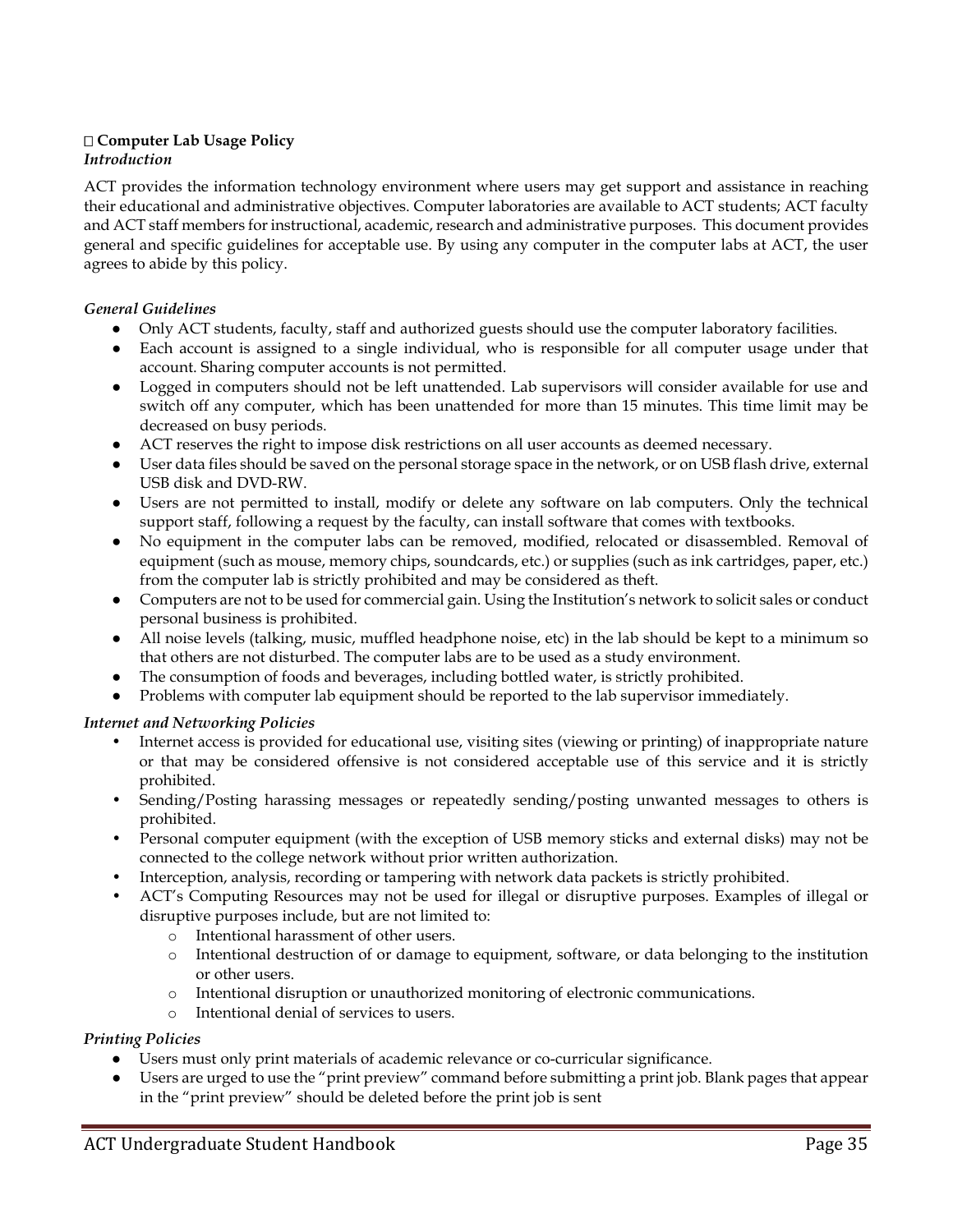- Users should submit the print command only once to avoid printing multiple copies of a document. Users should allow adequate time to ensure a successful print job before re-sending a print command.
- Users are expected to be conservative in their use of paper and to exercise discretion when printing documents to prevent waste of expensive printing materials.
- Users should notify the lab supervisor if the printer has failed to respond correctly after the first print command or if they have submitted an incorrect print job and under no circumstances should the users try to deal with the problem by themselves.

### *Skills needed to use the computing facilities*

Campus computer labs are primarily self-service facilities. Users are responsible for learning the skills necessary to use the computer applications. Lab supervisors are responsible for enforcing the computer lab usage guidelines, correct printer malfunctions and provide limited assistance to users. Lab supervisors are not allowed to assist with users' academic work or other college-related tasks and cannot do computer work on the users' behalf. *Sanctions for Violations of this Policy* 

Penalties for abusing or misusing the computing resources may vary, depending on the severity of the incident, and may include warning, temporary or permanent suspension of computer privileges, and other penalties as described in the general ACT computer policy. Repeat or habitual offenders may have their computer privileges revoked. Any student found violating the provisions of this policy will be reported to the Provost who will determine the penalty in consultation with the Chair of the appropriate Division. Violations of law may also be referred to appropriate authorities for criminal or civil prosecution.

## SCIENCE LABORATORIES

All science courses are accompanied by laboratory work. The purpose of the laboratories offered is to expose students to hands-on experience regarding concepts and principles learned in classroom. The College's new Science Facilities are located in the New Building and the Upper Campus. The facilities include laboratories for Biology, Ecology, Physics, and Chemistry.

## *G.* ALUMNI

The main objective of the alumni development office is to cultivate a comprehensive partnership with alumni and to develop programs and services that nurture a strong bond with the college. The office's programs ranges from alumni campus visits, sharing their stories, participate in recreational activities like Thessaloniki guided tours or library book clubs. An important element of ACT's alumni community is the valuable professional network, which allows the exchange of services, ideas, professional support and career advancement.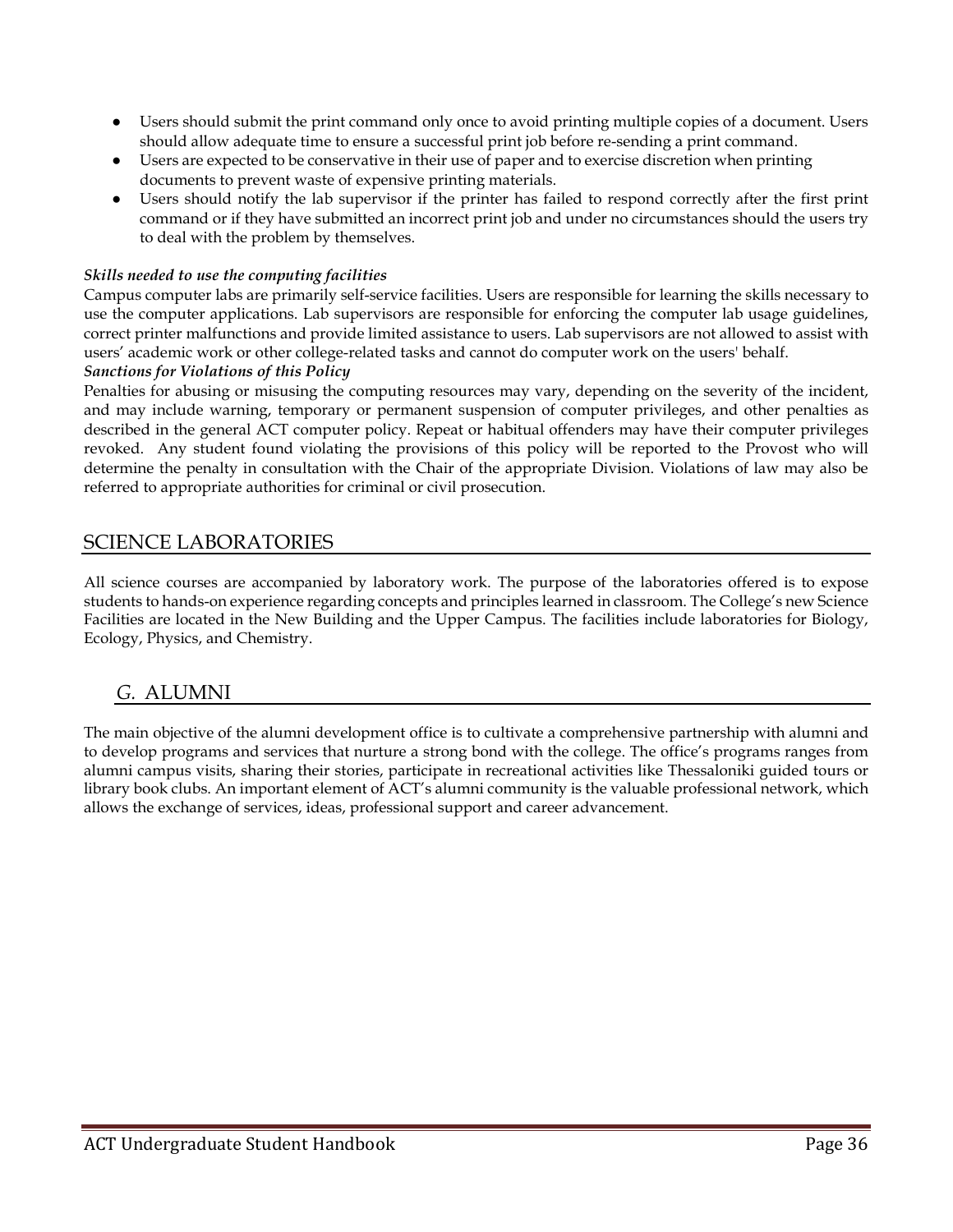## *H.* THESSALONIKI AT A GLANCE

ACT is located in Thessaloniki, the second largest city in Greece. Thessaloniki was founded in 315 B.C. and named after the sister of Alexander the Great, by the Macedonian general Kassandros. After the Romans took the city in 168 BC, Thessaloniki found her place and eventually became the capital of the new Roman province of Macedonia. The city's strategic location on the Thermaikos Gulf and ideal position on the Via Egnatia also ensured brisk trade between Greece and the Balkans. At one point, the Roman emperor Galerius even made it the imperial capital of the eastern half of the Roman Empire, and after the empire finally broke apart from internal strife it became the second city of Byzantium where it thrived as a spiritual and economic center.

Thessaloniki stands on a naturally amphitheatrical site at the head of the Thermaikos Gulf. The old town was surrounded by a strong wall, which ran east, from the harbor, for about two kilometers until it reached the White Tower (Lefkos Pirgos). The White Tower, located on the seafront, was built in the 15th century and has become the city's most prominent landmark.

The city of Thessaloniki pulses with diverse interesting elements, such as archaeological and historical monuments, amazing natural sites and settlements, hospitable inhabitants with unique mentality and an enviable lifestyle.

Today, Thessaloniki is a true crossroads of East and West, and gateway to Southeast Europe. It is now a modern seaport city of more than 1.5 million inhabitants renowned for its wide avenues, neighborhood squares and treelined streets, Byzantine monuments, museums, theaters, hotels, restaurants, clubs, neoclassical buildings, and elegant shops. Gifted by history and nature and being a modern and organized town at the same time, in Thessaloniki you will find everything that you may need, from archaeological findings, to holiday resorts and innumerable entertainment centers of every kind.

Thessaloniki is host to very friendly environment and is characterized as a "college town". One in ten people is a college student with a basic command of the English language and an understanding of the international student scene. Greek college-age students normally enjoy a very active social life.

Thessaloniki enjoys sunshine year-round, and its seaside location lends itself to easy exploration of beaches and islands. A variety of popular beaches adorn the coastline near the city. The Chalkidiki peninsula, one of Greece's most beautiful and popular seaside resort regions, is only an hour away. Here students can discover charming inland villages, seaside-fishing hamlets, camping, protected coves, idyllic sandy beaches and pine-clad slopes. In students' spare hours they can sail the coast or during longer weekends visit the lesser-known Sporades islands only a short ferryboat ride away. For those interested in sightseeing outside of the city, historical sites such as Vergina, the Macedonian palace of Alexander the Great, the birthplace of Aristotle, Mt Olympus, Pella, Amphipolis, Kavala and Phillipi, to name only a few, offer opportunities for easy one-day excursions.

Thessaloniki has become the destination of choice for many tourists from surrounding countries, Europe and abroad. Its Port, International Airport and Railway Station, serving as final destination or transit points for visitors, have played an important role in its development.

Several international carriers serve Thessaloniki's international airport (Macedonia Airport). The airport has frequent connections to most western and eastern European cities, as well as numerous flights daily to/from Athens. The Thessaloniki Port Authority services passenger ships and flying dolphins with several destinations from Chalkidiki to the southern island of Crete. Additionally, the Thessaloniki Train Station serves as a major point of departure and arrival for trains to many destinations in southeast Europe with connections to other European countries.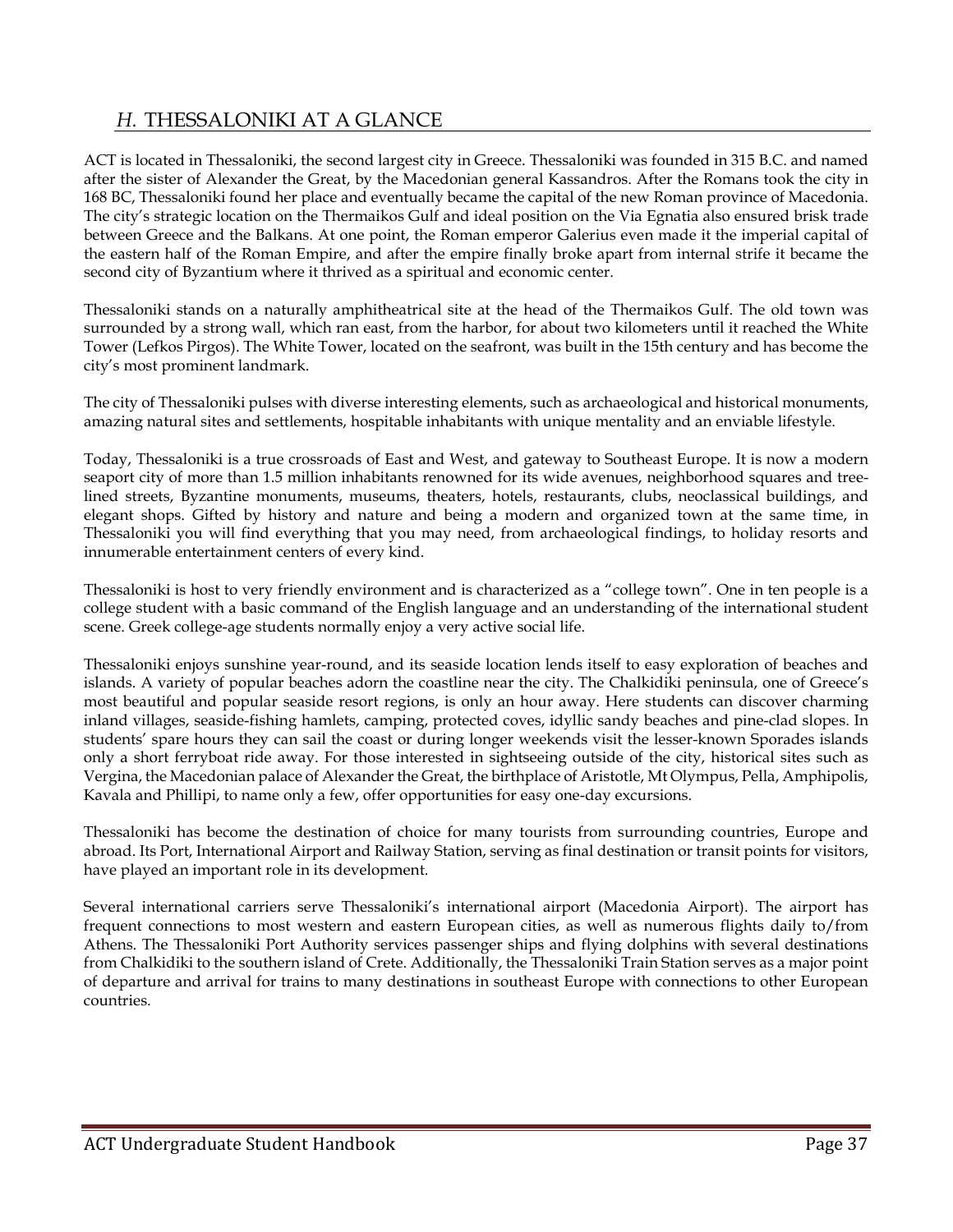## *I.* ACT TIMELINE

## 1981

Established as the tertiary-level division of Anatolia College and named the School of Business Administration and Liberal Arts (SBALA);

### 1981

Dr. William McGrew named President

#### 1983

First AA / AS degrees awarded

### 1988

Board of Trustees determines to proceed to offering four-year degree programs

#### 1991

Name of institution changed to American College of Higher Studies (ACHS) / Third year of instruction offered

#### 1992

Fourth year of instruction offered

## 1993

First BA / BS degrees awarded / Initial NEASC (NECHE) accreditation candidacy on-site visit

#### 1995

Name of institution changed to American College of Thessaloniki / Interim on-site visit by NEASC (NECHE) / Inauguration of the school's classroom/administrative building on the North Campus (Today referred to as NB)

#### 1997

Initial accreditation by NEASC (NECHE) / Decision by Board to construct a new library on the North Campus inspired by Board Chairman George Bissell / First major grant by a private American foundation (Andrew W. Mellon)

### 1997-2000

Elaboration of academic administrative structure through creation of five additional departments, bringing the total to eight / Library begins transition to electronic information resources

### 1999

Richard L. Jackson assumes the presidency, following upon William W. McGrew (1974-1999)

## 2000

Groundbreaking ceremony for the Bissell Library / Restructuring of all BA/BS degree program requirements / Introduction of new concentrations and minors

#### 2001

Contribution from the Stavros S. Niarchos Foundation for completion of Bissell Library's Stavros S. Niarchos Technology Center

#### 2002

Full operation of all three levels of Bissell Library

## 2002

Introduction of the MBA program

ACT Undergraduate Student Handbook **Page 38**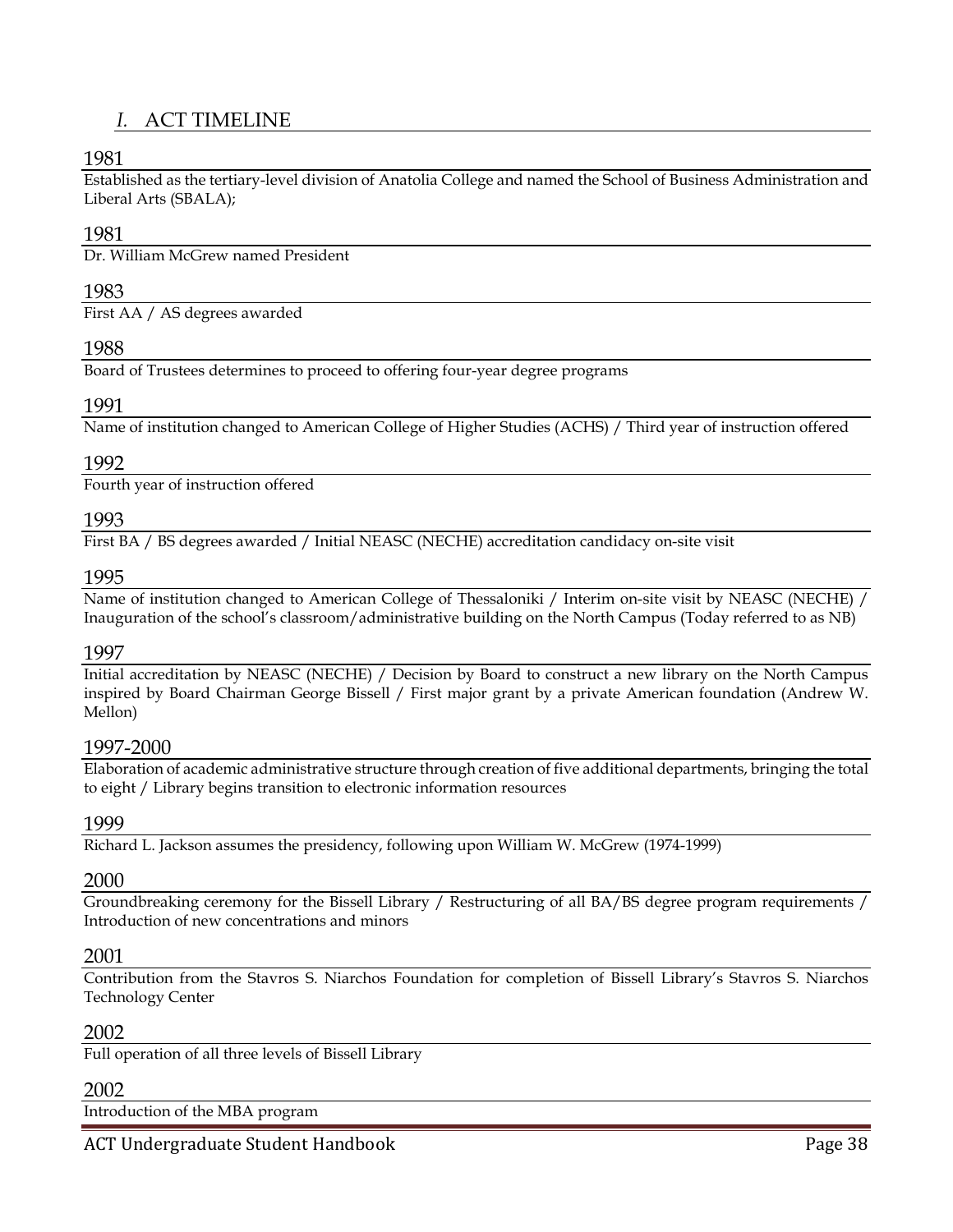## 2002

Inauguration of Bissell Library

## 2003

Full re-accreditation of ACT by the NEASC (NECHE)

## 2008

Joint Executive MBA Program with ALBA

### 2008

Validation agreement with the University of Wales

## 2009

Founding and Operating License as a "College".

## 2009

Dr. Hans Giesecke assumes the presidency (August), following upon Richard Jackson (1999-2009).

### 2010

Renewed Operating License as a Center of Post-Secondary Education (KEME).

### 2011

Re-introduction of the English major.

### 2013

Dr. Panos Vlachos named President

### 2013

Validation Agreement with Open University

### 2012

Full re-accreditation of ACT by the NEASC (NECHE). Renewed Operating License as a College

### 2014

Dr. Stamos Karamouzis named ACT Provost

### 2016

Introduction of the MS in Hospitality and Tourism Program

### 2018

Re-validation of all ACT's Programs by the Open University

## 2018

Introduction of the BS Psychology Program

### 2020

Introduction of the MS in Industrial and Organizational Psychology